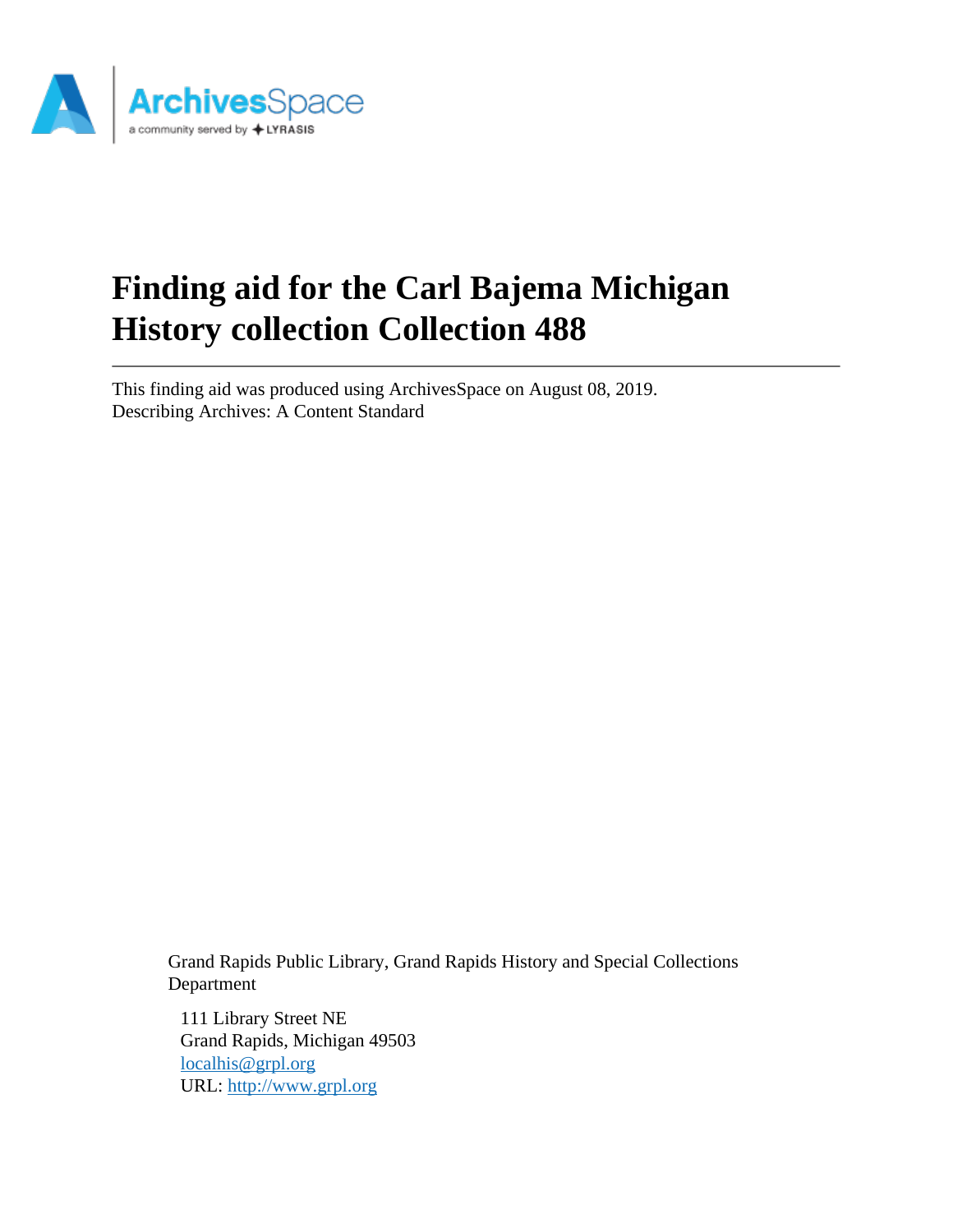# <span id="page-1-0"></span>**Table of Contents**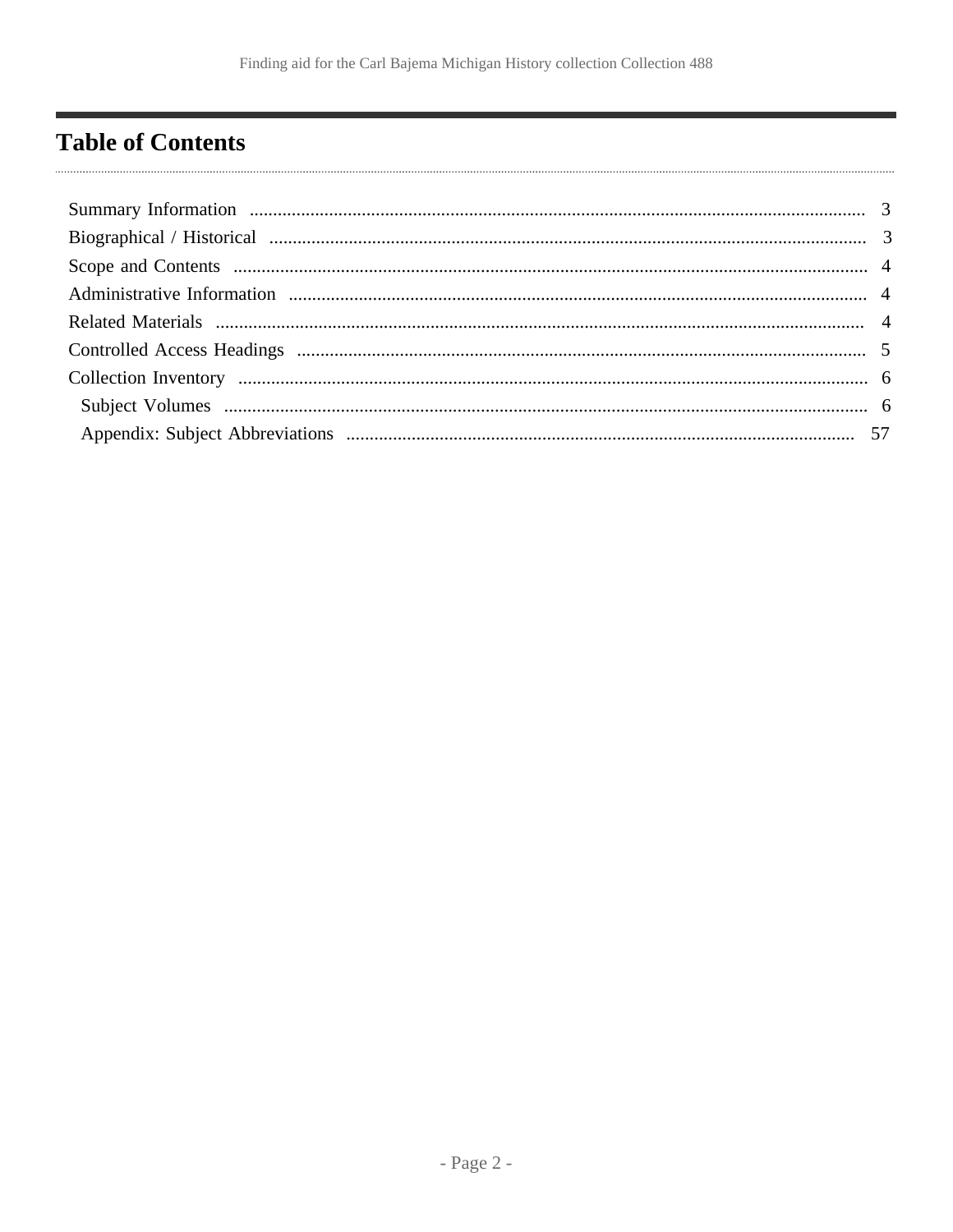### <span id="page-2-0"></span>**Summary Information**

| <b>Repository:</b>                  | Grand Rapids Public Library, Grand Rapids History and Special<br><b>Collections Department</b>                                                                                                                                                                                                                                                                                                                                                                                                                                                                                                                                                                                           |
|-------------------------------------|------------------------------------------------------------------------------------------------------------------------------------------------------------------------------------------------------------------------------------------------------------------------------------------------------------------------------------------------------------------------------------------------------------------------------------------------------------------------------------------------------------------------------------------------------------------------------------------------------------------------------------------------------------------------------------------|
| <b>Title:</b>                       | Carl Bajema Michigan History collection                                                                                                                                                                                                                                                                                                                                                                                                                                                                                                                                                                                                                                                  |
| ID:                                 | Collection 488                                                                                                                                                                                                                                                                                                                                                                                                                                                                                                                                                                                                                                                                           |
| Date [inclusive]:                   | 1830-2000                                                                                                                                                                                                                                                                                                                                                                                                                                                                                                                                                                                                                                                                                |
| <b>Physical Description:</b>        | tbd Linear Feet                                                                                                                                                                                                                                                                                                                                                                                                                                                                                                                                                                                                                                                                          |
| Language of the<br><b>Material:</b> | English                                                                                                                                                                                                                                                                                                                                                                                                                                                                                                                                                                                                                                                                                  |
| Abstract:                           | This collection contains primarily newspaper clippings compiled<br>by Carl Bajema, a retired Professor of Biology, over the course of<br>53 years, with the majority being done between 1985 and 2018.<br>Arranged by subject into binders, these clippings cover a number<br>of topics relevant to the history of Grand Rapids, as well as the rest<br>of Michigan and portions of neighboring states. While the subjects<br>in the collection do vary, the majority of them are related to natural<br>resources, environmental history, industry, and transportation in the<br>region between 1830 and 2000. Also included in this collection are a<br>number of photographs and maps. |

**^** [Return to Table of Contents](#page-1-0)

### <span id="page-2-1"></span>**Biographical / Historical**

The author of numerous articles and several books, Dr. Carl Bajema is a historian and retired Grand Valley State University Professor of Biology. During his more than 40 years at GVSU, Bajema spent much of his time studying the environmental history of Michigan, concentrating on the natural and cultural history of the Grand River Valley.

Utilizing microfilmed newspapers for his research, Bajema began to discover articles outside the scope of his original search, including articles on Civil War soldiers, African Americans, women, railroads, sports, and many other topics of historical significance. Arranging photocopies of these articles topically, Bajema would later donate them to Grand Rapids Public Library, with the newspaper clippings forming the Grand Rapids Public Library African American newspaper clippings collection (Coll. 290) and the Michigan soldiers reported in Civil War era newspapers (Coll. 244).

The Carl Bajema Michigan History collection is the result of over 50 years of research performed by the donor. Comprised of Bajema's personal research copies of clippings, this collection covers a number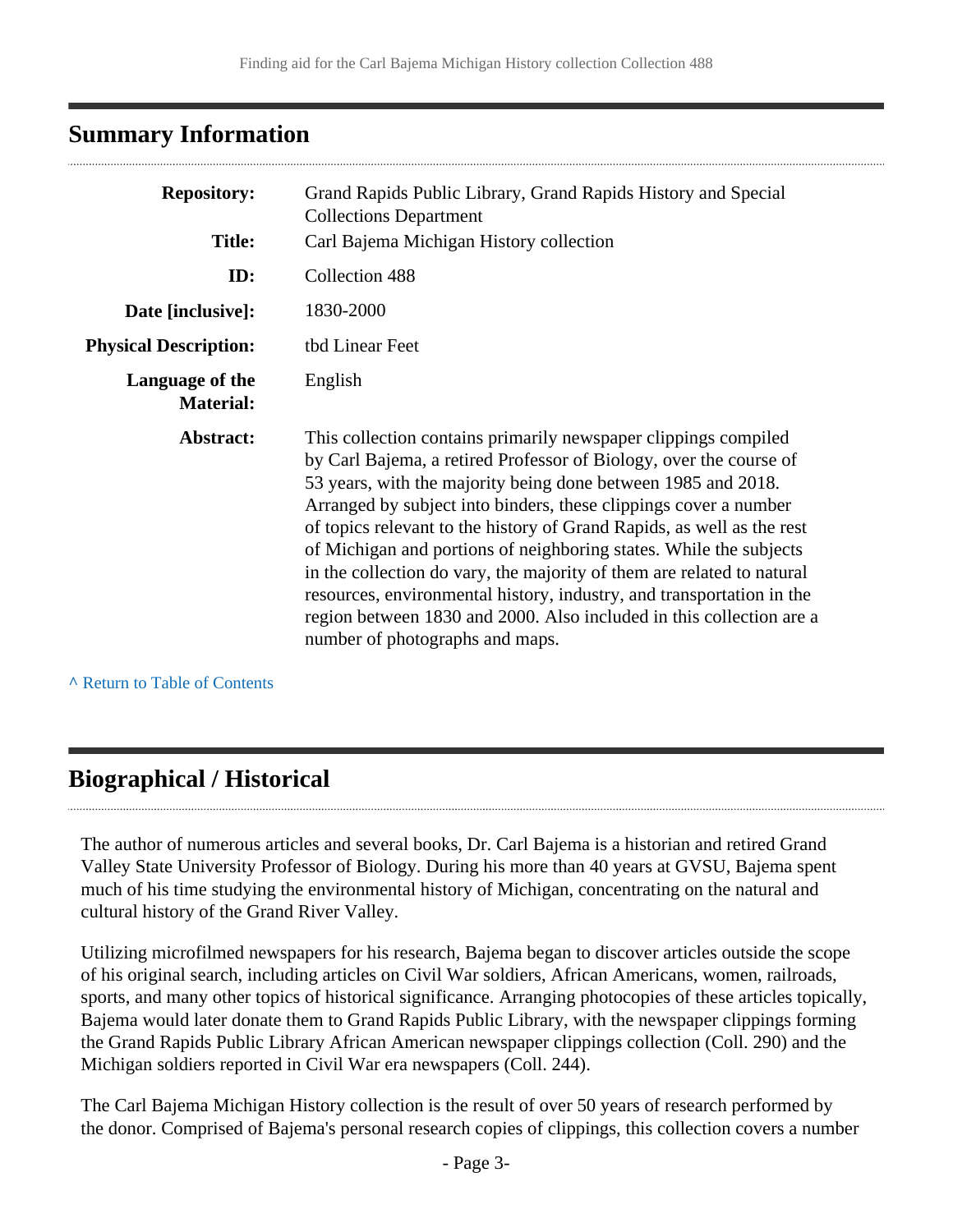of Midwestern topics from 1830 to 2000 related to industry, transportation, natural resources, and the environment.

**^** [Return to Table of Contents](#page-1-0)

### <span id="page-3-0"></span>**Scope and Contents**

Materials in this collection include maps, photographs, and research volumes containing clippings and excerpts from various sources. Compiled by the donor, the 1571 volumes encompass a wide array of topics and form the bulk of the collection. Used throughout the volumes are abbreviations. For an abbreviations key, see the Appendix.

**^** [Return to Table of Contents](#page-1-0)

### <span id="page-3-1"></span>**Administrative Information**

#### **Publication Statement**

Grand Rapids Public Library, Grand Rapids History and Special Collections Department

111 Library Street NE Grand Rapids, Michigan 49503 [localhis@grpl.org](mailto:localhis@grpl.org) URL:<http://www.grpl.org>

**^** [Return to Table of Contents](#page-1-0)

### <span id="page-3-2"></span>**Related Materials**

#### **Related Materials**

#### **For items also donated by the Carl Bajema, see the following:**

- Coll. 244, Michigan Soldiers Reported in Civil War Era Newspapers : Bajema Collection
- Coll. 290, Grand Rapids Public Library African American newspaper clippings collection: Bajema collection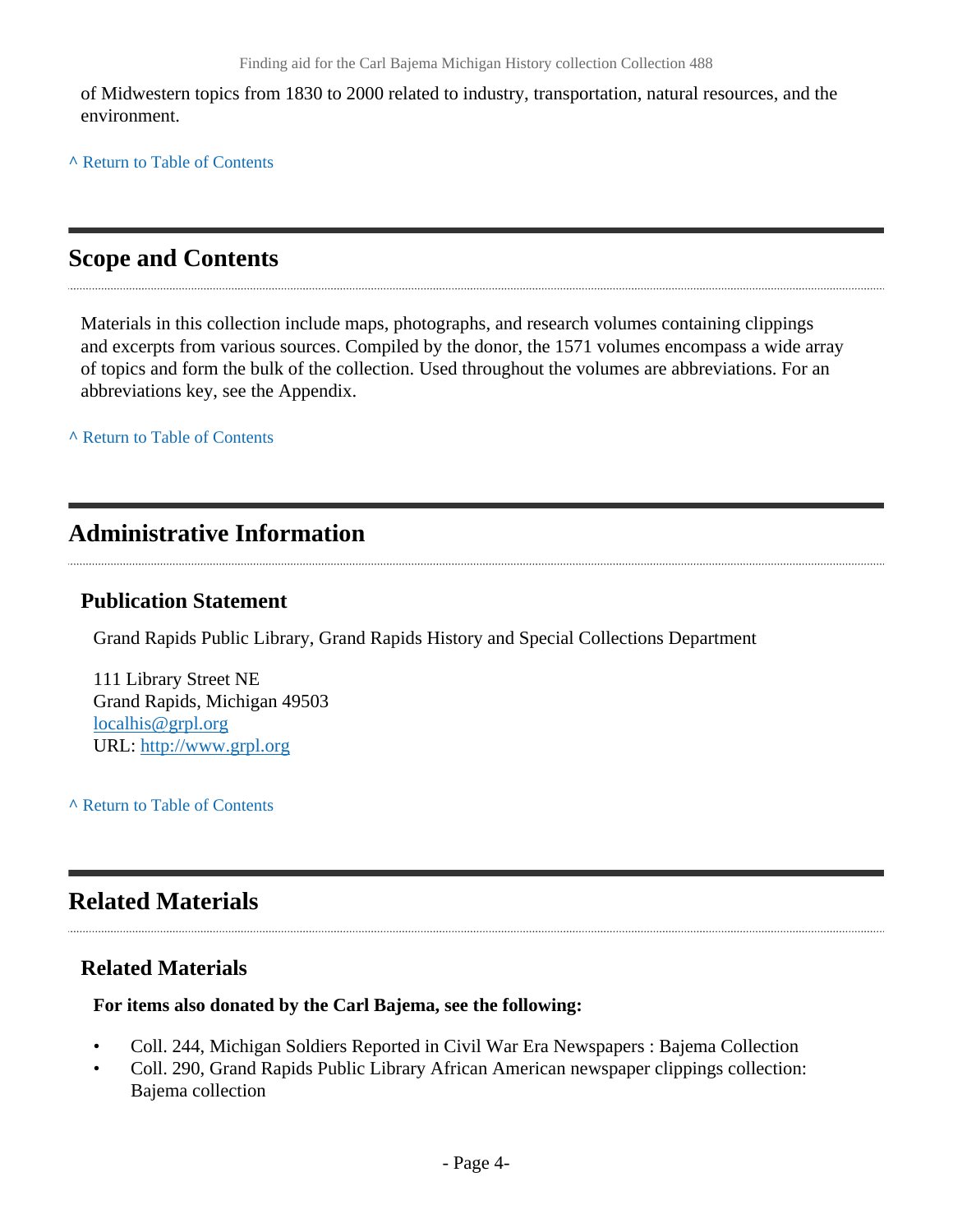#### **For archival items related to railroads & streetcars, see the following:**

- Coll. 37, the Pere Marquette Railroad Co. collection
- Coll. 52, the Ashbel Green & William Bond vs. the Chicago Saginaw and Canada Railroad collection
- Coll. 105, the Grand Rapids Railway records of Ramona Park Collection
- Coll. 190, the Grand Rapids and Indiana Railroad Company collection
- Coll. 193, the Detroit, Lansing and Northern Railroad Co. collection
- Coll. 196, the Michigan Central Railroad Company collection
- Coll. 197, the Grand Rapids Public Library railroads collection

#### **For works authored by the donor at the GRPL, see:**

- The Lake Line : the Grand Rapids, Grand Haven & Muskegon Railway / by Carl Bajema, Dave Kindem and Jim Budzynski.Chicago, Ill. : Central Electric Railfans' Association, c2011.
- The street railways of Grand Rapids : horsecars, cable cars, steam dummies, electric streetcars / by Carl Bajema and Tom Maas. Chicago, Illinois : Central Electric Railfans' Association, [2017]

**^** [Return to Table of Contents](#page-1-0)

### <span id="page-4-0"></span>**Controlled Access Headings**

- Great Lakes (North America)
- Grand Rapids (Mich.) -- History
- Michigan -- History
- Grand River (Mich.)
- Public Utilities -- Grand Rapids
- Natural resources -- Michigan -- Grand Rapids
- Street-railroads -- Michigan -- Grand Rapids
- Public health -- Michigan -- Grand Rapids
- Railroads -- Michigan
- Logging -- Michigan
- **Waterways**
- Forests and forestry
- Religion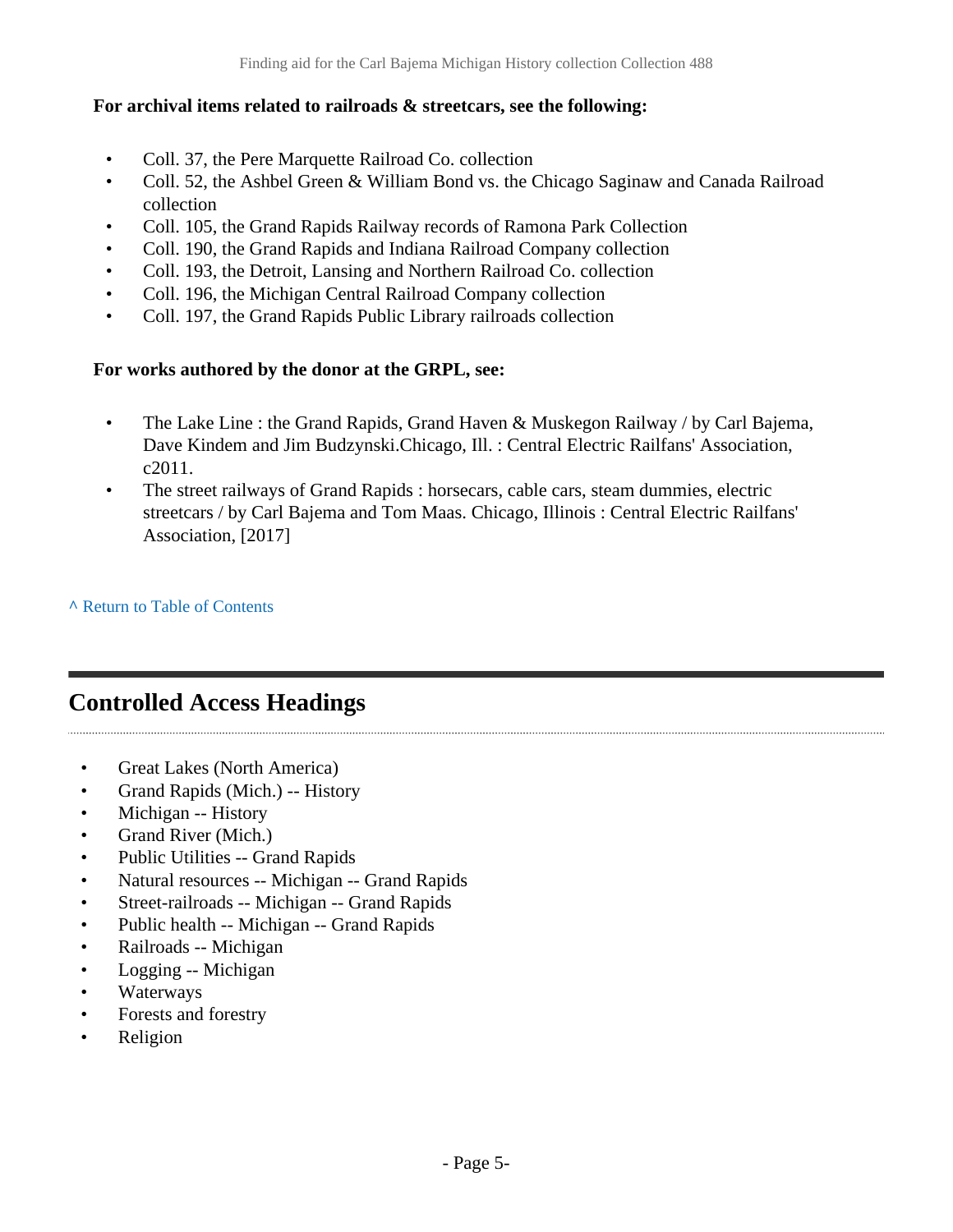# <span id="page-5-0"></span>**Collection Inventory**

### <span id="page-5-1"></span>**Subject Volumes**

| <b>Title/Description</b>                                | <b>Instances</b> |
|---------------------------------------------------------|------------------|
| Michigan: Agriculture, 1847-1885                        | Volume 1         |
| Michigan: Agriculture, 1886-1914                        | Volume 2         |
| Michigan: Agriculture, 1915-1932                        | Volume 3         |
| Michigan: Agriculture: Fruit                            | Volume 4         |
| Michigan: Agriculture: Fruit Trees                      | Volume 5         |
| Michigan: Agriculture: Potatoes                         | Volume 6         |
| Michigan: Christmas Trees                               | Volume 7         |
| Michigan: Authors & Poets (Bates, Belknap, Etc.)        | Volume 8         |
| Michigan: Circuses, 1870-1914                           | Volume 9         |
| Michigan: Evolution                                     | Volume 10        |
| Michigan: Grist Mills                                   | Volume 11        |
| Michigan: History                                       | Volume 12        |
| Michigan: Hobos                                         | Volume 13        |
| Michigan: Ice Industry                                  | Volume 14        |
| Michigan: Legends, Poetry & Song                        | Volume 15        |
| Michigan: Maps Indexes                                  | Volume 16        |
| Michigan: Michigan Tradesman Old Timer Column           | Volume 17        |
| Michigan: Peat, Potash, Lime & Rock                     | Volume 18        |
| Michigan: Photos by Topic                               | Volume 19        |
| Michigan: Poetry                                        | Volume 20        |
| Michigan: Postal Service History                        | Volume 21        |
| Michigan: Public Utilities, 1906-1929                   | Volume 22        |
| Michigan: Public Utilities (Municipal Ownership)        | Volume 23        |
| Michigan: Public Utilities A-F                          | Volume 24        |
| Michigan: Public Utilities G-Z                          | Volume 25        |
| Michigan: Public Utilities (Consumers Power), 1909-1930 | Volume 26        |
| Michigan: Tall Tales, Humor, Music, & Poetry            | Volume 27        |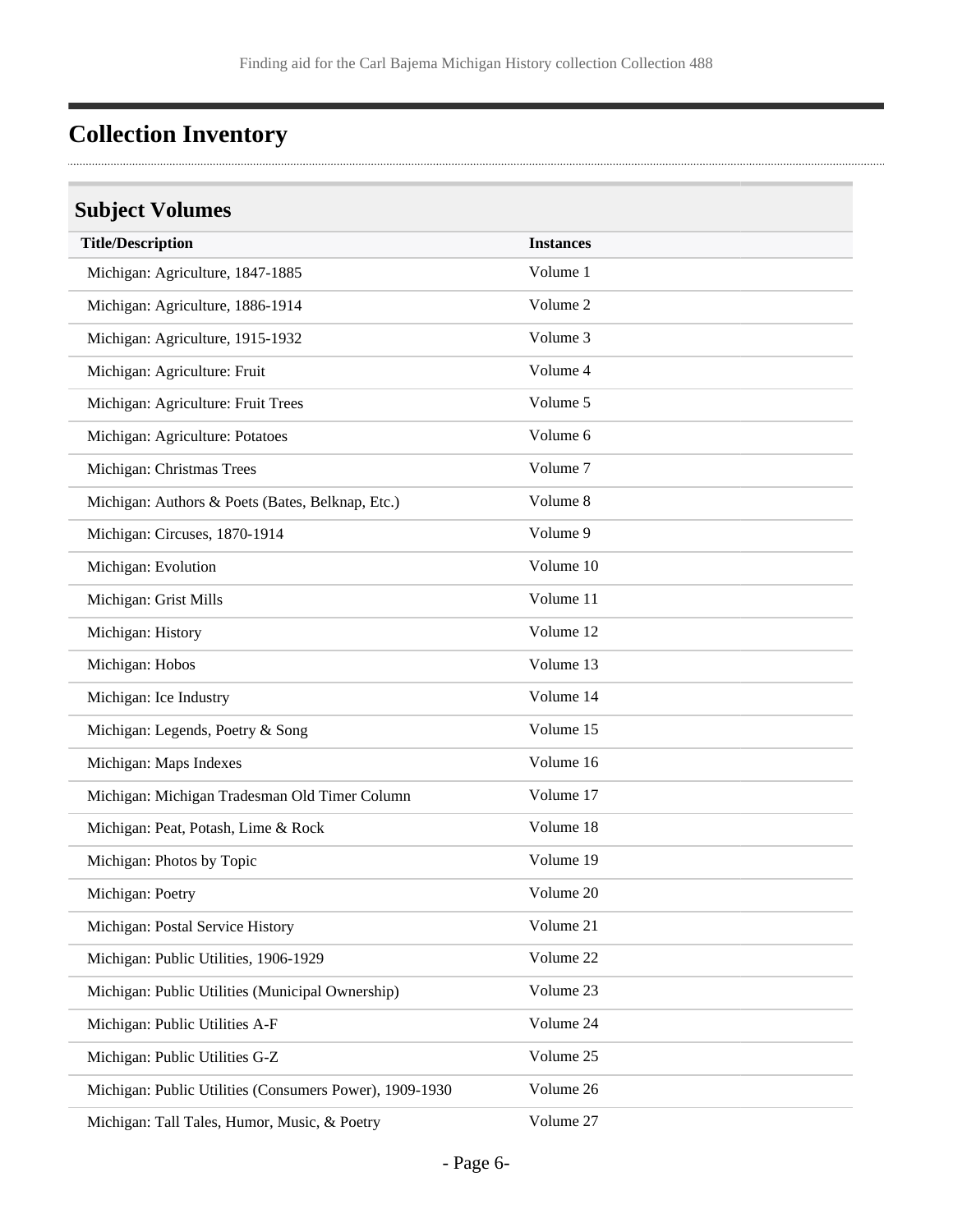| Michigan: Travel, Stage Coach, Dog Sleds, & Scenic Roads   | Volume 28 |
|------------------------------------------------------------|-----------|
| Michigan: Travelers Tales                                  | Volume 29 |
| Michigan: Winter Sports, Sleighing, Skating, & Sliding     | Volume 30 |
| Michigan Environmental History                             | Volume 31 |
| Michigan Environmental History                             | Volume 32 |
| Michigan Environmental History, 1910                       | Volume 33 |
| Michigan Environmental History, 1925                       | Volume 34 |
| Michigan Environmental History, 1960                       | Volume 35 |
| Michigan Environmental History: Sand Dunes                 | Volume 36 |
| Michigan Environmental History: Swamplands                 | Volume 37 |
| Michigan Environmental History: Wetlands & Drains          | Volume 38 |
| <b>Michigan Forests</b>                                    | Volume 39 |
| <b>Michigan Forests</b>                                    | Volume 40 |
| Michigan Forests: Cedar                                    | Volume 41 |
| Michigan Forests: Cedar                                    | Volume 42 |
| Michigan Forests: Cutover Lands (Lower Peninsula)          | Volume 43 |
| Michigan Forests: Cutover Lands                            | Volume 44 |
| Michigan Forests: Fires (Upper Peninsula), 1863-2012       | Volume 45 |
| Michigan Forests: Fires, 1863-1909                         | Volume 46 |
| Michigan Forests: Fires, 1905-2005                         | Volume 47 |
| Michigan Forests: Advantages of Forest Fires               | Volume 48 |
| Michigan Forests: Hardwood                                 | Volume 49 |
| Michigan Forests: Hardwood, 1905                           | Volume 50 |
| Michigan Forests: Hardwood                                 | Volume 51 |
| Michigan Forests: Hemlock                                  | Volume 52 |
| Michigan Forests: Management, 1990                         | Volume 53 |
| Michigan Forests: Perception & Destruction                 | Volume 54 |
| Michigan Forests: Reforestation (Grand River Valley), 1840 | Volume 55 |
| Michigan Forests: Reforestation (Grand River Valley), 1900 | Volume 56 |
| Michigan Forests: Reforestation (Grand River Valley), 1910 | Volume 57 |
| Michigan Forests: Reforestation (Grand River Valley), 1925 | Volume 58 |
| Michigan Forests: Reforestation (Upper Peninsula)          | Volume 59 |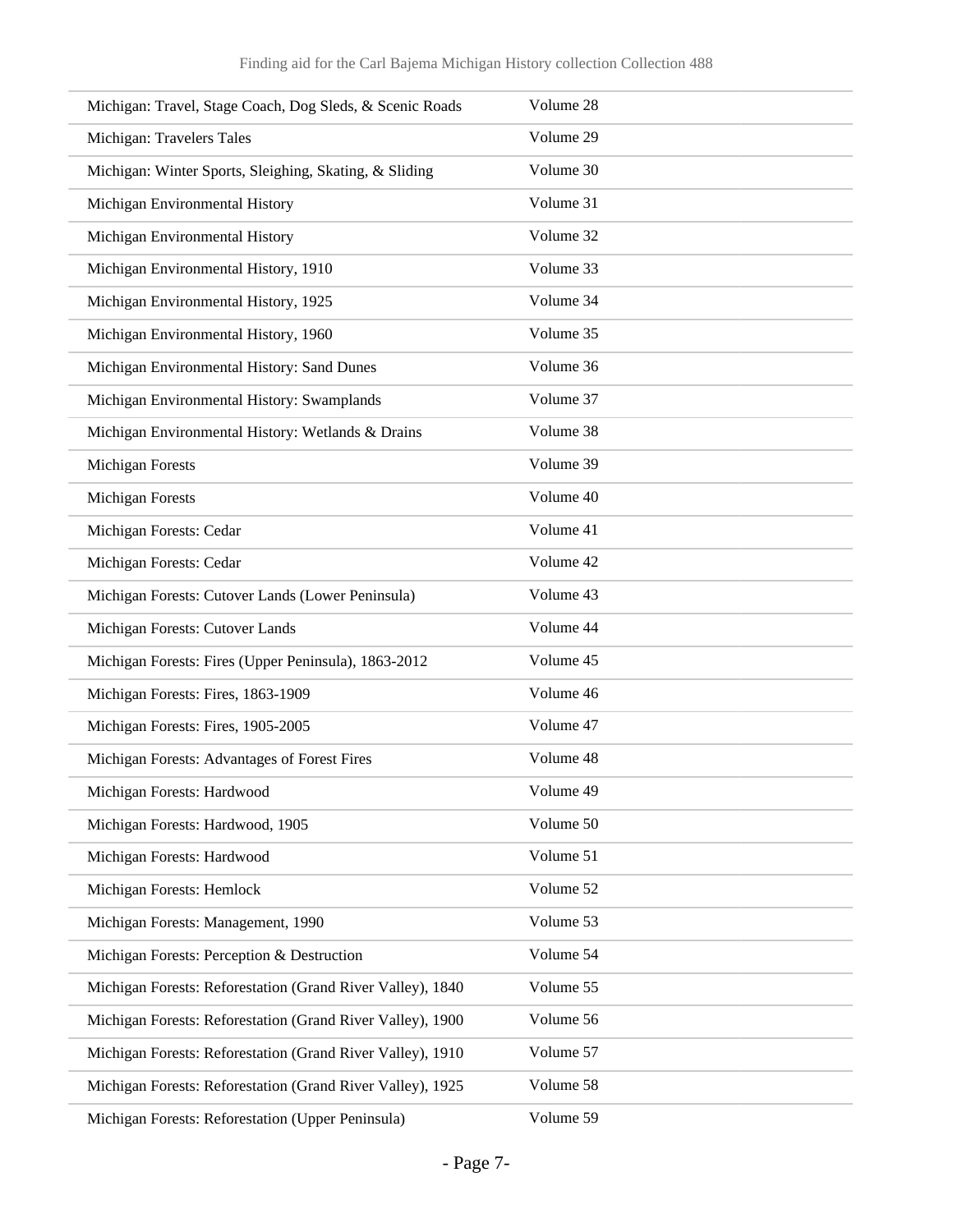| Michigan Forests: Reforestation                                      | Volume 60 |
|----------------------------------------------------------------------|-----------|
| Michigan Forests: Reforestation, 1900                                | Volume 61 |
| Michigan Forests: Reforestation, 1905                                | Volume 62 |
| Michigan Forests: Reforestation, 1910                                | Volume 63 |
| Michigan Forests: Reforestation, 1915                                | Volume 64 |
| Michigan Forests: Reforestation, 1920                                | Volume 65 |
| Michigan Forests: Reforestation, 1925                                | Volume 66 |
| Michigan Forests: Reforestation, 1927                                | Volume 67 |
| Michigan Forests: Reforestation, 1930                                | Volume 68 |
| Michigan Forests: Then & Now                                         | Volume 69 |
| Michigan Forests & Roads                                             | Volume 70 |
| Wildlife: Animals                                                    | Volume 71 |
| Wildlife: Birds                                                      | Volume 72 |
| Wildlife: Birds, 1867-2004                                           | Volume 73 |
| Wildlife: Birds                                                      | Volume 74 |
| Wildlife: Deer                                                       | Volume 75 |
| Wildlife: Fish                                                       | Volume 76 |
| Wildlife: Fish, 1839-2007                                            | Volume 77 |
| Wildlife: Fish (Upper Peninsula)                                     | Volume 78 |
| Wildlife: Fishing & Hunting                                          | Volume 79 |
| Wildlife: Fishing                                                    | Volume 80 |
| Wildlife: Fishing                                                    | Volume 81 |
| Wildlife: Fishing                                                    | Volume 82 |
| Wildlife: Fishing                                                    | Volume 83 |
| Wildlife: Frogs, Clams, & Mosquitos                                  | Volume 84 |
| Wildlife: Game Management, 1859-1932                                 | Volume 85 |
| Wildlife: Game Management, 1866-1932                                 | Volume 86 |
| Wildlife: Hunting & Trapping                                         | Volume 87 |
| Wildlife: Hunting & Trapping                                         | Volume 88 |
| Wildlife: Wolves, Dogs, & Coyotes                                    | Volume 89 |
| Wildlife: History of Wildlife Conservation in Michigan,<br>1859-1921 | Volume 90 |

Michigan Logging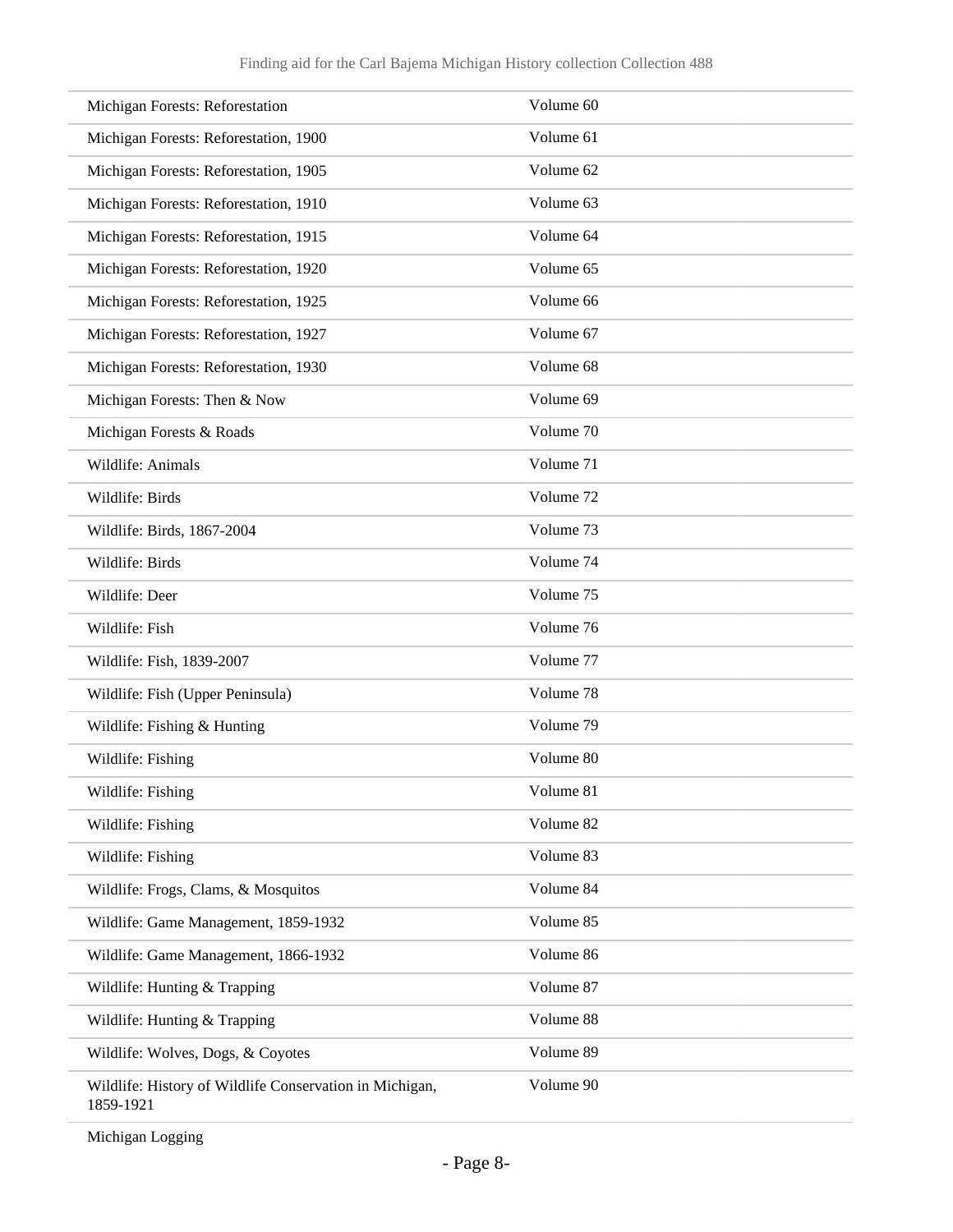|                                                                                       | Volume 91  |
|---------------------------------------------------------------------------------------|------------|
| Michigan Logging, 1880-1884                                                           | Volume 92  |
| Michigan Logging, 1885-1889                                                           | Volume 93  |
| Michigan Logging, 1890                                                                | Volume 94  |
| Michigan Logging, 1891                                                                | Volume 95  |
| Michigan Logging, 1892                                                                | Volume 96  |
| Michigan Logging, 1893-1894                                                           | Volume 97  |
| Michigan Logging, 1895-1899                                                           | Volume 98  |
| Michigan Logging, 1900-1907                                                           | Volume 99  |
| Michigan Logging, 1908-1909                                                           | Volume 100 |
| Michigan Logging, 1910-1912                                                           | Volume 101 |
| Michigan Logging, 1913-1914                                                           | Volume 102 |
| Michigan Logging, 1915-1919                                                           | Volume 103 |
| Michigan Logging, 1920                                                                | Volume 104 |
| Michigan Logging: Deadhead Logs                                                       | Volume 105 |
| Michigan Logging: Hardwood                                                            | Volume 106 |
| Michigan Logging: Life in Mill Towns                                                  | Volume 107 |
| Michigan Logging: Life in Sawmill Villages, Shingle, Lath &<br>Stave Mills, 1851-1918 | Volume 108 |
| Michigan Logging: Life in Logging Camps                                               | Volume 109 |
| Michigan Logging: Life on Cutover Lands                                               | Volume 110 |
| Michigan Logging: Log Drives                                                          | Volume 111 |
| Michigan Logging: Lumber Rafts                                                        | Volume 112 |
| Michigan Logging: Pulp & Pulp Mills                                                   | Volume 113 |
| Michigan Logging: River Hogs & Deadheads                                              | Volume 114 |
| Michigan Logging: Timber Theft, 1850-1923                                             | Volume 115 |
| Michigan Logging: White Pine Lumber & Shingle Output,<br>1830-1869                    | Volume 116 |
| Michigan Logging: White Pine Lumber & Shingle Output, 1870                            | Volume 117 |
| Logging & Sawmill Inventions                                                          | Volume 118 |
| Logging Equipment                                                                     | Volume 119 |
| Logging Equipment: Butterworth & Lowe (Axes & Saws)                                   | Volume 120 |
| Logging Equipment: Butterworth & Lowe Foundry & Logging<br>Cars                       | Volume 121 |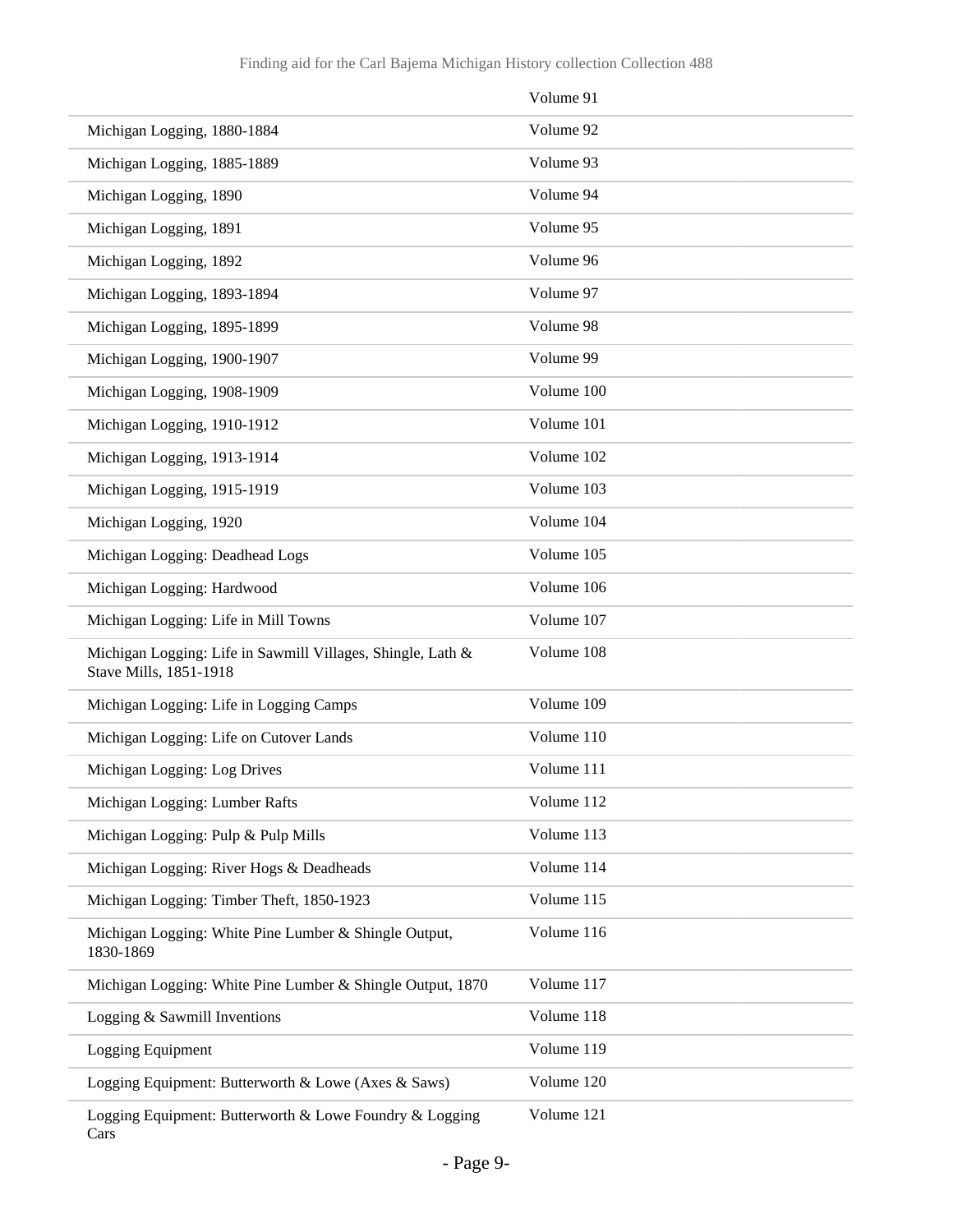| Logging Equipment: Russel Wheel & Foundry Co.     | Volume 122 |
|---------------------------------------------------|------------|
| Sawmills (Operations)                             | Volume 123 |
| Sawmills (Southeast Michigan)                     | Volume 124 |
| Sawmills: Upright, Circular & Band Saws           | Volume 125 |
| Wood Industries                                   | Volume 126 |
| Wood Industries: Chemicals Made from Wood         | Volume 127 |
| Wood Industries: Paper Industry & Mills           | Volume 128 |
| Wood Industries: Railroad Ties                    | Volume 129 |
| Wood Industries: Shingles                         | Volume 130 |
| Wood Industries: Stave & Barrel Making            | Volume 131 |
| <b>Blast Furnaces (Lower Peninsula)</b>           | Volume 132 |
| <b>Blast Furnaces (Upper Peninsula)</b>           | Volume 133 |
| <b>Blast Furnaces: Fruitport</b>                  | Volume 134 |
| Charcoal Kilns (Lower Peninsula)                  | Volume 135 |
| Charcoal Kilns (Upper Peninsula)                  | Volume 136 |
| Charcoal Kilns (Upper Peninsula), 1887-1915       | Volume 137 |
| Charcoal Kilns & Blast Furnaces                   | Volume 138 |
| Charcoal Kilns & Blast Furnaces (Upper Peninsula) | Volume 139 |
| Charcoal Kilns & Furnaces                         | Volume 140 |
| Cordwood for Fuel & Charcoal                      | Volume 141 |
| Addis, William                                    | Volume 142 |
| Alger, Russell A., 1863-1884                      | Volume 143 |
| Alger, Russell A., 1885-1889                      | Volume 144 |
| Alger, Russell A., 1890-1891                      | Volume 145 |
| Alger, Russell A., 1892-1897                      | Volume 146 |
| Alger, Russell A., 1898-1932                      | Volume 147 |
| Alger, Smith, & Company, 1890-1913                | Volume 148 |
| Baxter Travels West, 1883                         | Volume 149 |
| Belknap, Charles                                  | Volume 150 |
| Belknap, Charles                                  | Volume 151 |
| Belknap, Charles, 1890                            | Volume 152 |
| Belknap, Charles, 1892                            | Volume 153 |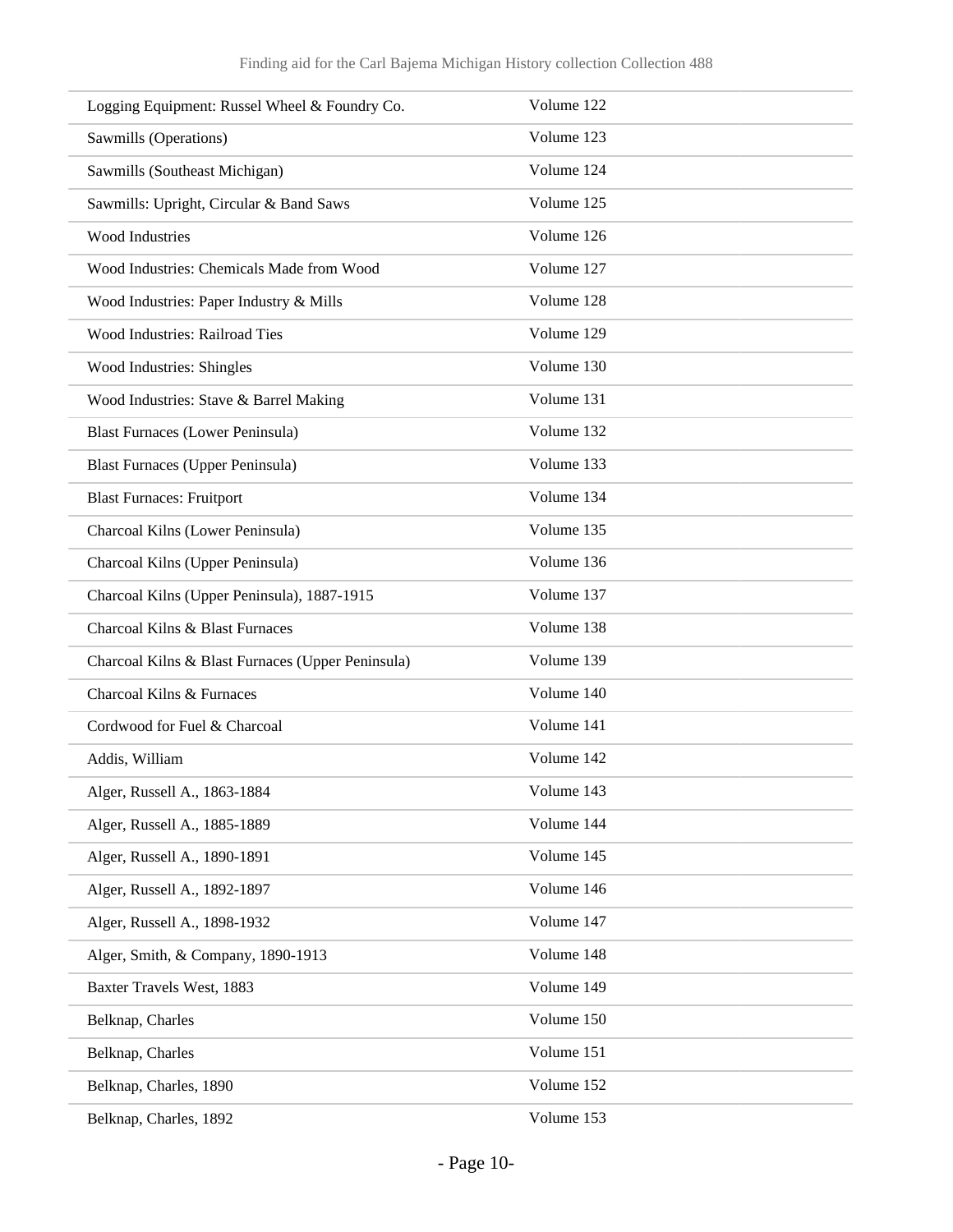| Belknap, Charles, 1893                    | Volume 154 |
|-------------------------------------------|------------|
| Belknap, Charles, 1920                    | Volume 155 |
| Blodgett Family & Business, 1883          | Volume 156 |
| Blodgett Family & Business, 1887          | Volume 157 |
| Blodgett Family & Business, 1890          | Volume 158 |
| Blodgett Family & Business, 1893          | Volume 159 |
| Blodgett Family & Business, 1909          | Volume 160 |
| Blodgett Family & Business, 1920          | Volume 161 |
| <b>Blodgett Family &amp; Business</b>     | Volume 162 |
| Blodgett (Delos) Logging, Maps & News     | Volume 163 |
| C.C. Comstock                             | Volume 164 |
| Ferry Family, 1821                        | Volume 165 |
| Ferry Family, 1880                        | Volume 166 |
| Ferry Family, 1883                        | Volume 167 |
| Ferry Family, 1884                        | Volume 168 |
| Tinkham, Henry H.                         | Volume 169 |
| Lumbermen                                 | Volume 170 |
| Lumbermen Directory A-E                   | Volume 171 |
| Lumbermen Directory D-K                   | Volume 172 |
| Lumbermen Directory L-Q                   | Volume 173 |
| Lumbermen Directory R-Z                   | Volume 174 |
| <b>Grand Rapids: History</b>              | Volume 175 |
| Grand Rapids: History & Description       | Volume 176 |
| <b>Grand Rapids: History</b>              | Volume 177 |
| Grand Rapids: Directory A-E               | Volume 178 |
| Grand Rapids: Directory F-K               | Volume 179 |
| Grand Rapids: Business, 1849-1889         | Volume 180 |
| Grand Rapids: Business, 1890-1928         | Volume 181 |
| <b>Grand Rapids: Photographers</b>        | Volume 182 |
| Grand Rapids: Plaster & Gypsum, 1841-1869 | Volume 183 |
| Grand Rapids: Plaster & Gypsum, 1870-1879 | Volume 184 |
| Grand Rapids: Plaster & Gypsum, 1880-1899 | Volume 185 |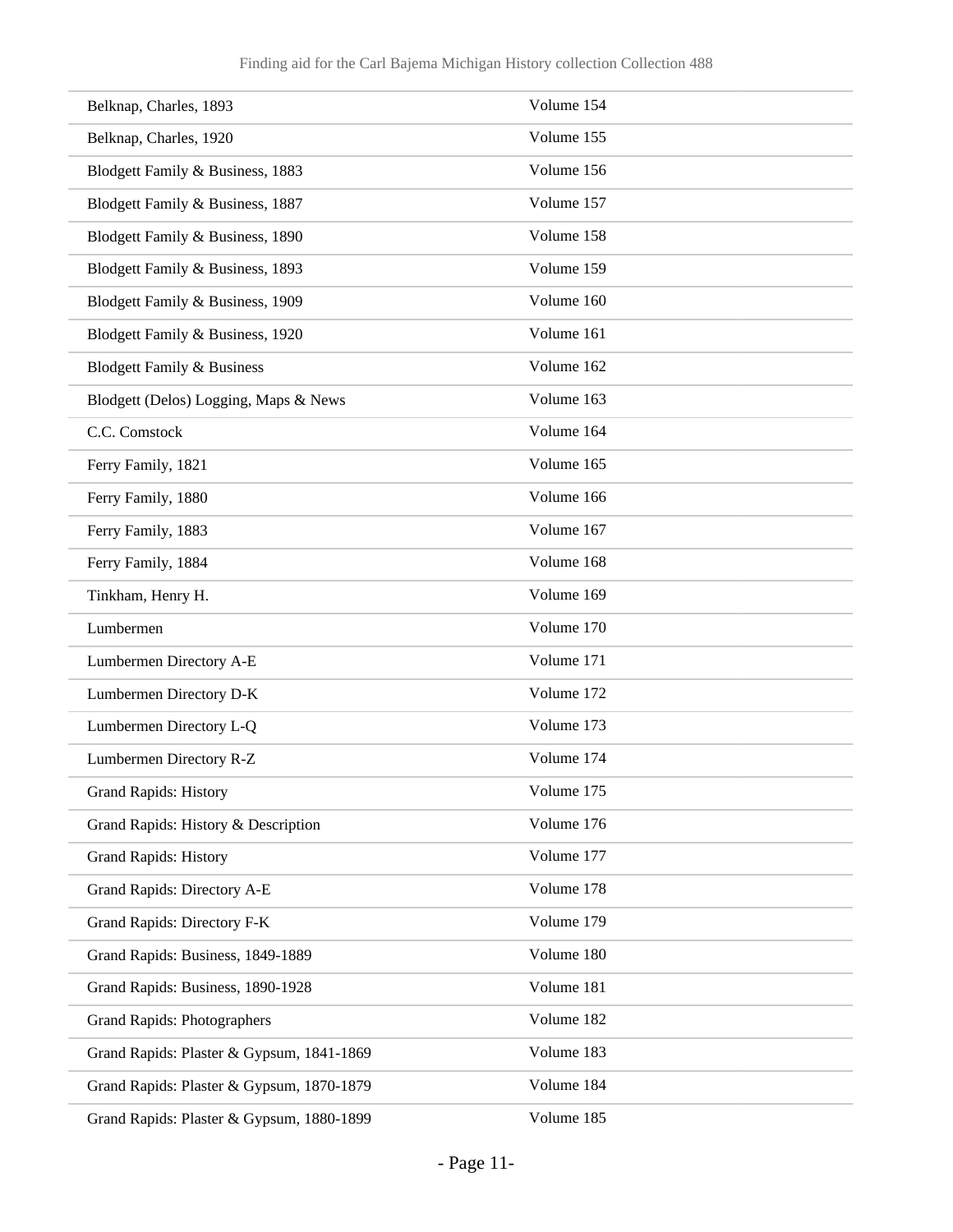| Grand Rapids: Plaster & Gypsum, 1900-2004               | Volume 186 |
|---------------------------------------------------------|------------|
| Grand Rapids: Salt & Sandstone                          | Volume 187 |
| Grand Rapids: Wooden Industries, 1865-1868              | Volume 188 |
| Grand Rapids: Wooden Industries, 1869                   | Volume 189 |
| Grand Rapids: Wooden Industries, 1872                   | Volume 190 |
|                                                         | Volume 191 |
| Grand Rapids: Wooden Industries, 1872                   |            |
| Grand Rapids: Wooden Industries, 1863-1902              | Volume 192 |
| Grand Rapids: Wooden Industries, 1882-1883              | Volume 193 |
| Grand Rapids: Wooden Industries, 1884-1889              | Volume 194 |
| Grand Rapids: Wooden Industries, 1878-1892              | Volume 195 |
| Grand Rapids: Wooden Industries, 1890-1899              | Volume 196 |
| Grand Rapids: Wooden Industries, 1901-1922              | Volume 197 |
| Grand Rapids: Woodworking & Furniture, 1845-1907        | Volume 198 |
| <b>Grand Rapids: Flood</b>                              | Volume 199 |
| <b>Grand Rapids: Fires</b>                              | Volume 200 |
| Grand Rapids Public Health (General), 1863-1889         | Volume 201 |
| Grand Rapids Public Health (General), 1890-1910         | Volume 202 |
| Grand Rapids Public Health (General), 1911-1913         | Volume 203 |
| Grand Rapids Public Health (General), 1914-1915         | Volume 204 |
| Grand Rapids Public Health (General), 1916-1919         | Volume 205 |
| Grand Rapids Public Health (General), 1920-1932         | Volume 206 |
| Grand Rapids Public Health (Diseases), 1848-1890        | Volume 207 |
| Grand Rapids Public Health (Diseases), 1891-1893        | Volume 208 |
| Grand Rapids Public Health (Diseases), 1894-1912        | Volume 209 |
| Grand Rapids Public Health (Diseases), 1913-1915        | Volume 210 |
| Grand Rapids Public Health (Diseases), 1916-1932        | Volume 211 |
| Grand Rapids Public Health (Women & Infants), 1863-1932 | Volume 212 |
| Grand Rapids Public Health (Institutions), 1875-1928    | Volume 213 |
| Grand Rapids Public Health (Tobacco), 1869-1933         | Volume 214 |
| Grand Rapids Public Health (Pharmaceutical), 1856-1928  | Volume 215 |
| Grand Rapids Public Health (Physicians), 1863-1928      | Volume 216 |
| Grand Rapids Public Health (Dentistry), 1850-1929       | Volume 217 |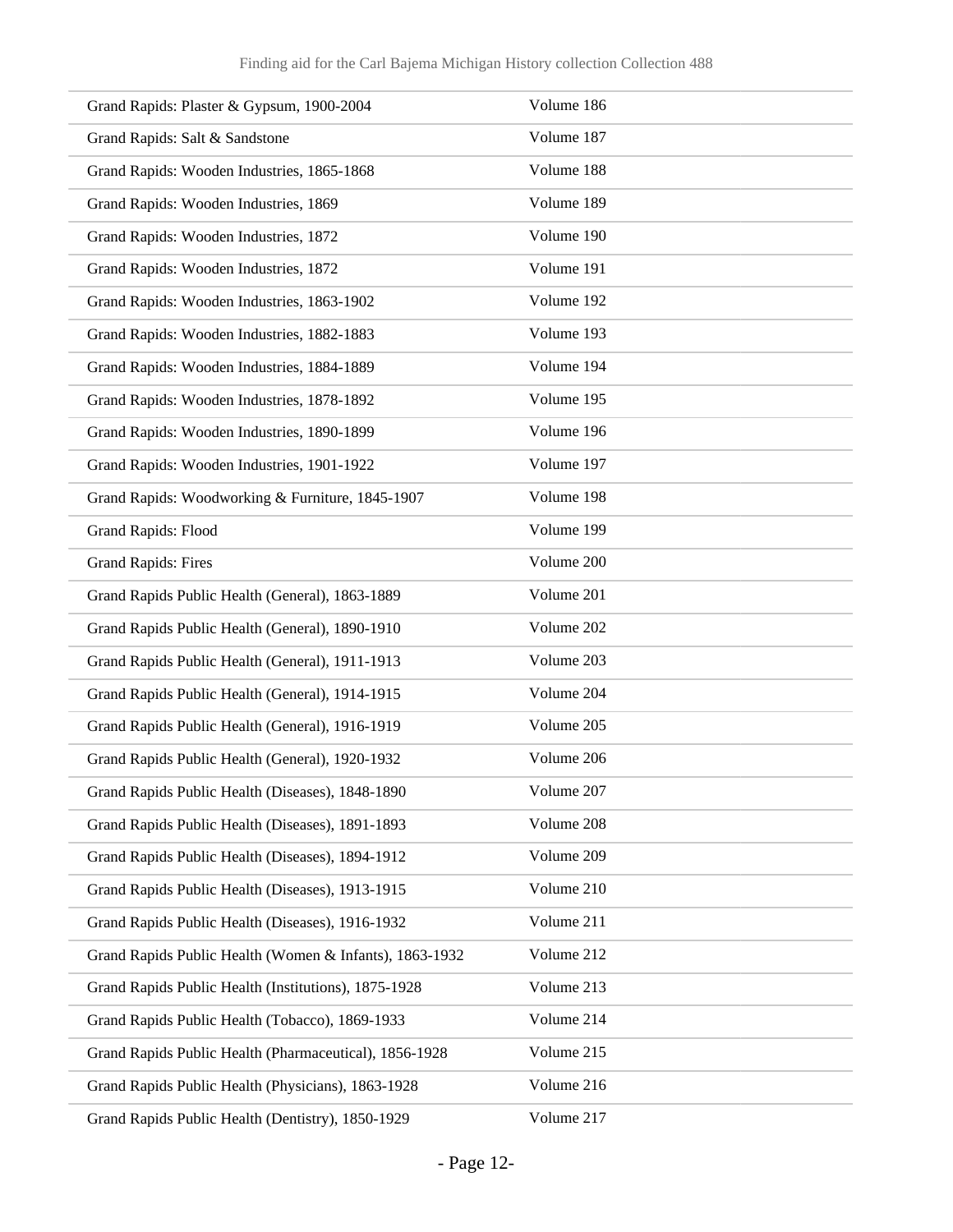| Grand Rapids Public Health (Ads), 1865-1928 | Volume 218 |
|---------------------------------------------|------------|
| Grand Rapids: Water Quality, 1842-1869      | Volume 219 |
| Grand Rapids: Water Quality, 1870-1872      | Volume 220 |
| Grand Rapids: Water Quality, 1873-1874      | Volume 221 |
| Grand Rapids: Water Quality, 1875-1879      | Volume 222 |
| Grand Rapids: Water Quality, 1880-1883      | Volume 223 |
| Grand Rapids: Water Quality, 1884-1884      | Volume 224 |
| Grand Rapids: Water Quality, 1885-1886      | Volume 225 |
| Grand Rapids: Water Quality, 1887-1887      | Volume 226 |
| Grand Rapids: Water Quality, 1887-1887      | Volume 227 |
| Grand Rapids: Water Quality, 1888-1889      | Volume 228 |
| Grand Rapids: Water Quality, 1890-1891      | Volume 229 |
| Grand Rapids: Water Quality, 1892-1892      | Volume 230 |
| Grand Rapids: Water Quality, 1893-1893      | Volume 231 |
| Grand Rapids: Water Quality, 1894-1895      | Volume 232 |
| Grand Rapids: Water Quality, 1896-1899      | Volume 233 |
| Grand Rapids: Water Quality, 1900-1900      | Volume 234 |
| Grand Rapids: Water Quality, 1901-1901      | Volume 235 |
| Grand Rapids: Water Quality, 1902-1903      | Volume 236 |
| Grand Rapids: Water Quality, 1904-1904      | Volume 237 |
| Grand Rapids: Water Quality, 1905-1905      | Volume 238 |
| Grand Rapids: Water Quality, 1906-1907      | Volume 239 |
| Grand Rapids: Water Quality, 1908-1909      | Volume 240 |
| Grand Rapids: Water Quality, 1910-1912      | Volume 241 |
| Grand Rapids: Water Quality, 1913-1914      | Volume 242 |
| Grand Rapids: Water Quality, 1915-1919      | Volume 243 |
| Grand Rapids: Water Quality, 1920-1924      | Volume 244 |
| Grand Rapids: Water Quality, 1925-1927      | Volume 245 |
| Grand Rapids: Water Quality, 1928-1929      | Volume 246 |
| Grand Rapids: Water Quality, 1930-1999      | Volume 247 |
| Grand Rapids: Water Quality, 2000-2008      | Volume 248 |
| Grand Rapids: Garbage, 1849-1899            | Volume 249 |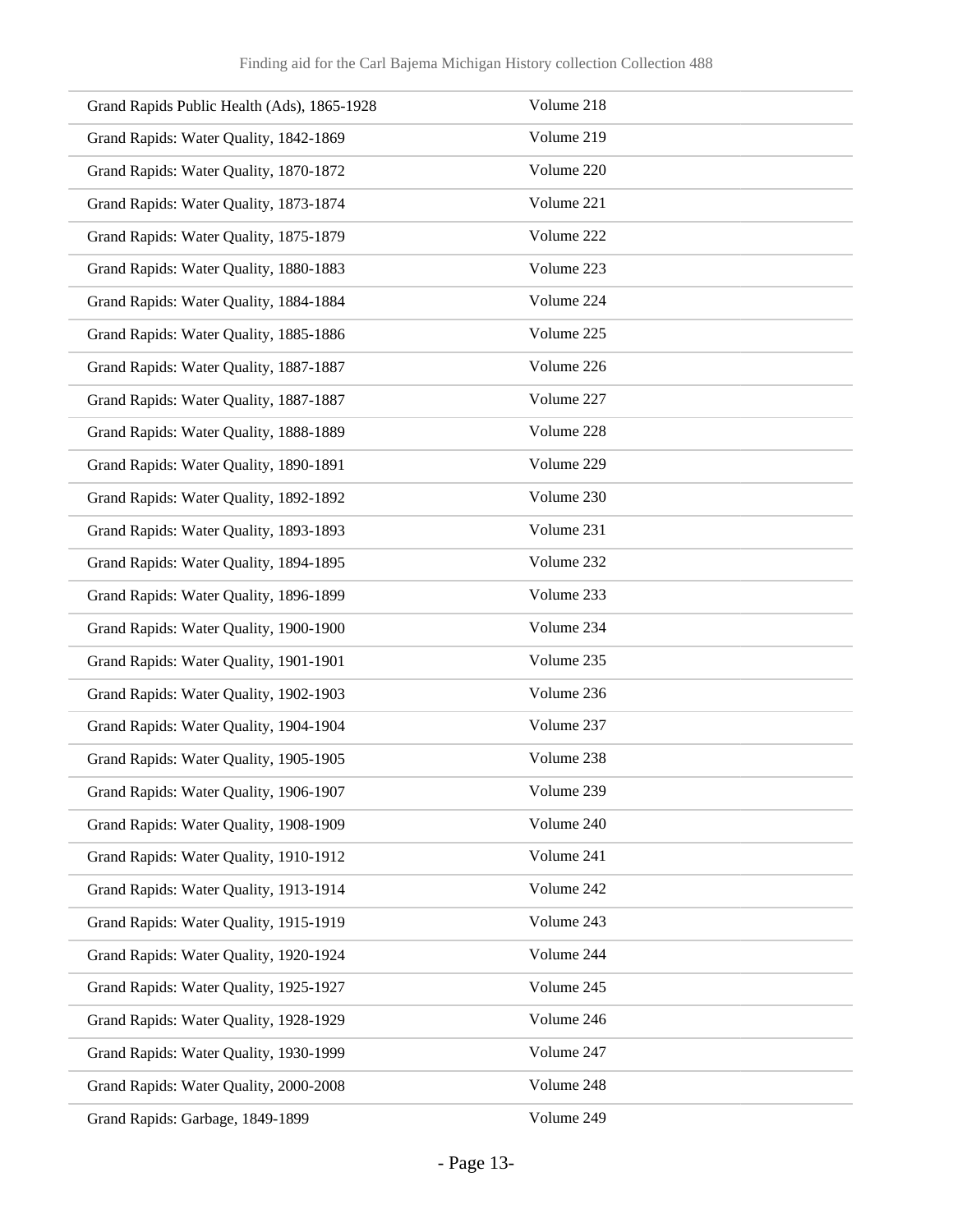| Grand Rapids: Garbage, 1900-1909                                           | Volume 250 |
|----------------------------------------------------------------------------|------------|
| Grand Rapids: Garbage, 1910-1999                                           | Volume 251 |
| Grand Rapids: Buses, 1873-1932                                             | Volume 252 |
| <b>Grand Rapids: Buses</b>                                                 | Volume 253 |
| Grand Rapids: Buses, 1980-2009                                             | Volume 254 |
| Grand Rapids: West Side, 1857-1889                                         | Volume 255 |
| Grand Rapids: West Side, 1890-1899                                         | Volume 256 |
| Grand Rapids: West Side, 1900-1919                                         | Volume 257 |
| Grand Rapids: West Side, 1920-2000                                         | Volume 258 |
| Grand Rapids: West Bridge Street                                           | Volume 259 |
| Grand Rapids: Michigan Ave, East Bridge Street                             | Volume 260 |
| Grand Rapids & Michigan: Good Roads                                        | Volume 261 |
| Grand Rapids: Streets, 1857-1930                                           | Volume 262 |
| Grand Rapids: Streets & Sidewalks                                          | Volume 263 |
| Grand Rapids: Streets, Grade Names, & Numbering                            | Volume 264 |
| Grand Rapids: Streets, Grades, Wood Sidewalks & Streets                    | Volume 265 |
| Grand Rapids: Streets, Grading, Paving & Extending, 1884                   | Volume 266 |
| Grand Rapids: Streets, Plats, Additions, 1873-1926                         | Volume 267 |
| Grand Rapids: Stage Coaches & Plank Roads                                  | Volume 268 |
| Grand Rapids: Hacks & Liveries                                             | Volume 269 |
| Grand Rapids: Parks & Recreation (John Ball Park), 1885-2004               | Volume 270 |
| Grand Rapids: Parks & Recreation, 1871-1933                                | Volume 271 |
| Grand Rapids: Public Utilities - Early Electric Power, 1880-1900           | Volume 277 |
| Grand Rapids: Public Utilities - Electric Power, 1894-1929                 | Volume 278 |
| Grand Rapids: Public Utilities - Electric Power Canals, 1900               | Volume 279 |
| Grand Rapids: Public Utilities - Electric Power Canals                     | Volume 280 |
| Grand Rapids Public Utilities: American Light & Traction Co.,<br>1907-1926 | Volume 281 |
| Grand Rapids Public Utilities: American Public Utilities Co.,<br>1912-1926 | Volume 282 |
| Grand Rapids: Religion (Liberal)                                           | Volume 283 |
| Grand Rapids: Religion (Universalists)                                     | Volume 284 |
| Grand Rapids: Religion (Universalists)                                     | Volume 285 |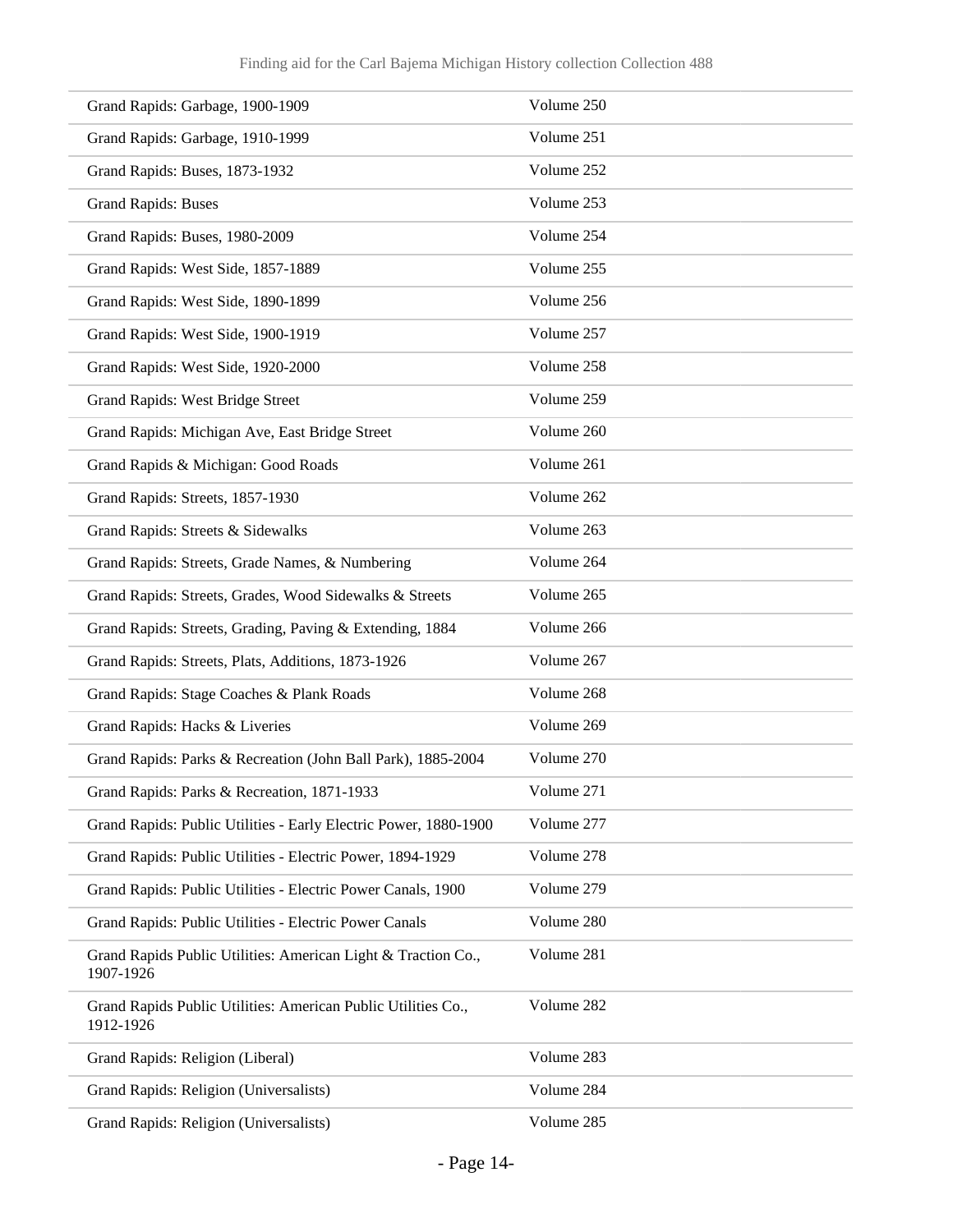| Grand Rapids: Religion (Universalists)         | Volume 286 |
|------------------------------------------------|------------|
| Kent County Place Names Intro & General        | Volume 287 |
| Kent County Place Names A                      | Volume 288 |
| Kent County Place Names B                      | Volume 289 |
| Kent County Place Names C                      | Volume 290 |
| Kent County Place Names - Canal Street         | Volume 291 |
| Kent County Place Names D                      | Volume 292 |
| Kent County Place Names F                      | Volume 293 |
| Kent County Place Names G                      | Volume 294 |
| Kent County Place Names H                      | Volume 295 |
| Kent County Place Names L                      | Volume 296 |
| Kent County Place Names M                      | Volume 297 |
| Kent County Place Names N                      | Volume 298 |
| Kent County Place Names P                      | Volume 299 |
| Kent County Place Names R                      | Volume 300 |
| Kent County Place Names S                      | Volume 301 |
| Kent County Place Names T                      | Volume 302 |
| Kent County Place Names W                      | Volume 303 |
| Kent County: Ada, Pettis, & Rix Robinson       | Volume 304 |
| Kent County: Ada & Cascade                     | Volume 305 |
| Kent County: Caledonia                         | Volume 306 |
| Kent County: Casnovia                          | Volume 307 |
| Kent County: Cedar Springs                     | Volume 308 |
| Kent County: East Grand Rapids, 1871-1935      | Volume 309 |
| Kent County: Reeds Lake & Fisk Lake, 1857-1875 | Volume 310 |
| Kent County: Reeds Lake & Fisk Lake, 1876-1879 | Volume 311 |
| Kent County: Reeds Lake & Fisk Lake, 1880-1885 | Volume 312 |
| Kent County: Reeds Lake & Fisk Lake, 1886-1886 | Volume 313 |
| Kent County: Reeds Lake & Fisk Lake, 1887-1887 | Volume 314 |
| Kent County: Reeds Lake & Fisk Lake, 1888-1889 | Volume 315 |
| Kent County: Reeds Lake & Fisk Lake, 1890-1891 | Volume 316 |
| Kent County: Reeds Lake & Fisk Lake, 1892-1894 | Volume 317 |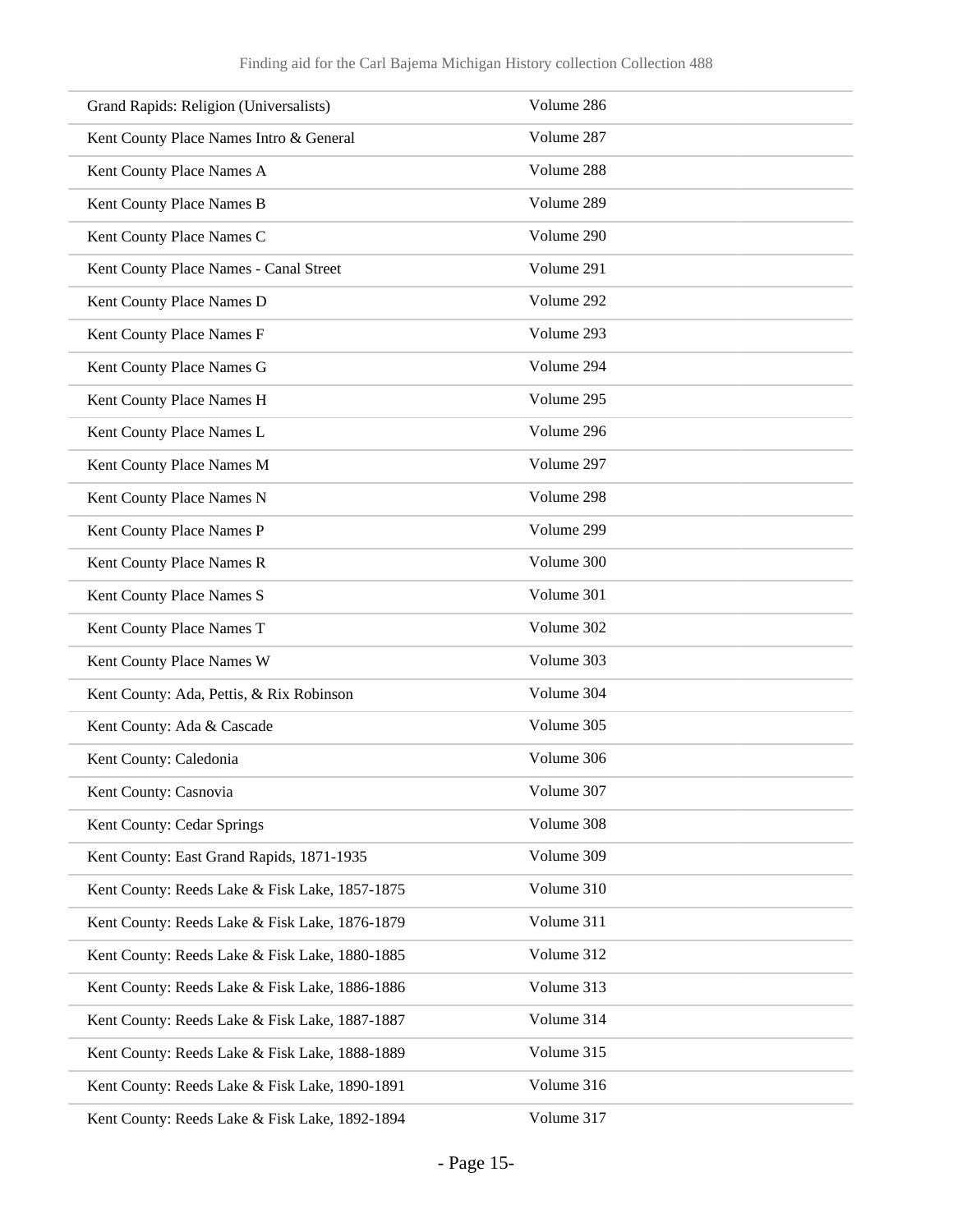| Kent County: Reeds Lake & Fisk Lake, 1895-1899                                  | Volume 318 |
|---------------------------------------------------------------------------------|------------|
| Kent County: Reeds Lake & Fisk Lake, 1900-1905                                  | Volume 319 |
| Kent County: Reeds Lake & Fisk Lake, 1906-1909                                  | Volume 320 |
| Kent County: Reeds Lake & Fisk Lake, 1910-1912                                  | Volume 321 |
| Kent County: Reeds Lake & Fisk Lake, 1913-1913                                  | Volume 322 |
| Kent County: Reeds Lake & Fisk Lake, 1914-1914                                  | Volume 323 |
| Kent County: Reeds Lake & Fisk Lake, 1915-1917                                  | Volume 324 |
| Kent County: Reeds Lake & Fisk Lake, 1918-1919                                  | Volume 325 |
| Kent County: Reeds Lake & Fisk Lake, 1920-1924                                  | Volume 326 |
| Kent County: Reeds Lake & Fisk Lake, 1925-2009                                  | Volume 327 |
| Kent County: Fisk Lake, 1856-2002                                               | Volume 328 |
| Kent County: Grandville, 1836-1899                                              | Volume 329 |
| Kent County: Grandville, 1901-1934                                              | Volume 330 |
| Kent County: Lowell                                                             | Volume 331 |
| Kent County: Lowell & Flat River Valley                                         | Volume 332 |
| Kent County: Plainfield                                                         | Volume 333 |
| Kent County: Sparta, Kent City, Casnovia, Rogue River Valley                    | Volume 334 |
| Kent County: Walker                                                             | Volume 335 |
| Kent County: Wyoming                                                            | Volume 336 |
| Kent County: Lakes, Stream, & Drains Directory A-K                              | Volume 337 |
| Kent County: Lakes, Stream, & Drains Directory L-Z                              | Volume 338 |
| Kent County: Flat River & Thornapple River                                      | Volume 339 |
| Kent County: Flat River & Thornapple River                                      | Volume 340 |
| Kent County: Flat River Valley Logging, 1885-2001                               | Volume 341 |
| Kent County: Flat River Valley Logging: Log Drives, Sawmills &<br>Shingle Mills | Volume 342 |
| Kent County: Flat River, Rogue River & Thornapple River<br>Directory            | Volume 343 |
| Kent County: Plaster Creek & Silver Creek                                       | Volume 344 |
| Kent County: Rogue River                                                        | Volume 345 |
| Kent County: Rogue River, 1881-2005                                             | Volume 346 |
| Kent County: Rogue River                                                        | Volume 347 |
| Kent County: Rogue River Directory                                              | Volume 348 |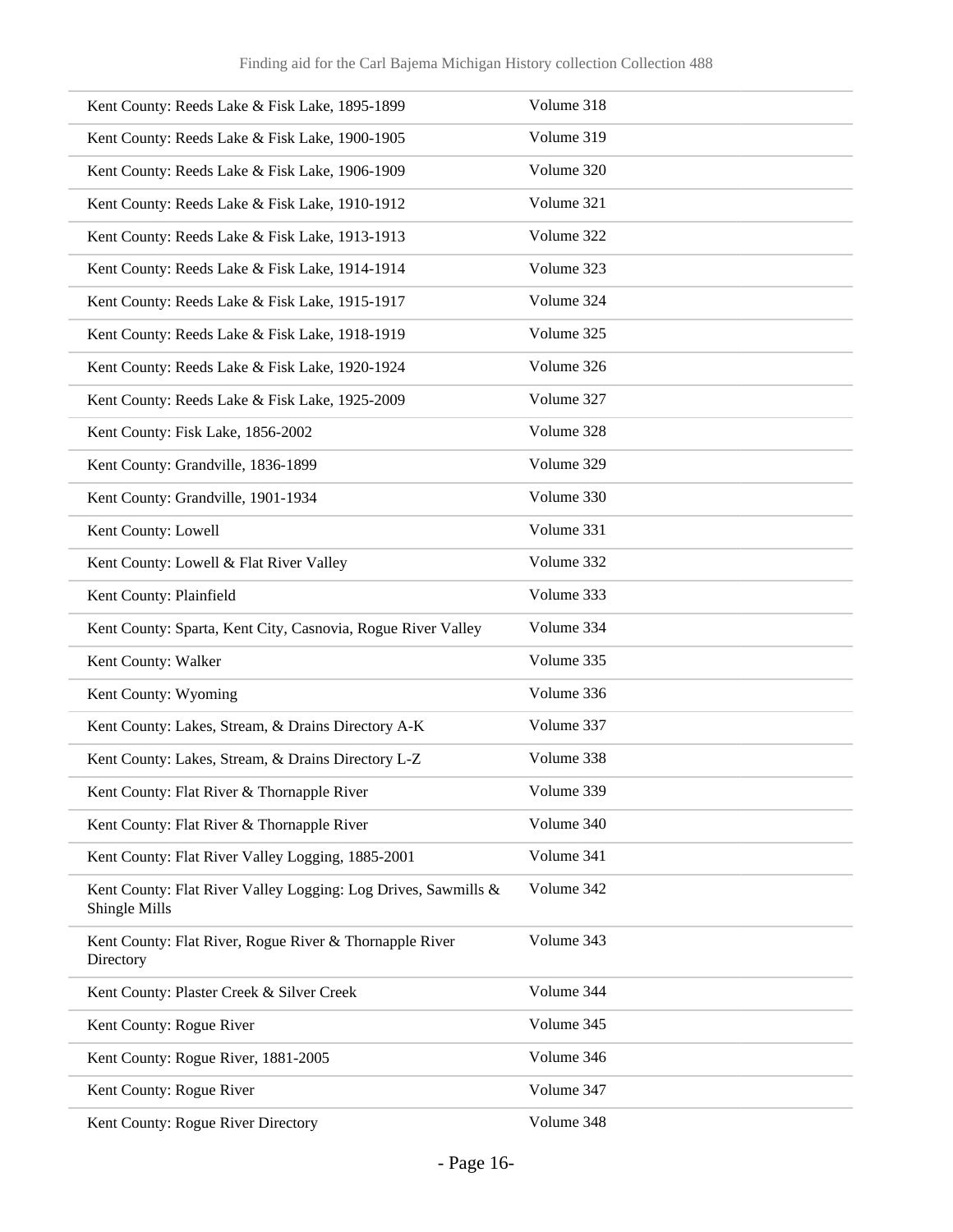| Kent County: Rogue River Valley                                            | Volume 349 |
|----------------------------------------------------------------------------|------------|
| Kent County: Rogue River Valley (Rockford)                                 | Volume 350 |
| Kent County: Parks                                                         | Volume 351 |
| Kent County: Toll & Gravel Road Companies                                  | Volume 352 |
| Kent County: Toll Roads                                                    | Volume 353 |
| Kent County: Wooden Industries Directory                                   | Volume 354 |
| Kent County: Sawmills Directory                                            | Volume 355 |
| Kent County: Sawmills Directory                                            | Volume 356 |
| Kent County: Sawmills Directory                                            | Volume 357 |
| <b>Ottawa County Sawmills: Ferrysburg</b>                                  | Volume 358 |
| Ottawa County Sawmills: Grand Haven, 1830-1839                             | Volume 359 |
| Ottawa County Sawmills: Grand Haven, 1885                                  | Volume 360 |
| Ottawa County Sawmills: Grand Haven, 1897                                  | Volume 361 |
| Ottawa County Sawmills: Nortonville                                        | Volume 362 |
| Ottawa County Sawmills: Spring Lake, Ferrysburg & Mill Point               | Volume 363 |
| Ottawa County: Lumber Industry                                             | Volume 364 |
| <b>Ottawa County: Directory</b>                                            | Volume 365 |
| Ottawa County: Allendale Timber Co. & Boltwood Tract                       | Volume 366 |
| Ottawa County: Allendale, 1900                                             | Volume 367 |
| Ottawa County: Allendale                                                   | Volume 368 |
| Ottawa County: Allendale                                                   | Volume 369 |
| Ottawa County: Bridge Street Ferry, Bridge, Boltwood Timber<br>(Allendale) | Volume 370 |
| Ottawa County: Bass River                                                  | Volume 371 |
| Ottawa County: Bass River, 1915                                            | Volume 372 |
| Ottawa County: Berlin                                                      | Volume 373 |
| <b>Ottawa County: Coopersville</b>                                         | Volume 374 |
| Ottawa County: Eastmanville                                                | Volume 375 |
| <b>Ottawa County: Ferrysburg</b>                                           | Volume 376 |
| Ottawa County: Georgetown Township                                         | Volume 377 |
| Ottawa County: Grand Haven, 1922                                           | Volume 378 |
| Ottawa County: Grand Haven                                                 | Volume 379 |

Ottawa County: Grand Haven Wooden Ware, 1900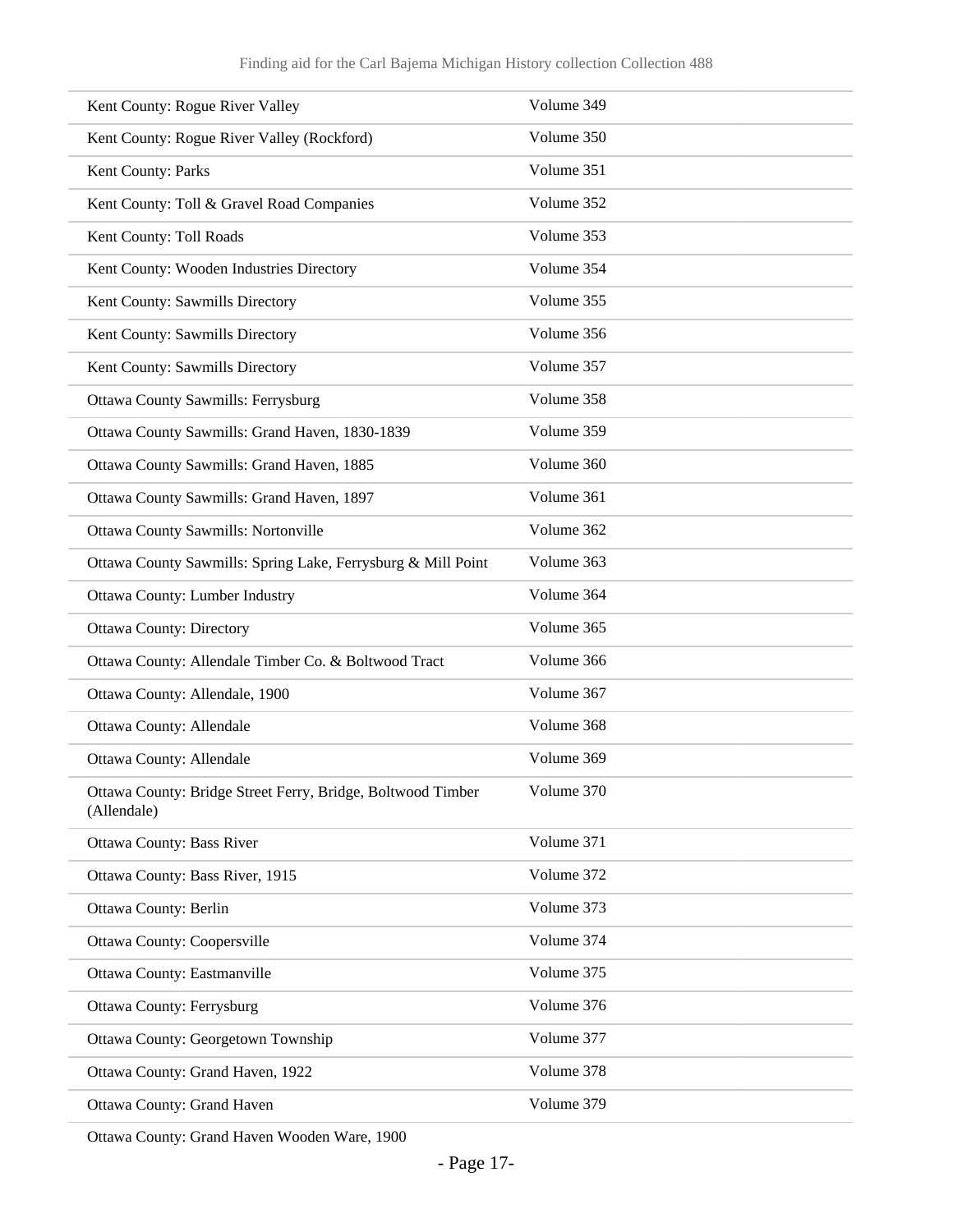|                                                                        | Volume 380 |
|------------------------------------------------------------------------|------------|
| Ottawa County: Grand Haven Port & Shipping                             | Volume 381 |
| Ottawa County: Grand Haven Port & Shipping, 1851-1858                  | Volume 382 |
| Ottawa County: Grand Haven Port & Shipping, 1859                       | Volume 383 |
| Ottawa County: Grand Haven Port & Shipping, 1860                       | Volume 384 |
| Ottawa County: Grand Haven Port & Shipping, 1861-1864                  | Volume 385 |
| Ottawa County: Grand Haven Port & Shipping, 1865-1867                  | Volume 386 |
| Ottawa County: Grand Haven Port & Shipping, 1868                       | Volume 387 |
| Ottawa County: Grand Haven Port & Shipping, 1869-1871                  | Volume 388 |
| Ottawa County: Grand Haven Port & Shipping, 1872-1874                  | Volume 389 |
| Ottawa County: Grand Haven Port & Shipping, 1875-1876                  | Volume 390 |
| Ottawa County: Grand Haven Port & Shipping, 1877-1879                  | Volume 391 |
| Ottawa County: Grand Haven Port & Shipping, 1880-1883                  | Volume 392 |
| Ottawa County: Grand Haven Port & Shipping, 1884-1885                  | Volume 393 |
| Ottawa County: Grand Haven Port & Shipping, 1886                       | Volume 394 |
| Ottawa County: Grand Haven Port History                                | Volume 395 |
| Ottawa County: Grand Haven Schooner Roster                             | Volume 396 |
| Ottawa County: Grand Haven Sailing Ship Roster                         | Volume 397 |
| Ottawa County: Grand Haven Steamboat Roster A-G                        | Volume 398 |
| Ottawa County: Grand Haven Steamboat Roster H-O                        | Volume 399 |
| Ottawa County: Grand Haven Steamboat Roster P-Z                        | Volume 400 |
| Ottawa County: Holland & Holland Harbor                                | Volume 401 |
| Ottawa County: Graham & Morton Steamboat Line (Holland)                | Volume 402 |
| Ottawa County: Ottawa Beach, Macatawa, Black Lake                      | Volume 403 |
| Ottawa County: Macatawa                                                | Volume 404 |
| Ottawa County: Jenison Park                                            | Volume 405 |
| Ottawa County: Holland, 1866-1879                                      | Volume 406 |
| Ottawa County: Holland, 1880-1889                                      | Volume 407 |
| Ottawa County: Holland, 1900-1909                                      | Volume 408 |
| Ottawa County: Holland, 1910                                           | Volume 409 |
| Ottawa County: Holland, Black Lake, Shipping, Resort Boats,<br>Fishing | Volume 410 |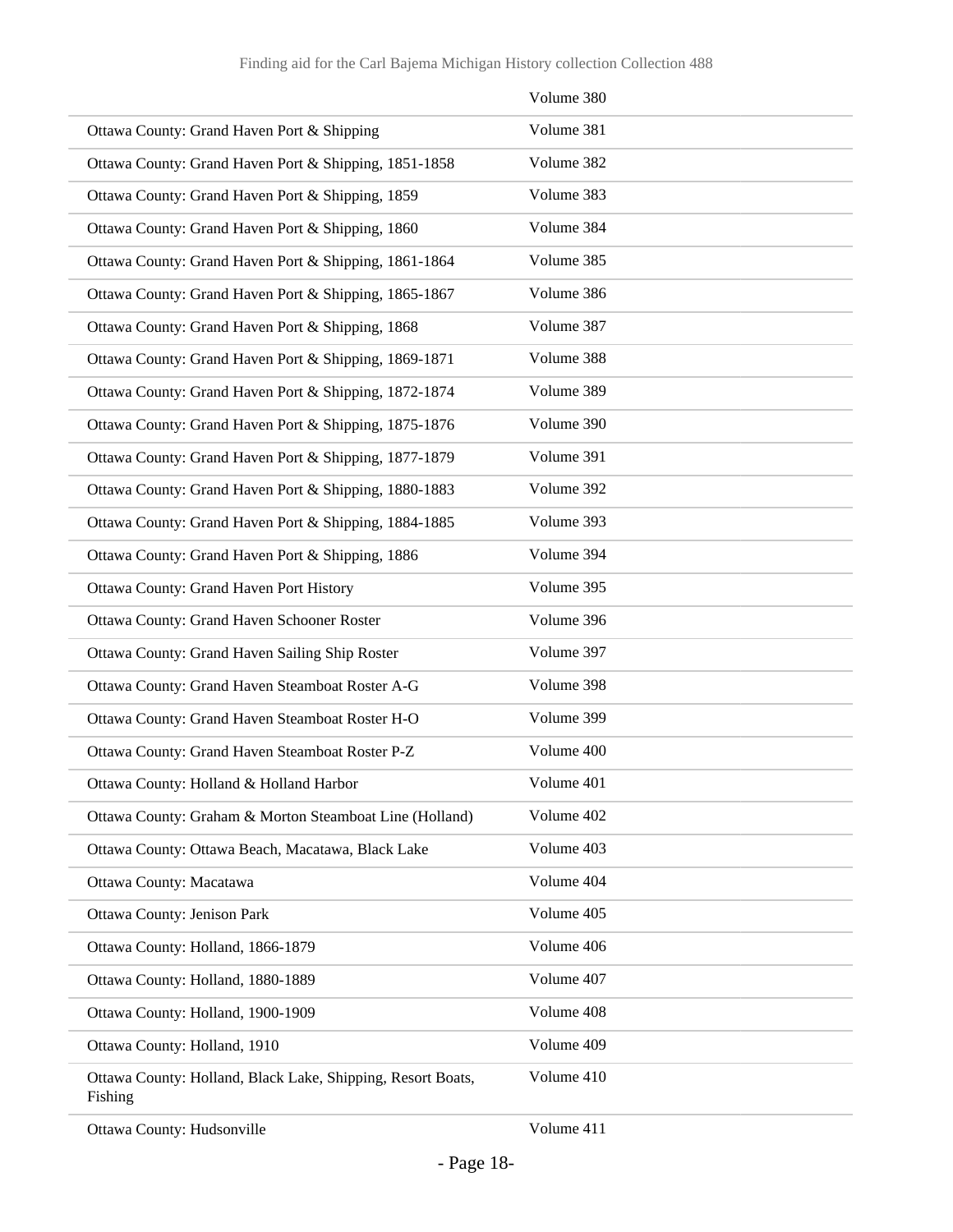| <b>Ottawa County: Lamont</b>                                            | Volume 412 |
|-------------------------------------------------------------------------|------------|
| Ottawa County: Ottawa Center                                            | Volume 413 |
| Ottawa County: Port Sheldon, Pigeon River                               | Volume 414 |
| Ottawa County: Robinson Township, 1858-1899                             | Volume 415 |
| Ottawa County: Robinson Township, 1900-1927                             | Volume 416 |
| <b>Ottawa County: Crockery Creek</b>                                    | Volume 417 |
| <b>Ottawa County: Crockery Creek Valley</b>                             | Volume 418 |
| <b>Ottawa County: Spring Lake</b>                                       | Volume 419 |
| Ottawa County: Zeeland                                                  | Volume 420 |
| Ottawa County: Ghost Towns & Place Names A                              | Volume 421 |
| Ottawa County: Ghost Towns & Place Names E-G                            | Volume 422 |
| Ottawa County: Ghost Towns & Place Names L-O                            | Volume 423 |
| Ottawa County: Ghost Towns & Place Names P-R                            | Volume 424 |
| Ottawa County: Ghost Towns & Place Names S-Z                            | Volume 425 |
| Ottawa County                                                           | Volume 426 |
| <b>Ottawa County: Agriculture</b>                                       | Volume 427 |
| <b>Ottawa County: Field Maps</b>                                        | Volume 428 |
| <b>Ottawa County: Roads</b>                                             | Volume 429 |
| <b>Ottawa County: Roads</b>                                             | Volume 430 |
| Ottawa County: WWI                                                      | Volume 431 |
| West Michigan Rivers, Landings & Landmarks                              | Volume 432 |
| West Michigan Ship Builders                                             | Volume 433 |
| Grand River Valley: Early History, 1830                                 | Volume 434 |
| Grand River Valley: Letters from Down River - Lewis Bates,<br>1859-1860 | Volume 435 |
| Grand River Valley: Letters from Down River - Lewis Bates,<br>1859-1860 | Volume 436 |
| Grand River Valley: Letters from Down River - Lewis Bates,<br>1859-1860 | Volume 437 |
| Grand River Valley: Letters from Down River - Lewis Bates,<br>1859-1860 | Volume 438 |
| Grand River Valley: Letters from Down River - Lewis Bates,<br>1859-1860 | Volume 439 |
| Grand River Valley: General History & Logging                           | Volume 440 |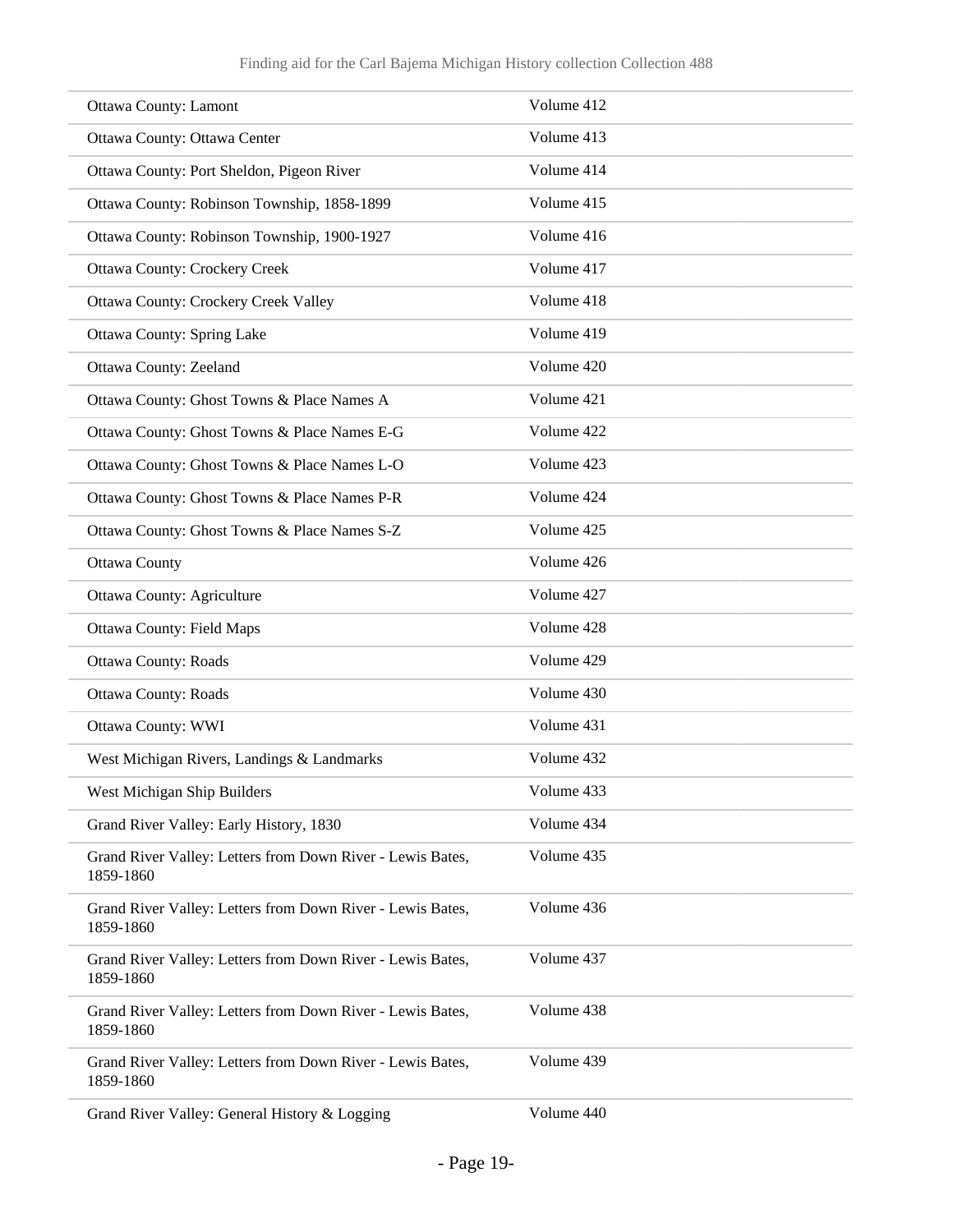| Grand River Valley: Environmental History, 1851      | Volume 441 |
|------------------------------------------------------|------------|
| Grand River Valley: Environmental History, 1900      | Volume 442 |
| Grand River Valley: Environmental History            | Volume 443 |
| Grand River Valley: Environmental History            | Volume 444 |
| Grand River Valley: Environmental History            | Volume 445 |
| Grand River Valley: Air Pollution, 1856-2006         | Volume 446 |
| Grand River Valley: Gravel Mining                    | Volume 447 |
| Grand River Valley: Wildlife                         | Volume 448 |
| Grand River Valley: Clams & River Animals, 1892-1987 | Volume 449 |
| Grand River Valley: Fishing, 1856-1889               | Volume 450 |
| Grand River Valley: Fishing, 1890-1899               | Volume 451 |
| Grand River Valley: Fishing, 1903-1988               | Volume 452 |
| Grand River Valley: Plants, 1863-2002                | Volume 453 |
| Grand River Valley: Indians, 1836-2003               | Volume 454 |
| Grand River Navigation, 1847                         | Volume 455 |
| Grand River Navigation, 1849                         | Volume 456 |
| Grand River Navigation, 1852                         | Volume 457 |
| Grand River Navigation, 1855                         | Volume 458 |
| Grand River Navigation, 1856-1858                    | Volume 459 |
| Grand River Navigation, 1858                         | Volume 460 |
| Grand River Navigation, 1859                         | Volume 461 |
| Grand River Navigation, 1860                         | Volume 462 |
| Grand River Navigation, 1865                         | Volume 463 |
| Grand River Navigation, 1866                         | Volume 464 |
| Grand River Navigation, 1867                         | Volume 465 |
| Grand River Navigation, 1868                         | Volume 466 |
| Grand River Navigation, 1869                         | Volume 467 |
| Grand River Navigation, 1870                         | Volume 468 |
| Grand River Navigation, 1871                         | Volume 469 |
| Grand River Navigation, 1872                         | Volume 470 |
| Grand River Navigation, 1873                         | Volume 471 |
| Grand River Navigation, 1874                         | Volume 472 |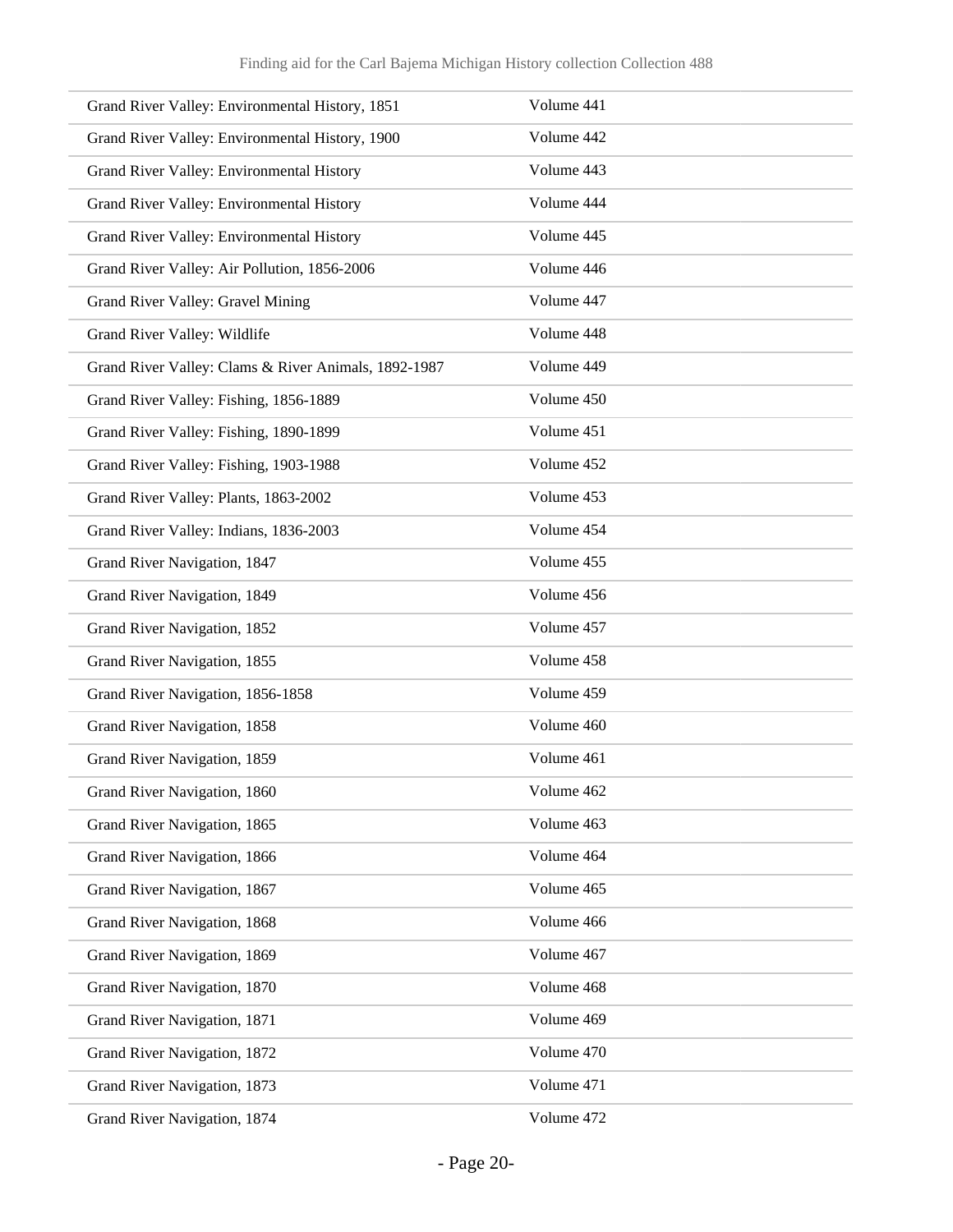| Grand River Navigation, 1875          | Volume 473 |
|---------------------------------------|------------|
| Grand River Navigation, 1878          | Volume 474 |
| Grand River Navigation, 1880          | Volume 475 |
| Grand River Navigation, 1883          | Volume 476 |
| Grand River Navigation & Floods, 1883 | Volume 477 |
| Grand River Navigation, 1884          | Volume 478 |
| Grand River Navigation, 1885          | Volume 479 |
| Grand River Navigation, 1886          | Volume 480 |
| Grand River Navigation, 1887          | Volume 481 |
| Grand River Navigation, 1888          | Volume 482 |
| Grand River Navigation, 1890-2000     | Volume 483 |
| Grand River Navigation, 1891          | Volume 484 |
| Grand River Navigation, 1892          | Volume 485 |
| Grand River Navigation, 1892          | Volume 486 |
| Grand River Navigation, 1893          | Volume 487 |
| Grand River Navigation, 1894          | Volume 488 |
| Grand River Navigation, 1897          | Volume 489 |
| Grand River Navigation, 1898          | Volume 490 |
| Grand River Navigation, 1900          | Volume 491 |
| Grand River Navigation, 1901          | Volume 492 |
| Grand River Navigation, 1902          | Volume 493 |
| Grand River Navigation, 1903          | Volume 494 |
| Grand River Navigation, 1904          | Volume 495 |
| Grand River Navigation, 1904          | Volume 496 |
| Grand River Navigation, 1904          | Volume 497 |
| Grand River Navigation, 1905          | Volume 498 |
| Grand River Navigation, 1905          | Volume 499 |
| Grand River Navigation, 1906          | Volume 500 |
| Grand River Navigation, 1907          | Volume 501 |
| Grand River Navigation, 1907          | Volume 502 |
| Grand River Navigation, 1907          | Volume 503 |
| Grand River Navigation, 1908          | Volume 504 |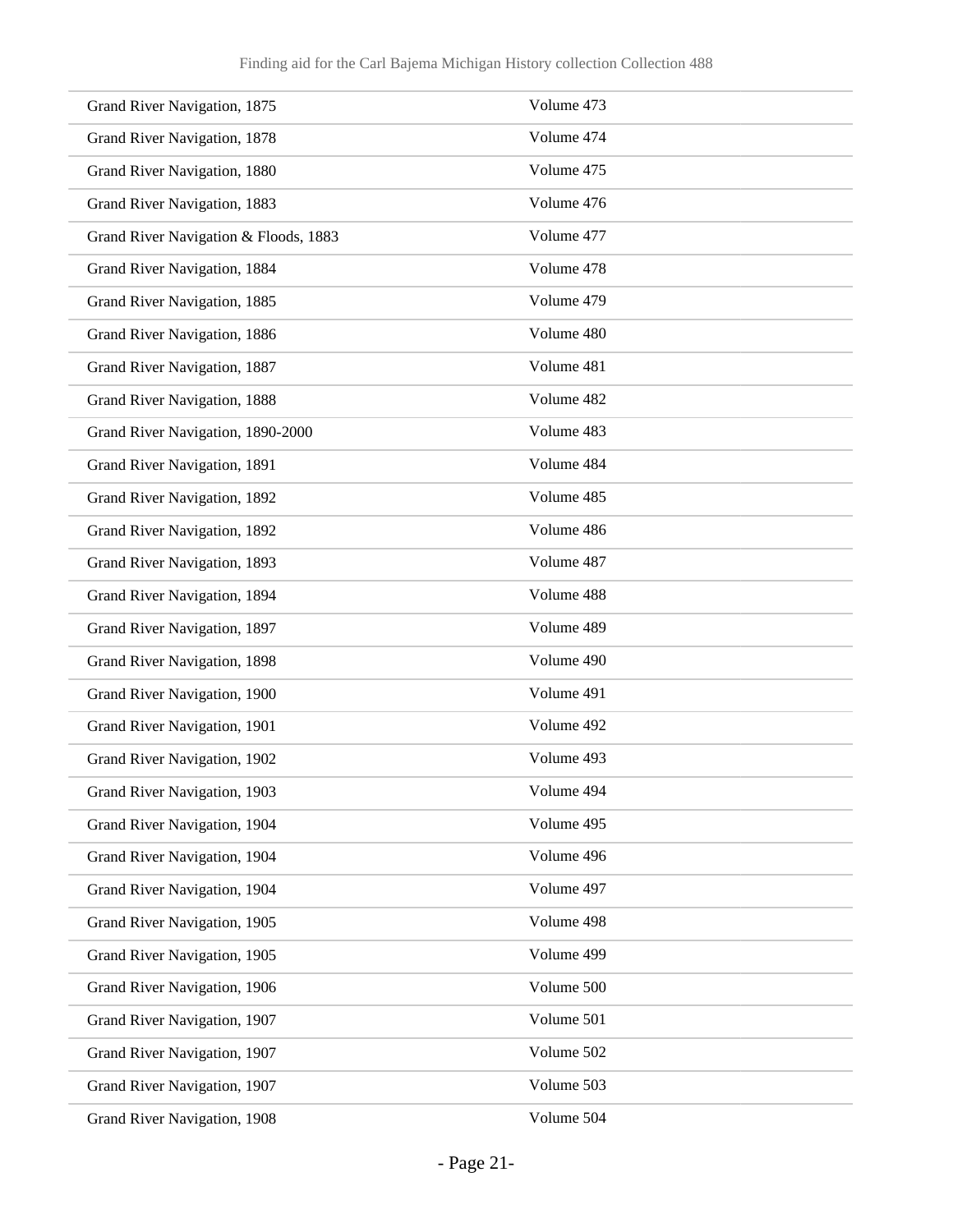| Grand River Navigation, 1909                                  | Volume 505 |
|---------------------------------------------------------------|------------|
| Grand River Navigation, 1910                                  | Volume 506 |
| Grand River Navigation, 1912                                  | Volume 507 |
| Grand River Navigation, 1912                                  | Volume 508 |
| Grand River Navigation, 1913                                  | Volume 509 |
| Grand River Navigation, 1914                                  | Volume 510 |
| Grand River Navigation, 1915                                  | Volume 511 |
| Grand River Navigation, 1916                                  | Volume 512 |
| Grand River Navigation, 1918-1919                             | Volume 513 |
| Grand River Navigation, 1920                                  | Volume 514 |
| Grand River Navigation, 1925                                  | Volume 515 |
| Grand River Navigation, 1930                                  | Volume 516 |
| Grand River Navigation, 1970                                  | Volume 517 |
| Grand River Navigation, 1990                                  | Volume 518 |
| Grand River Navigation, 2000                                  | Volume 519 |
| <b>Grand River Steamboats</b>                                 | Volume 520 |
| <b>Grand River Steamboat Roster A-B</b>                       | Volume 521 |
| Grand River Steamboat Roster C-F                              | Volume 522 |
| Grand River Steamboat Roster G-K                              | Volume 523 |
| Grand River Steamboat Roster L-O                              | Volume 524 |
| Grand River Steamboat Roster P-Y                              | Volume 525 |
| Grand River: Dredging & Dredges                               | Volume 526 |
| <b>Grand River: Gasoline Launches</b>                         | Volume 527 |
| <b>Grand River: Photos</b>                                    | Volume 528 |
| Grand River Valley: Logging, 1840-1899                        | Volume 529 |
| Grand River Valley: Logging, 1857-1865                        | Volume 530 |
| Grand River Valley: Logging & Log Drives, 1866-1924           | Volume 531 |
| Grand River Valley: Logging, 1869-1870                        | Volume 532 |
| Grand River Valley: Logging, Log Drives & Sawmills, 1871-1872 | Volume 533 |
| Grand River Valley: Logging, 1873-1873                        | Volume 534 |
| Grand River Valley: Logging & Log Drives, 1874-1876           | Volume 535 |
| Grand River Valley: Logging, Log Drives & Sawmills, 1877-1879 | Volume 536 |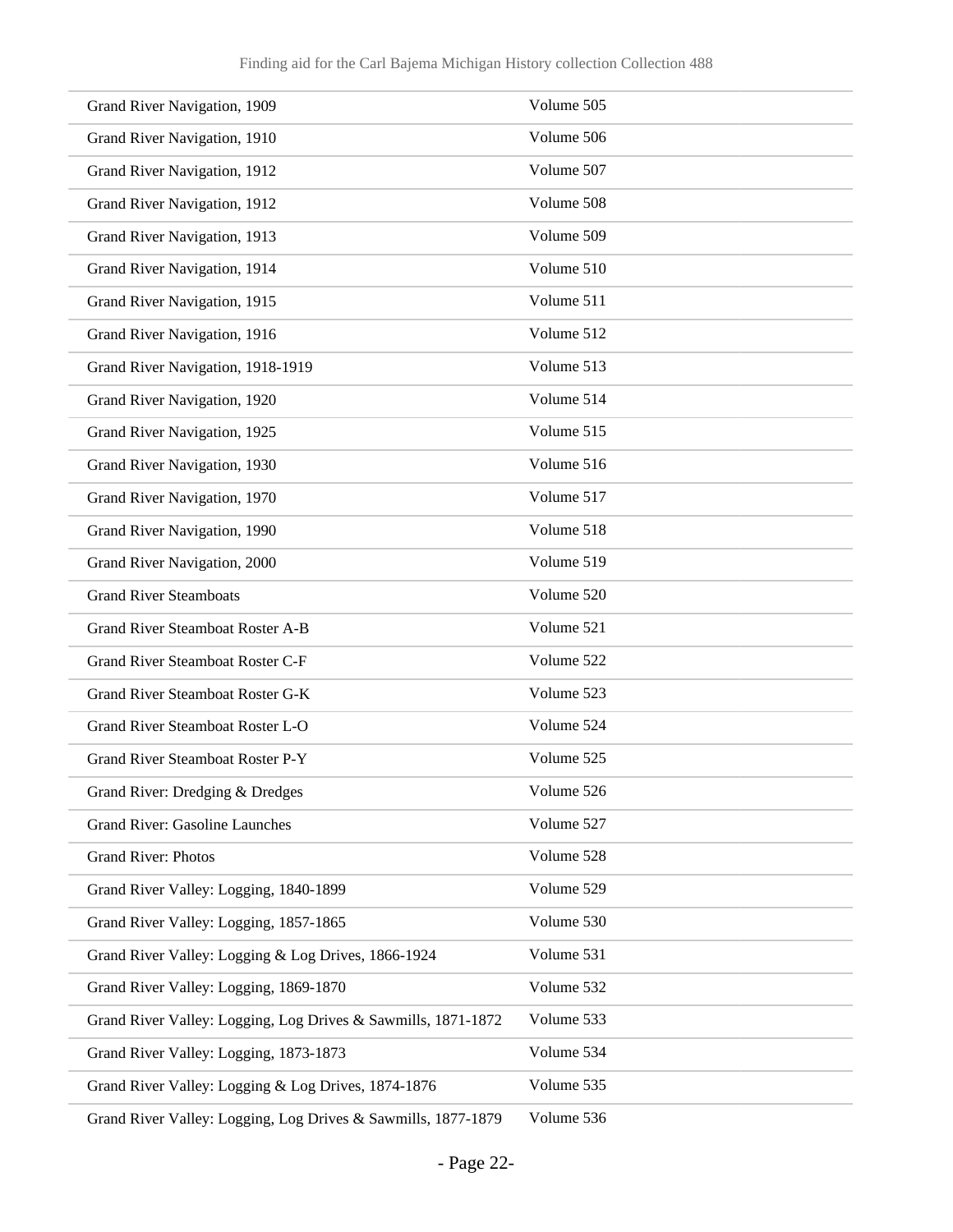| Grand River Valley: Logging, Log Drives & Sawmills, 1880-1882       | Volume 537 |
|---------------------------------------------------------------------|------------|
| Grand River Valley: Logging, 1882-1883                              | Volume 538 |
| Grand River Valley: Logging, 1884-1886                              | Volume 539 |
| Grand River Valley: Logging, 1887-1889                              | Volume 540 |
| Grand River Valley: Logging, 1890-1894                              | Volume 541 |
| Grand River Valley: Logging, 1895-1899                              | Volume 542 |
| Grand River Valley: Logging, Log Drives & Sawmills, 1900-1904       | Volume 543 |
| Grand River Valley: Logging, 1905-1924                              | Volume 544 |
| Grand River Valley: Logging, 1910-1919                              | Volume 545 |
| Grand River Valley: Logging, 1920-1995                              | Volume 546 |
| <b>Grand River Valley: Log Marks</b>                                | Volume 547 |
| Grand River Valley: White Pine Cut, 1835-1910                       | Volume 548 |
| Grand River Valley: White Pine Output, 1870-1910                    | Volume 549 |
| Grand River Greenway Natural & Cultural Features Survey, 1998       | Volume 550 |
| Grand River Greenway: Kent County, 1998                             | Volume 551 |
| Grand River Greenway: Kent County Inventory                         | Volume 552 |
| Grand River Greenway: Kent County Directory L-Q                     | Volume 553 |
| Grand River Greenway: Kent County Directory R-Z                     | Volume 554 |
| Grand River Greenway: Ottawa County                                 | Volume 555 |
| Grand River Greenway: Ottawa County Bayous                          | Volume 556 |
| Grand River Greenway: Ottawa County Directory L-Z                   | Volume 557 |
| Grand River Greenway: Ottawa County Landings & Bridges              | Volume 558 |
| Grand River Greenway: Ottawa County Landings & Bridges              | Volume 559 |
| Grand River Greenway: Ottawa County Landings & Landmarks            | Volume 560 |
| <b>Grand River Expedition Guide</b>                                 | Volume 561 |
| Grand River Expedition Guide, 1999                                  | Volume 562 |
| Grand River: Upper                                                  | Volume 563 |
| Grand River: Upper Grand River Guide                                | Volume 564 |
| Grand River: Upper Grand River Directory                            | Volume 565 |
| Grand River Corridor Landscape - Huberty (Kent County)              | Volume 566 |
| Guidebook to the Geology, Geography & History of the Grand<br>River | Volume 567 |

Alcona County, 1880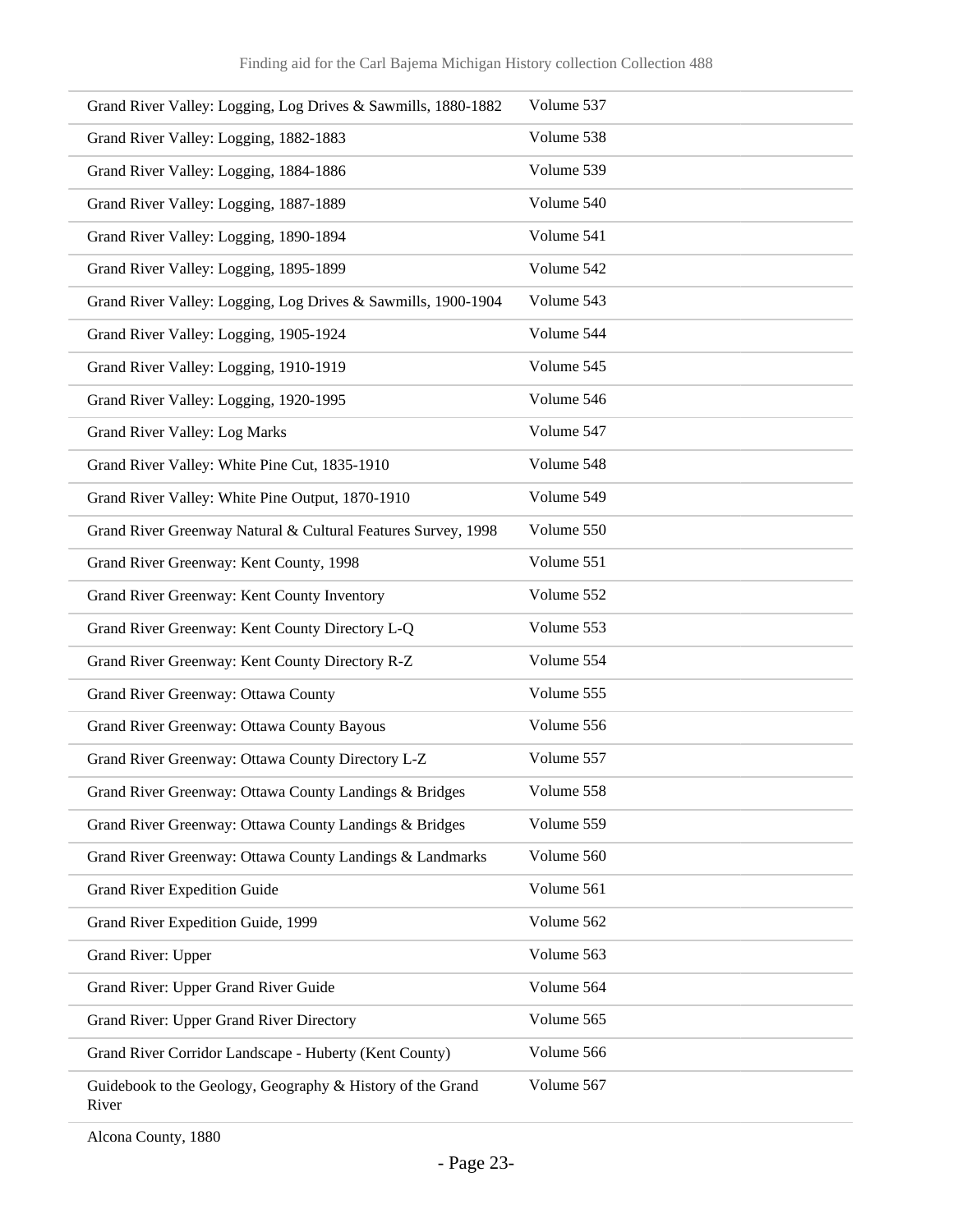|                                                                           | Volume 568 |
|---------------------------------------------------------------------------|------------|
| Alcona County: Place Names A-J, 1890                                      | Volume 569 |
| Alcona County: Place Names K-Z                                            | Volume 570 |
| Alcona County: Black River                                                | Volume 571 |
| Alcona County: Harrisville                                                | Volume 572 |
| Alcona County: Harrisville                                                | Volume 573 |
| Alcona County: Harrisville, South Harrisville, Black River,<br>VanBuskirk | Volume 574 |
| Alcona County: Harrisville, Luke Huron Shipping, before 1878              | Volume 575 |
| Alcona County: Lumber                                                     | Volume 576 |
| <b>Alger County: Place Names</b>                                          | Volume 577 |
| Alger County: Railroad & Road Maps                                        | Volume 578 |
| Allegan County: Allegan Village & County Place Names                      | Volume 579 |
| Allegan, Van Buren, Kalamazoo Counties                                    | Volume 580 |
| Alpena County: Place Names                                                | Volume 581 |
| Alpena                                                                    | Volume 582 |
| Alpena Port                                                               | Volume 583 |
| Alpena, Alcona & Arenac Counties                                          | Volume 584 |
| Alpena & Thunder Bay, 1833                                                | Volume 585 |
| Alpena & Thunder Bay                                                      | Volume 586 |
| Alpena & Thunder Bay Logging                                              | Volume 587 |
| Alpena County: Long Lake                                                  | Volume 588 |
| Alpena County: Long Rapids                                                | Volume 589 |
| Alpena County: Ossineke                                                   | Volume 590 |
| Alpena County: Agriculture                                                | Volume 591 |
| Alpena County: Fishing                                                    | Volume 592 |
| Alpena County: Fishing                                                    | Volume 593 |
| Alpena County: Fishing                                                    | Volume 594 |
| Alpena County: Hunting                                                    | Volume 595 |
| Alpena Sawmills                                                           | Volume 596 |
| <b>Antrim County: Place Names</b>                                         | Volume 597 |
| Antrim County: Elk Rapids                                                 | Volume 598 |
| Antrim County: Mill Directory                                             | Volume 599 |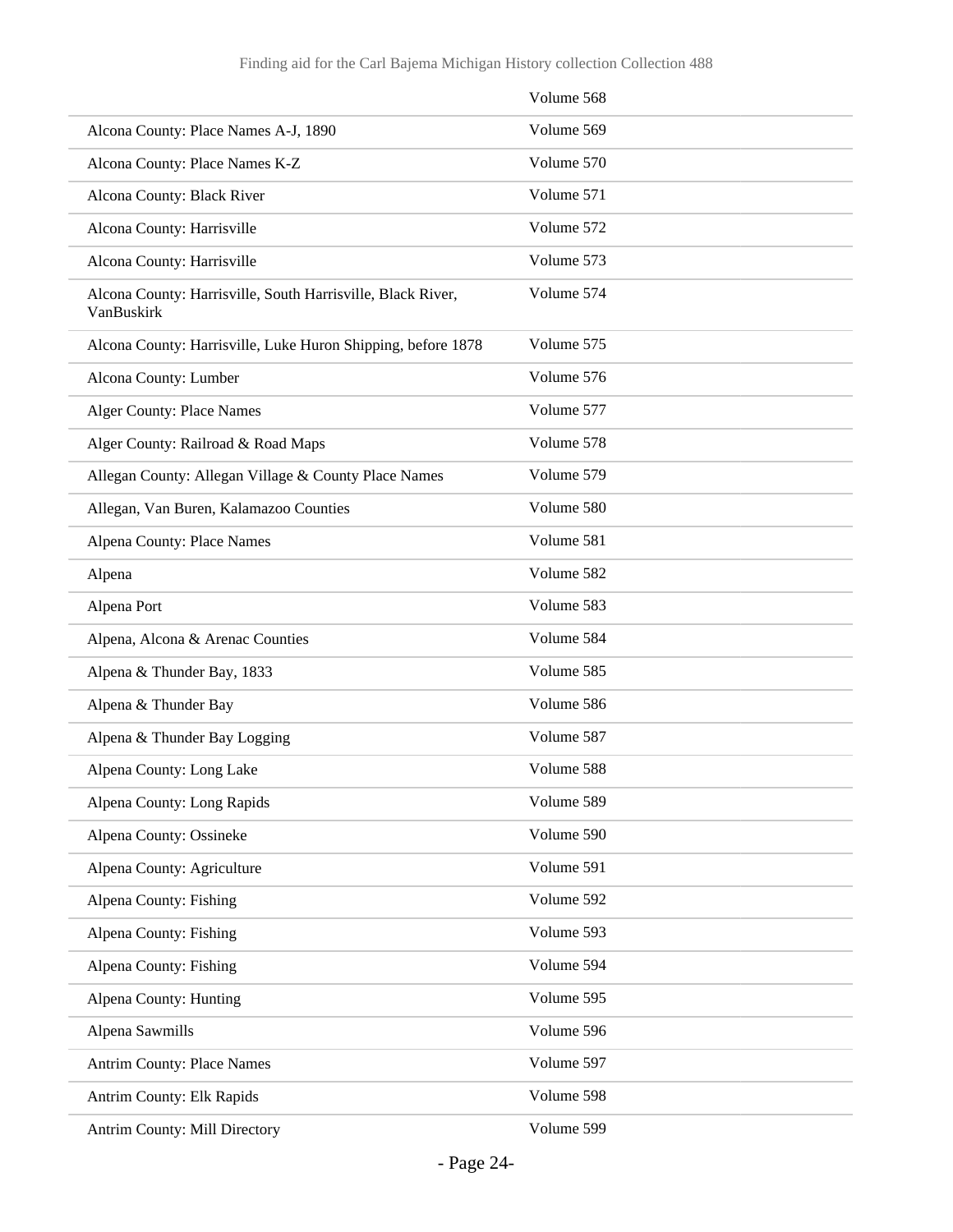| Au Sable River Valley                                         | Volume 600 |
|---------------------------------------------------------------|------------|
| Baraga County: Logging                                        | Volume 601 |
| <b>Baraga County: Place Names</b>                             | Volume 602 |
| Barry, Bay, Berrien, & Branch Counties                        | Volume 603 |
| Barry County: Thornapple River Valley Place Names             | Volume 604 |
| <b>Benzie County</b>                                          | Volume 605 |
| <b>Benzie County: History</b>                                 | Volume 606 |
| <b>Benzie County: Place Names</b>                             | Volume 607 |
| <b>Benzie County: Frankfort</b>                               | Volume 608 |
| Calhoun, Cass, Cheboygan, Clare, Clinton, & Crawford Counties | Volume 609 |
| Charlevoix                                                    | Volume 610 |
| Charlevoix County                                             | Volume 611 |
| Charlevoix County: Place Names                                | Volume 612 |
| Charlevoix County: Charlevoix, East Jordan, & Boyne           | Volume 613 |
| Charlevoix County: Walloon Lake                               | Volume 614 |
| Charlevoix, Antrim & Otsego Counties Field Trip               | Volume 615 |
| Cheboygan County                                              | Volume 616 |
| Cheboygan County: Cheboygan Port, 1880                        | Volume 617 |
| Cheboygan County: Cheboygan Port, 1883                        | Volume 618 |
| Cheboygan County: Cheboygan Port, 1890                        | Volume 619 |
| Cheboygan County: Lake Huron, 1861-1908                       | Volume 620 |
| Cheboygan County: Lumber Area, 1947                           | Volume 621 |
| Cheboygan County: Place Names, 1869-1928                      | Volume 622 |
| Cheboygan County: Sawmills & Wooden Wares, 1880-1888          | Volume 623 |
| Cheboygan River Valley Log Drives, 1880-1888                  | Volume 624 |
| Cheboygan, Presque Isle & Montmorency Counties Field Trip     | Volume 625 |
| Cheboygan County: Field Trip                                  | Volume 626 |
| Chicago, 1833                                                 | Volume 627 |
| Chicago, 1835                                                 | Volume 628 |
| Chicago, 1837                                                 | Volume 629 |
| Chicago, 1841                                                 | Volume 630 |
| Chicago, 1845                                                 | Volume 631 |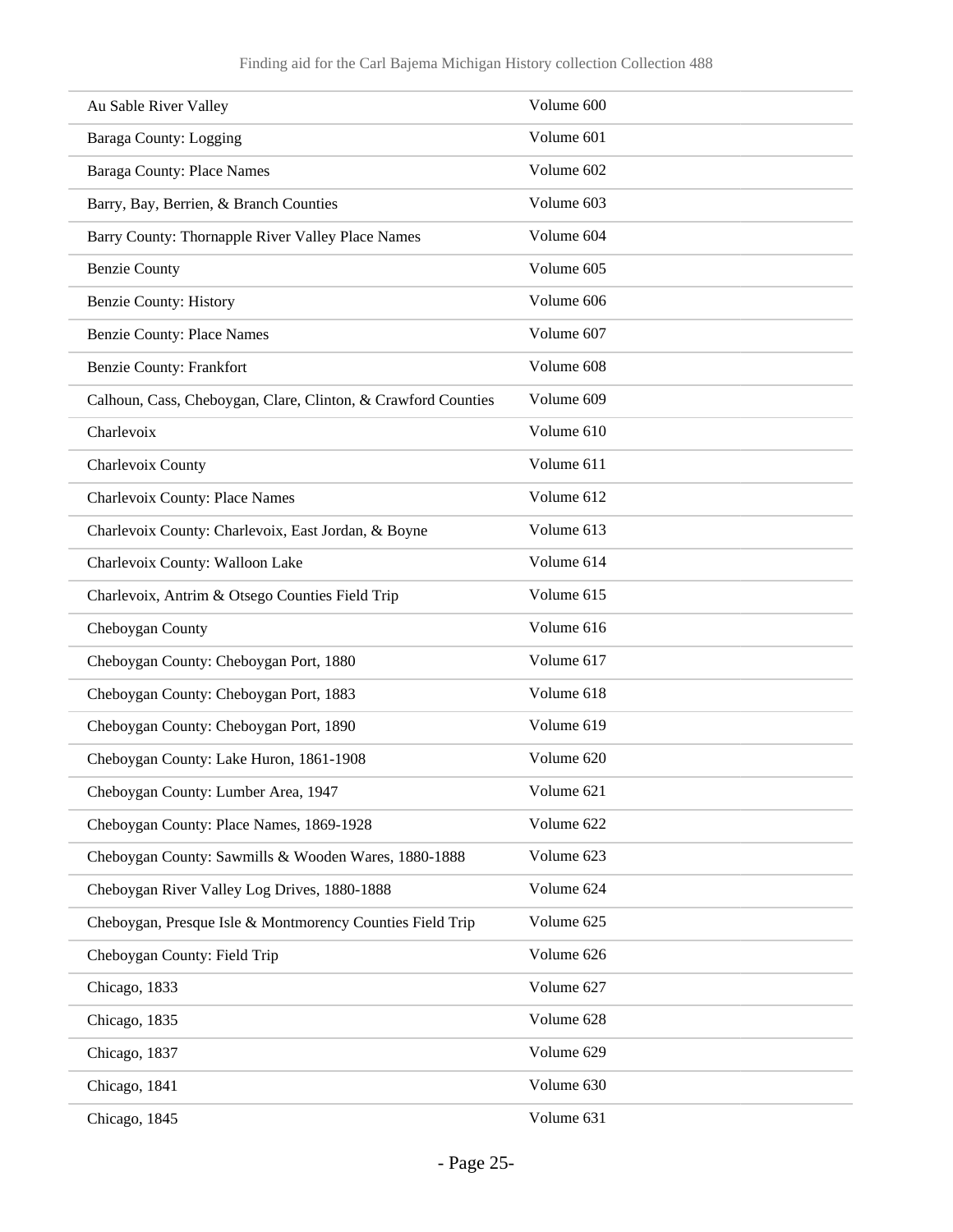| Chicago, 1845-1933                                            | Volume 632 |
|---------------------------------------------------------------|------------|
| Chicago, 1853-1853                                            | Volume 633 |
| Chicago, 1857-1857                                            | Volume 634 |
| Chicago, 1857-1857                                            | Volume 635 |
| Chicago, 1857-1857                                            | Volume 636 |
| Chicago, 1859-1859                                            | Volume 637 |
| Chicago, 1859-1859                                            | Volume 638 |
| Chicago, 1860                                                 | Volume 639 |
| Chicago, 1865                                                 | Volume 640 |
| Chicago, 1873                                                 | Volume 641 |
| Chicago, 1900                                                 | Volume 642 |
| Chicago                                                       | Volume 643 |
| Chicago Board of Trade - Lumber                               | Volume 644 |
| Chicago Area: Calumet City, Michigan City, New Buffalo & Gary | Volume 645 |
| Chippewa County: Detour                                       | Volume 646 |
| Chippewa County: Drummond Island                              | Volume 647 |
| Chippewa County: Soo Line Logging: Fibre & Trout Lake         | Volume 648 |
| Chippewa County: Sault Saint Marie & St Mary's River          | Volume 649 |
| Chippewa County: Sault Saint Marie Port                       | Volume 650 |
| Chippewa County: Sault Saint Marie Sawmills                   | Volume 651 |
| Chippewa County: Tahquamenon River Valley                     | Volume 652 |
| <b>Clinton County: Lansing Bridges</b>                        | Volume 653 |
| Delta County: Ford, Cedar & Escanaba Rivers                   | Volume 654 |
| Eaton & Clinton Counties: Grand River Valley Place Names      | Volume 655 |
| Eaton County & Grand Ledge: Grand River Valley                | Volume 656 |
| Eaton County: Grand River Directory                           | Volume 657 |
| Eaton County: History, 1880                                   | Volume 658 |
| Eaton, Ingham, Jackson & Livingston Counties                  | Volume 659 |
| <b>Emmet County: Place Names</b>                              | Volume 660 |
| Emmet County: Place Names A-B                                 | Volume 661 |
| Emmet County: Place Names C-D                                 | Volume 662 |
| Emmet County: Place Names E-K                                 | Volume 663 |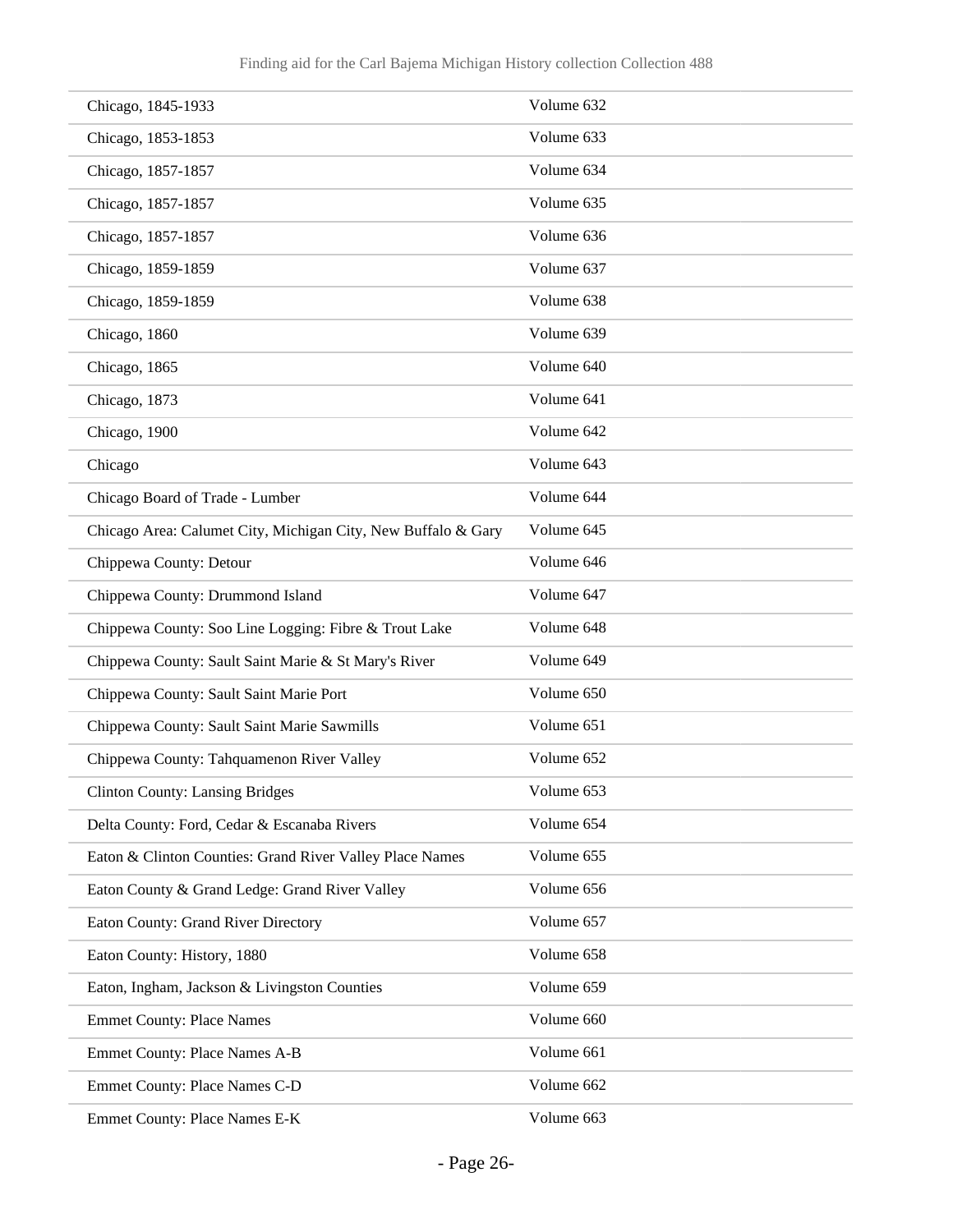| Emmet County: Place Names L-Q                                 | Volume 664 |
|---------------------------------------------------------------|------------|
| Emmet County: Place Names R-Z                                 | Volume 665 |
| <b>Emmet County: Bay View</b>                                 | Volume 666 |
| <b>Emmet County: Cross Village</b>                            | Volume 667 |
| Emmet County: Harbor Springs, 1869-1899                       | Volume 668 |
| Emmet County: Harbor Springs, 1900-1933                       | Volume 669 |
| <b>Emmet County: Harbor Springs</b>                           | Volume 670 |
| <b>Emmet County: Pellston</b>                                 | Volume 671 |
| Emmet County: Petoskey, 1870-1884                             | Volume 672 |
| Emmet County: Petoskey, 1880-1884                             | Volume 673 |
| Emmet County: Petoskey, 1885-1889                             | Volume 674 |
| Emmet County: Petoskey, 1890-1899                             | Volume 675 |
| Emmet County: Petoskey, 1900-1909                             | Volume 676 |
| Emmet County: Petoskey, 1902-1909                             | Volume 677 |
| Emmet County: Petoskey, 1910                                  | Volume 678 |
| <b>Emmet County: Petoskey Fishing</b>                         | Volume 679 |
| Emmet County: Petoskey Water Quality                          | Volume 680 |
| <b>Emmet County: Field Trip</b>                               | Volume 681 |
| Emmet County: Logging, 1800-1899                              | Volume 682 |
| Emmet County: Logging, 1890-1899                              | Volume 683 |
| Emmet County: Logging, 1900-1909                              | Volume 684 |
| Emmet County: Logging, 1910                                   | Volume 685 |
| Emmet County: Sawmills & Lumber Industry                      | Volume 686 |
| Emmet County: Sawmills & Lumber Industry                      | Volume 687 |
| <b>Flint River</b>                                            | Volume 688 |
| Genesee, Gladwin, Gratiot, Hillsdale, Huron, & Iosco Counties | Volume 689 |
| Gogebic Iron Range Mining                                     | Volume 690 |
| <b>Grand Traverse Bay Region</b>                              | Volume 691 |
| Grand Traverse Bay Region, 1900                               | Volume 692 |
| Grand Traverse Bay Region: Leelanau                           | Volume 693 |
| Grand Traverse Bay Region: Leelanau County                    | Volume 694 |
| Grand Traverse Bay Region: Leelanau, Grand Traverse           | Volume 695 |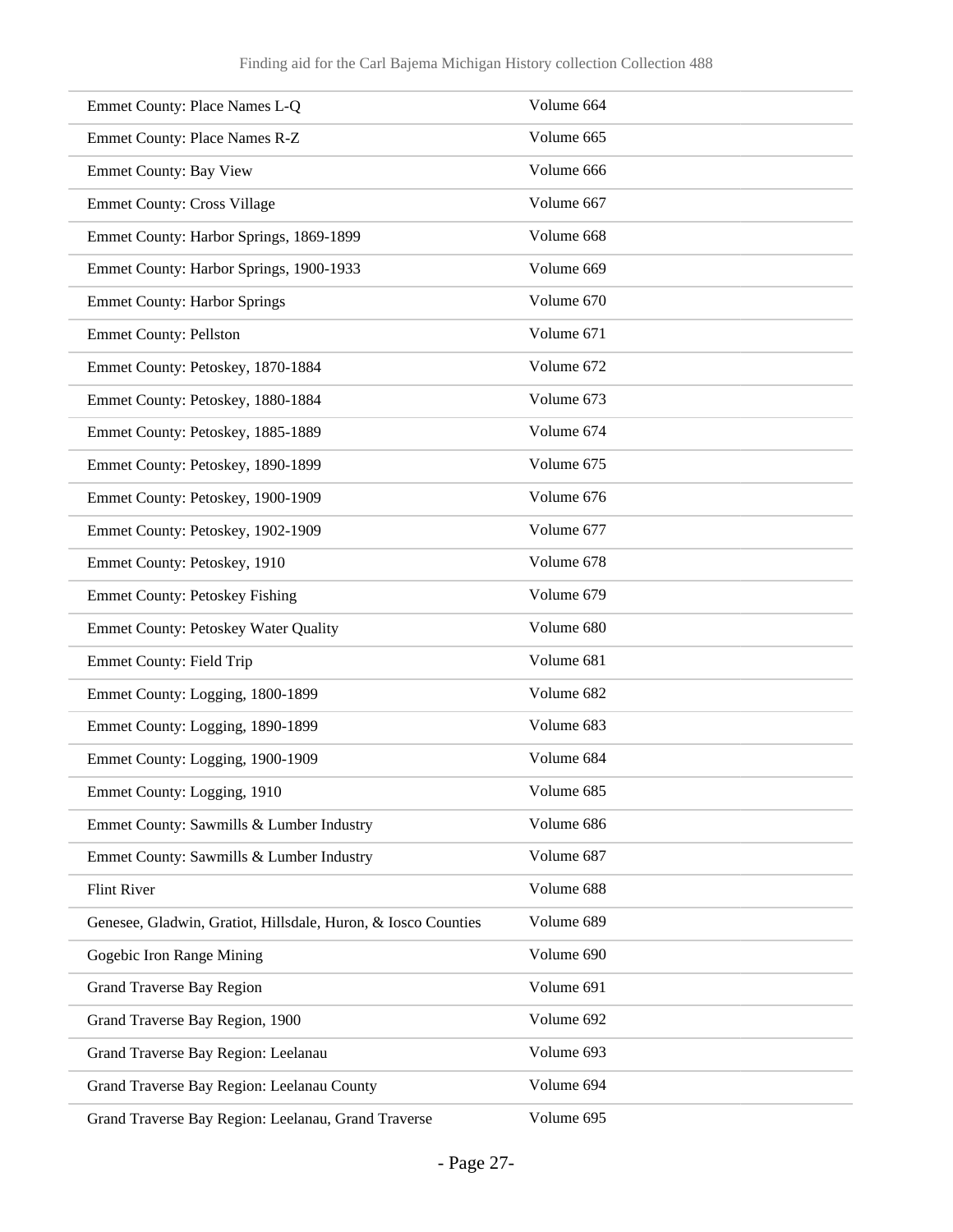| <b>Grand Traverse County: Place Names</b>             | Volume 696 |
|-------------------------------------------------------|------------|
| <b>Great Lakes</b>                                    | Volume 697 |
| Great Lakes: Lake Erie                                | Volume 698 |
| Great Lakes: Lake Erie & Erie Canal, 1833-1926        | Volume 699 |
| Great Lakes: Lake Huron, 1868-1924                    | Volume 700 |
| Great Lakes: Lake Huron & Port Huron, 1835-1901       | Volume 701 |
| Great Lakes: Lake Huron, Georgian Bay, Canada Logging | Volume 702 |
| Great Lakes: Lake Huron Navigation                    | Volume 703 |
| Great Lakes: Lake Huron Sunrise Coast Field Trip      | Volume 704 |
| Great Lakes: Lake Michigan Navigation                 | Volume 705 |
| Great Lakes: Lake Michigan Ports & Shipping           | Volume 706 |
| Great Lakes: Lake Superior, before 1855               | Volume 707 |
| Great Lakes: Lake Superior, 1855-1881                 | Volume 708 |
| Great Lakes: Lake Superior, after 1882                | Volume 709 |
| Great Lakes: Lake Superior                            | Volume 710 |
| <b>Great Lakes: Navigation</b>                        | Volume 711 |
| <b>Great Lakes: Steamboat Roster</b>                  | Volume 712 |
| Goodrich Transit Company Steamboats                   | Volume 713 |
| Goodrich Transit Company Steamboats, 1910             | Volume 714 |
| <b>Steamboat Lines</b>                                | Volume 715 |
| Steamboats: Chicago Boats & Goodrich Steamship Line   | Volume 716 |
| Steamboats: Crosby Steamboat Line                     | Volume 717 |
| Steamboats: Inland Lakes & Rivers Roster              | Volume 718 |
| <b>Ingham County: Grand River Directory</b>           | Volume 719 |
| Ingham County: Historical Geography                   | Volume 720 |
| Ingham County: History, 1880                          | Volume 721 |
| <b>Ingham County: Place Names</b>                     | Volume 722 |
| Ionia & Montcalm Counties Wooden Ware Directory       | Volume 723 |
| Ionia County & Montcalm County Place Names            | Volume 724 |
| Ionia County: Belding                                 | Volume 725 |
| Ionia County: Grand River Directory                   | Volume 726 |
| Ionia County: Lyons                                   | Volume 727 |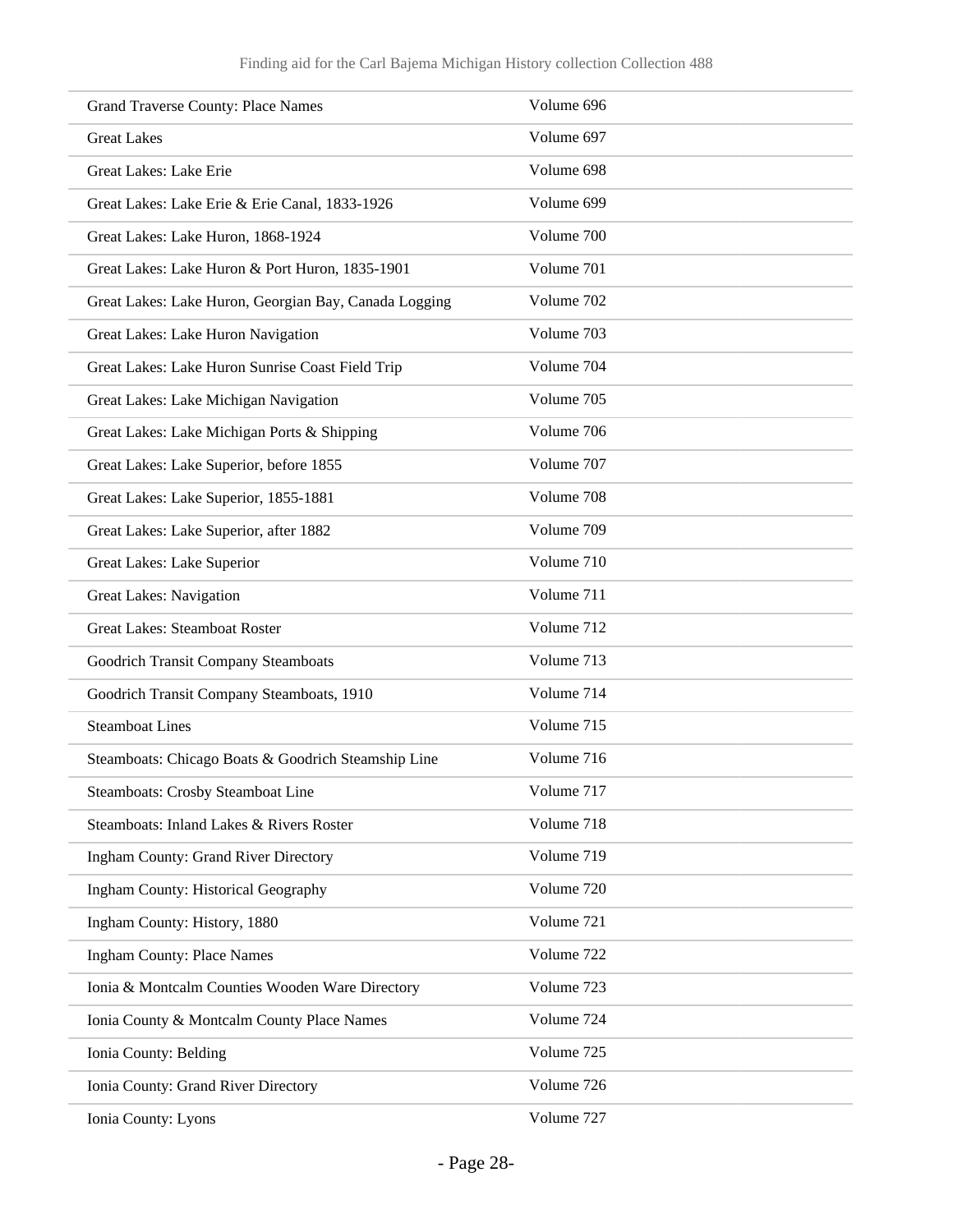| Ionia County: Muir & Maple River                                     | Volume 728 |
|----------------------------------------------------------------------|------------|
| Ionia County: Saranac                                                | Volume 729 |
| Ionia: City                                                          | Volume 730 |
| Ionia: City, 1887                                                    | Volume 731 |
| <b>Iosco County: Tawas</b>                                           | Volume 732 |
| <b>Iosco County: Tawas</b>                                           | Volume 733 |
| Jackson County: Grand River Valley Directory                         | Volume 734 |
| Jackson County: Place Names (Upper Grand River)                      | Volume 735 |
| Historical Geography of Jackson, Michigan, 1960                      | Volume 736 |
| Kalamazoo & Calhoun County Place Names                               | Volume 737 |
| Kalamazoo River Valley                                               | Volume 738 |
| Kalamazoo River Valley, 1860-1879                                    | Volume 739 |
| Kalamazoo River Valley, 1880                                         | Volume 740 |
| Kalamazoo River Valley: Allegan County Place Names                   | Volume 741 |
| Kalamazoo River Valley: Logging                                      | Volume 742 |
| Kalamazoo River Valley: Navigation, Fishing, Logging,<br>Celeryville | Volume 743 |
| Kalamazoo River Valley: Saugatuck Port                               | Volume 744 |
| Kalkaska, Midland, Montmorency, Ogemaw, Oscoda, & Otsego<br>Counties | Volume 745 |
| Kalkaska County: Place Names                                         | Volume 746 |
| Keweenaw Peninsula: Labor & Strikes                                  | Volume 747 |
| Keweenaw Peninsula: Copper Mining                                    | Volume 748 |
| Keweenaw Peninsula: Copper Mining                                    | Volume 749 |
| Keweenaw Peninsula: Place Names                                      | Volume 750 |
| Keweenaw Peninsula: Houghton & Keweenaw County Place<br>Names        | Volume 751 |
| Keweenaw Peninsula: Lumber Industry                                  | Volume 752 |
| Lake County: Place Names                                             | Volume 753 |
| Lake County: Place Names                                             | Volume 754 |
| Lake County: Baldwin                                                 | Volume 755 |
| Lake County: Chase                                                   | Volume 756 |
| Lake County: Chase on F&PM Railroad                                  | Volume 757 |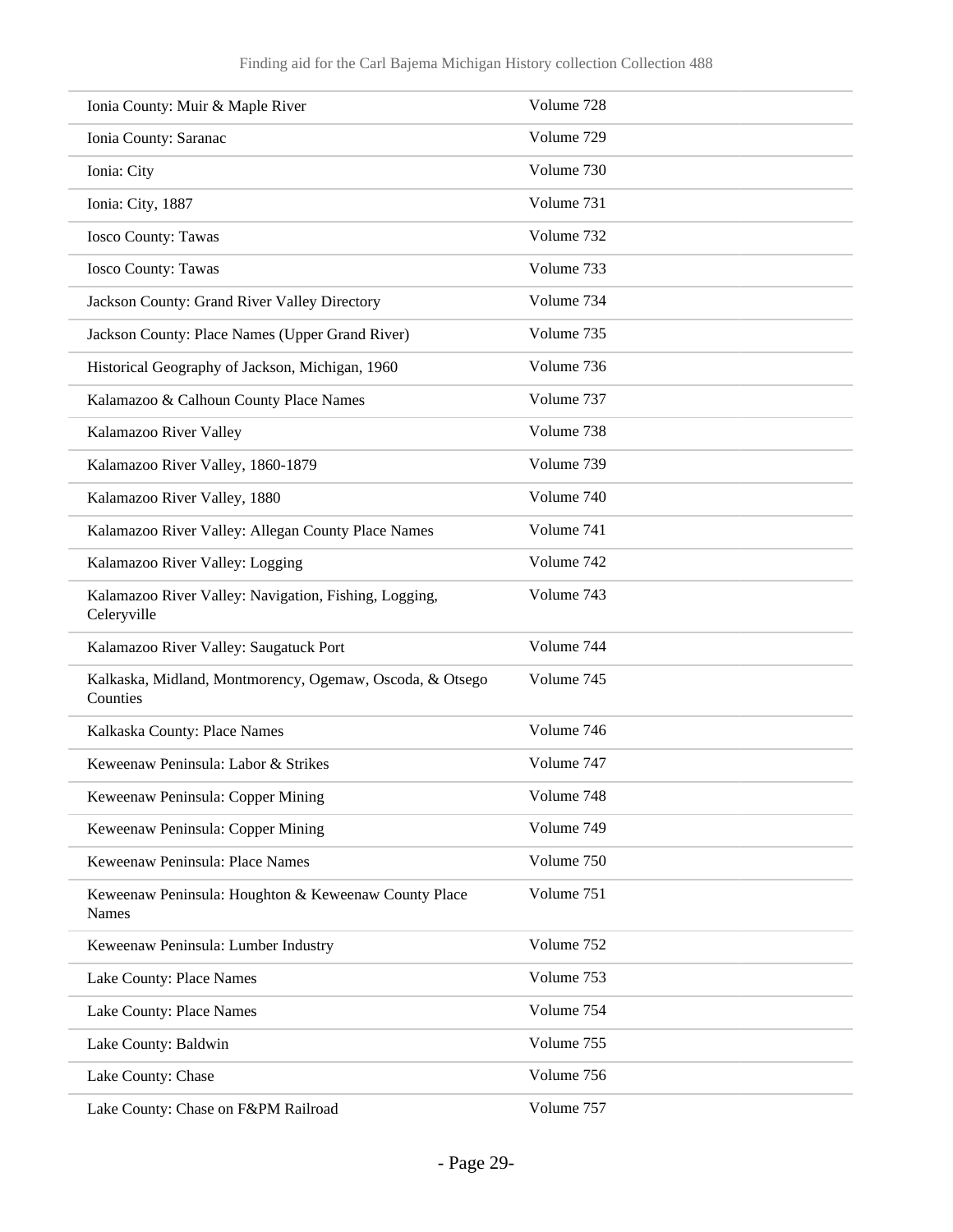| Lake County: Luther, 1894                                     | Volume 758 |
|---------------------------------------------------------------|------------|
| Lake County: Luther & Chase Field Trip                        | Volume 759 |
| Lake County: Mill Directory                                   | Volume 760 |
| Lake & Mason Counties: Pere Marquette River Valley Field Trip | Volume 761 |
| Lake & Mason Counties: Field Trip                             | Volume 762 |
| Lake Huron Region                                             | Volume 763 |
| Lake Huron Region: Thumb                                      | Volume 764 |
| Lake Huron Region: Thumb                                      | Volume 765 |
| Little Muskegon River Valley                                  | Volume 766 |
| Little Muskegon River Valley                                  | Volume 767 |
| Little Muskegon River Valley: Howard City                     | Volume 768 |
| Luce County: Cook's Mill, Bradley & Hurst, & Deer Park        | Volume 769 |
| Mackinac, 1882                                                | Volume 770 |
| Mackinac                                                      | Volume 771 |
| Mackinac County: Lumber                                       | Volume 772 |
| Mackinac County: St Ignace, 1886                              | Volume 773 |
| Mackinac County: St Ignace                                    | Volume 774 |
| Mackinac County: St Ignace Place Names & Woodenware           | Volume 775 |
| Mackinaw City & Straights                                     | Volume 776 |
| Manistee County: Manistee, 1890                               | Volume 777 |
| Manistee County: Manistee                                     | Volume 778 |
| Manistee County: Manistee                                     | Volume 779 |
| Manistee County: Manistee Lake, Filer & Sons, Filer City      | Volume 780 |
| Manistee County: Manistee Port, 1880                          | Volume 781 |
| Manistee County: Manistee Port, 1888                          | Volume 782 |
| Manistee County: Manistee Port, 1890                          | Volume 783 |
| Manistee County: Mill Directory                               | Volume 784 |
| Manistee County: RG Peters, Eastlake                          | Volume 785 |
| Manistee River Valley: Lumber Camps & Log Drives              | Volume 786 |
| Manistee River Valley, 1873                                   | Volume 787 |
| Manistee River Valley, 1880                                   | Volume 788 |
| Manistee Sawmills, 1880                                       | Volume 789 |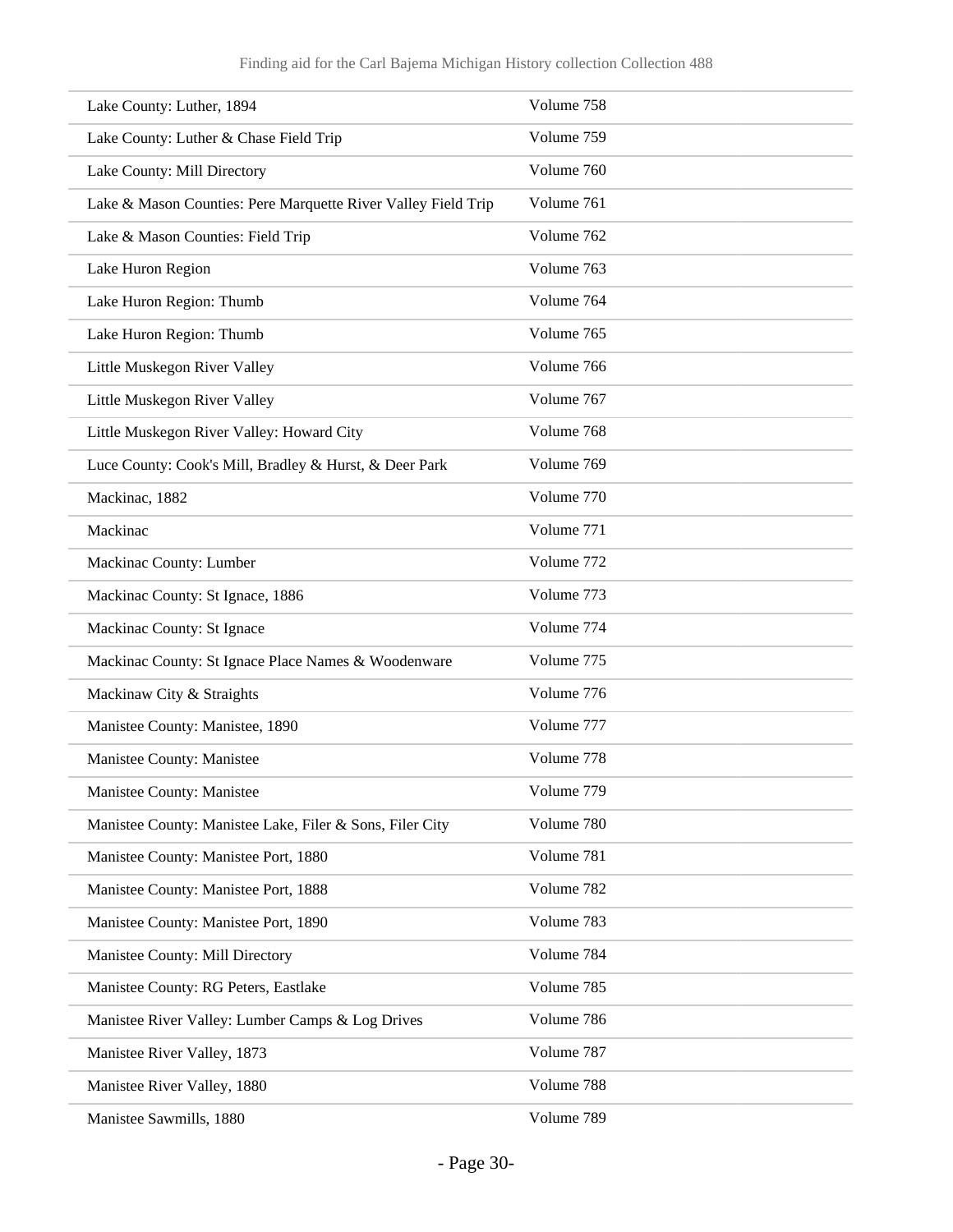| Manistee Sawmills, 1890                                             | Volume 790 |
|---------------------------------------------------------------------|------------|
| Manistee, Benzie, Leelanau, & Grand Traverse Counties Field<br>Trip | Volume 791 |
| <b>Marquette County: Place Names</b>                                | Volume 792 |
| Marquette County: Grand Marais                                      | Volume 793 |
| Marquette County: Grand Marais                                      | Volume 794 |
| Marquette County: Grand Marais, 1900                                | Volume 795 |
| Marquette County: Marquette                                         | Volume 796 |
| Marquette County: Michigamme                                        | Volume 797 |
| Marquette County: Iron Range Mining                                 | Volume 798 |
| Marquette County: Logging                                           | Volume 799 |
| Marquette County: Logging & Place Names                             | Volume 800 |
| Marquette Iron Range Mining                                         | Volume 801 |
| Marquette Iron Range Mining                                         | Volume 802 |
| Marquette Iron Range Mining                                         | Volume 803 |
| Dams & Camps on the East Fence River SW of Michigamme,<br>1973      | Volume 804 |
| Mason & Oceana Counties                                             | Volume 805 |
| Mason County: Ludington, Pere Marquette River Valley,<br>1850-1869  | Volume 806 |
| Mason County: Ludington, Pere Marquette River Valley,<br>1870-1879  | Volume 807 |
| Mason County: Ludington, Pere Marquette River Valley,<br>1880-1889  | Volume 808 |
| Mason County: Ludington, Pere Marquette River Valley,<br>1890-1899  | Volume 809 |
| Mason County: Ludington, Pere Marquette River Valley, 1900          | Volume 810 |
| Mason County: Ludington Port, Navigation & Shipping, 1880           | Volume 811 |
| Mecosta County: Place Names                                         | Volume 812 |
| Mecosta County: Big Rapids, 1880                                    | Volume 813 |
| Menominee River Valley: Logging, before 1900                        | Volume 814 |
| Menominee River Valley: Logging, 1900-1909                          | Volume 815 |
| Menominee River Valley: Logging, 1910                               | Volume 816 |
| Menominee Iron Range Mining                                         | Volume 817 |

Michigan Place Names: Intro & General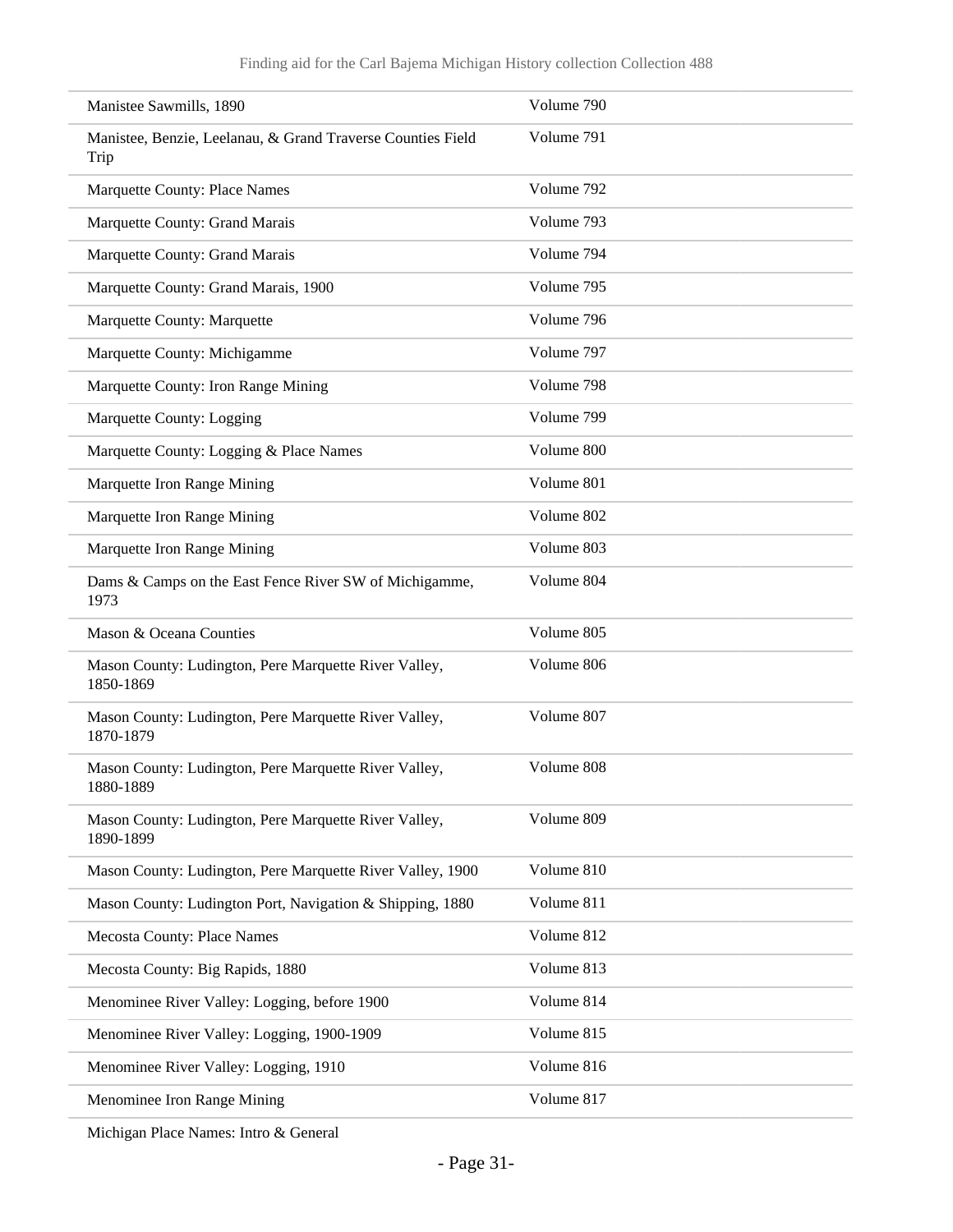|                                                                             | Volume 818 |
|-----------------------------------------------------------------------------|------------|
| Michigan Place Names: Lower Peninsula                                       | Volume 819 |
| Midland County: Midland                                                     | Volume 820 |
| Minnesota: Logging                                                          | Volume 821 |
| Missaukee County                                                            | Volume 822 |
| Missaukee County: Lake City                                                 | Volume 823 |
| Montcalm County: Place Names                                                | Volume 824 |
| Montmorency County                                                          | Volume 825 |
| Montmorency County: Place Names, 1887-1901                                  | Volume 826 |
| Muskegon County Place Names A-K                                             | Volume 827 |
| Muskegon County Place Names L-Z                                             | Volume 828 |
| Muskegon County: Fruitport                                                  | Volume 829 |
| Muskegon County: Fruitport, 1890-1909                                       | Volume 830 |
| Muskegon County: Fruitport, 1910                                            | Volume 831 |
| Muskegon County: Fruitport, 1900                                            | Volume 832 |
| Muskegon County: Holton                                                     | Volume 833 |
| Muskegon County: Mona Lake, Lake Harbor, 1881-1928                          | Volume 834 |
| Muskegon County: Lakeside, 1883-1889                                        | Volume 835 |
| Muskegon County: Muskegon, Pinchtown, Ravenna, 1879-1917                    | Volume 836 |
| Muskegon County: Ravenna & Slocum Grove                                     | Volume 840 |
| Muskegon County: Sullivan                                                   | Volume 841 |
| Muskegon County: White Lake, White River, Whitehall,<br>Montague            | Volume 842 |
| Muskegon County: White Lake, White River, Whitehall,<br>Montague, 1870-1879 | Volume 843 |
| Muskegon County: White Lake, White River, Whitehall,<br>Montague, 1880-1884 | Volume 844 |
| Muskegon County: White Lake, White River, Whitehall,<br>Montague, 1885-1889 | Volume 845 |
| Muskegon County: White Lake, White River, Whitehall,<br>Montague, 1890-1899 | Volume 846 |
| Muskegon County: White Lake, White River, Whitehall,<br>Montague, 1900      | Volume 847 |
| Muskegon County & Oceana County                                             | Volume 848 |
| Muskegon: Port, 1882                                                        | Volume 849 |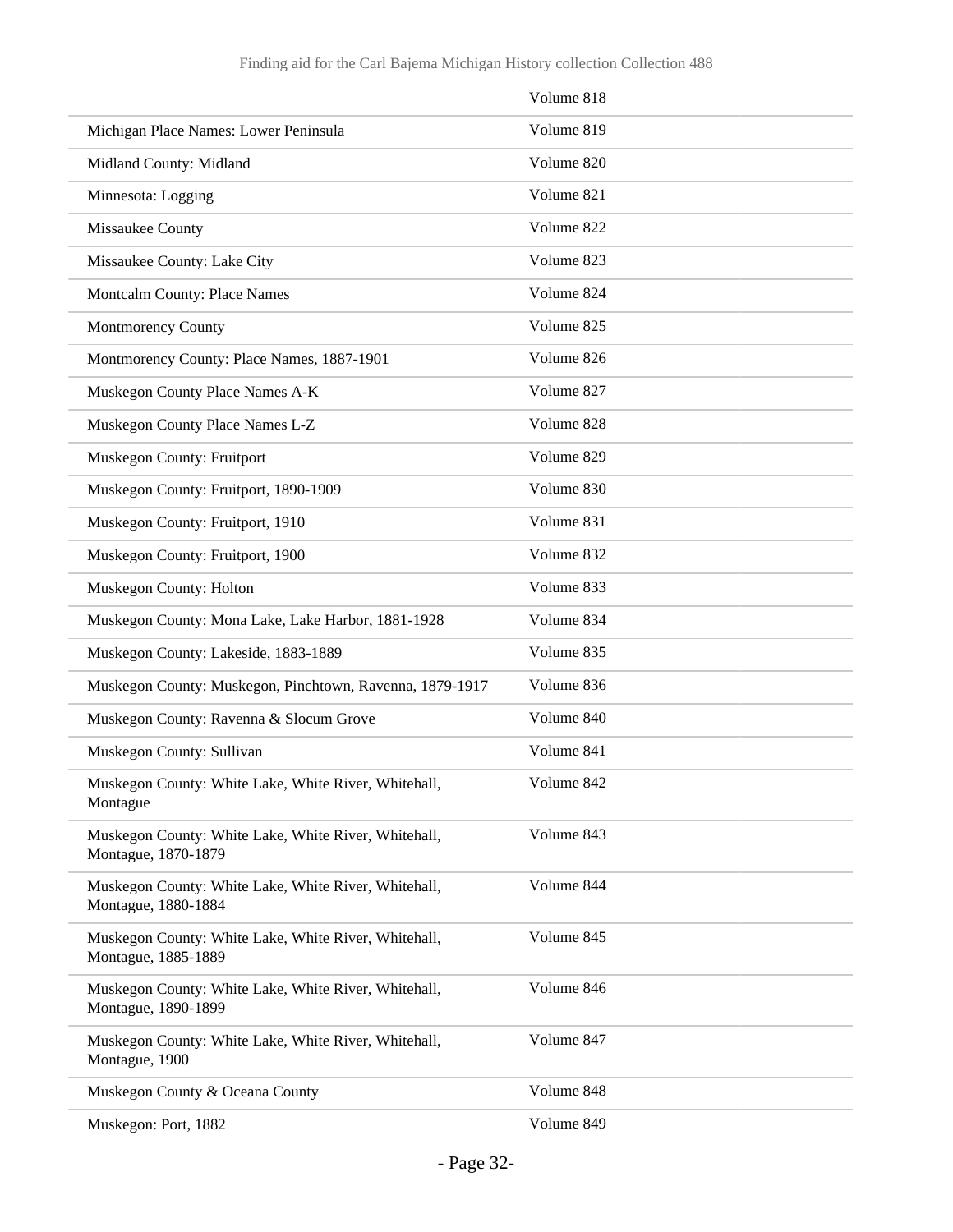| Muskegon: Port, 1883                                      | Volume 850 |
|-----------------------------------------------------------|------------|
| Muskegon: Port, 1884                                      | Volume 851 |
| Muskegon: Port, 1884                                      | Volume 852 |
| Muskegon: Port, 1885                                      | Volume 853 |
| Muskegon: Port, 1886                                      | Volume 854 |
| Muskegon: Port, 1886                                      | Volume 855 |
| Muskegon: Port, 1887                                      | Volume 856 |
| Muskegon: Port, 1887-1887                                 | Volume 857 |
| Muskegon: Port, 1888                                      | Volume 858 |
| Muskegon: Port, 1889                                      | Volume 859 |
| Muskegon: Port, 1889-1889                                 | Volume 860 |
| Muskegon: Port, 1890                                      | Volume 861 |
| Muskegon: Port, 1892                                      | Volume 862 |
| Muskegon: Port, 1893                                      | Volume 863 |
| Muskegon: Port, 1900                                      | Volume 864 |
| Muskegon: Port, 1870-1879                                 | Volume 865 |
| Muskegon: Port, 1880-1889                                 | Volume 866 |
| Muskegon: Port, 1890-1899                                 | Volume 867 |
| Muskegon: Port, 1900-1909                                 | Volume 868 |
| Muskegon: Port, 1910-1919                                 | Volume 869 |
| Muskegon: Port, 1920-2005                                 | Volume 870 |
| Muskegon: Port                                            | Volume 871 |
| Muskegon: Ship Roster                                     | Volume 872 |
| Muskegon: Fishing, Circuses, Various                      | Volume 873 |
| Muskegon: Public Health                                   | Volume 874 |
| Muskegon: Water Quality                                   | Volume 875 |
| Muskegon: Water Quality                                   | Volume 876 |
| Muskegon: Water Quality                                   | Volume 877 |
| Muskegon: Water Quality                                   | Volume 878 |
| Muskegon: Resorts (Lake Michigan Park & Lake Harbor)      | Volume 879 |
| Muskegon: Ryerson, Hills & Company, Newaygo County, Mills | Volume 880 |
| Muskegon: Ryerson, Hills & Company (Salt Well)            | Volume 881 |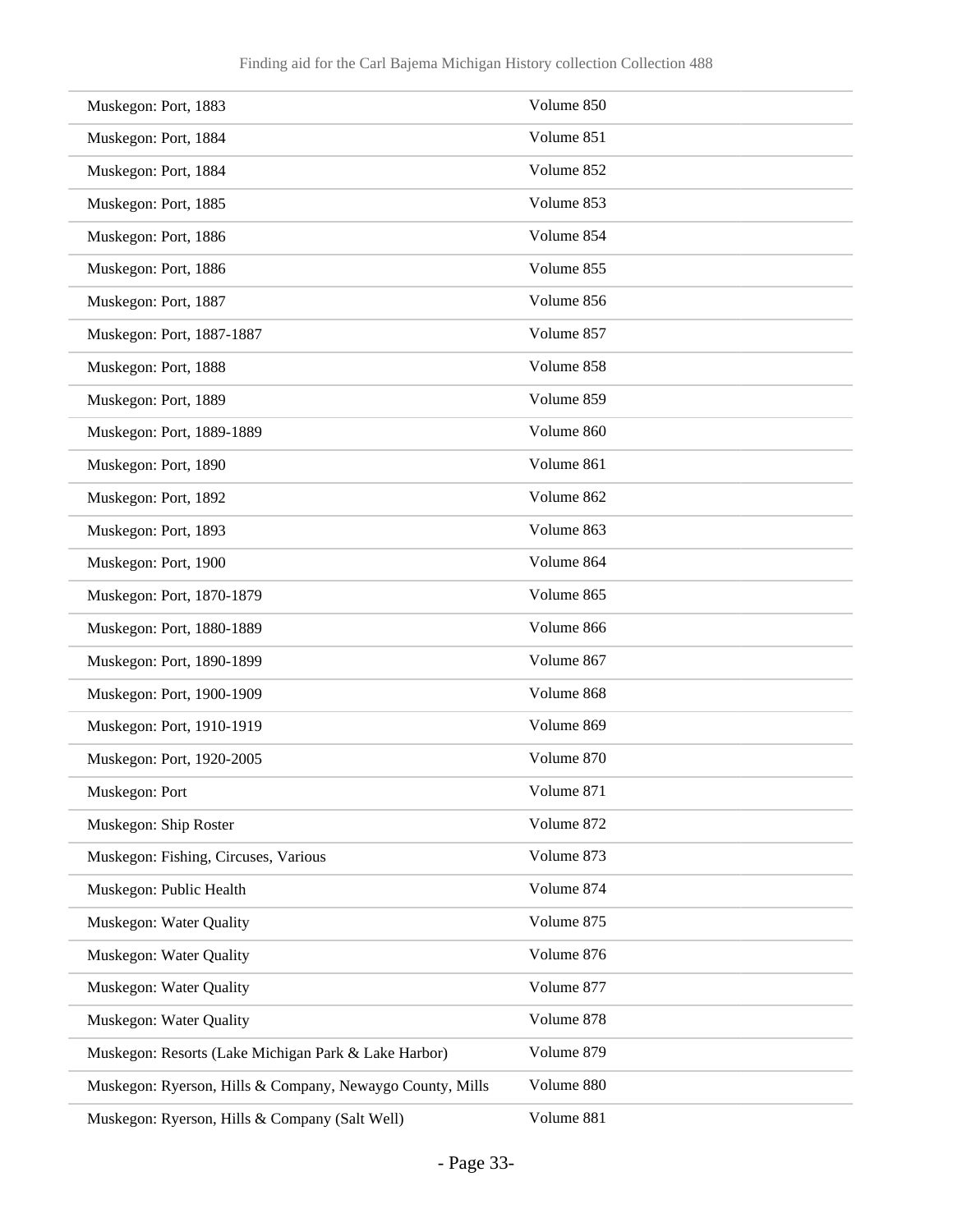| Muskegon: Ryerson, Hills, & Company, History & Photos/Maps     | Volume 882 |
|----------------------------------------------------------------|------------|
| Muskegon: Sawmills, 1885                                       | Volume 883 |
| Muskegon: Sawmills, 1887                                       | Volume 884 |
| Muskegon: Wooden Industries                                    | Volume 885 |
| Muskegon River Flats: Logging & Improvements                   | Volume 886 |
| Muskegon River Valley: Higgins & Houghton Lake Logging         | Volume 887 |
| Muskegon River Valley: Logging                                 | Volume 888 |
| Muskegon River Valley                                          | Volume 889 |
| Muskegon River Valley: Directory                               | Volume 890 |
| Muskegon River Valley: Reforestation, Dams, Fishing, Pollution | Volume 891 |
| Newaygo & Mecosta Counties                                     | Volume 892 |
| Newaygo County, 1872                                           | Volume 893 |
| Newaygo County: Muskegon River Valley                          | Volume 894 |
| Newaygo County: Wenago                                         | Volume 895 |
| Newaygo County: History & Place Names                          | Volume 896 |
| Oceana County: Hart                                            | Volume 897 |
| Oceana County: Place Names                                     | Volume 898 |
| Oceana County                                                  | Volume 899 |
| Oceana County: Logging                                         | Volume 900 |
| Oceana County: Shelby                                          | Volume 901 |
| Oceana County: Pentwater                                       | Volume 902 |
| Oceana & Newaygo County Maps & Field Book                      | Volume 903 |
| Ogemaw County: Rifle River                                     | Volume 904 |
| Ontonagon County & Lake Superior                               | Volume 905 |
| <b>Ontonagon County: Place Names</b>                           | Volume 906 |
| Osceola County                                                 | Volume 907 |
| Osceola County                                                 | Volume 908 |
| Osceola County: Place Names A-H and History                    | Volume 909 |
| Osceola County: Place Names L-Z                                | Volume 910 |
| Osceola County: Ashton on the GR&I                             | Volume 911 |
| Osceola County: Big Rapids                                     | Volume 912 |
| Osceola County: Evart (Muskegon River Valley)                  | Volume 913 |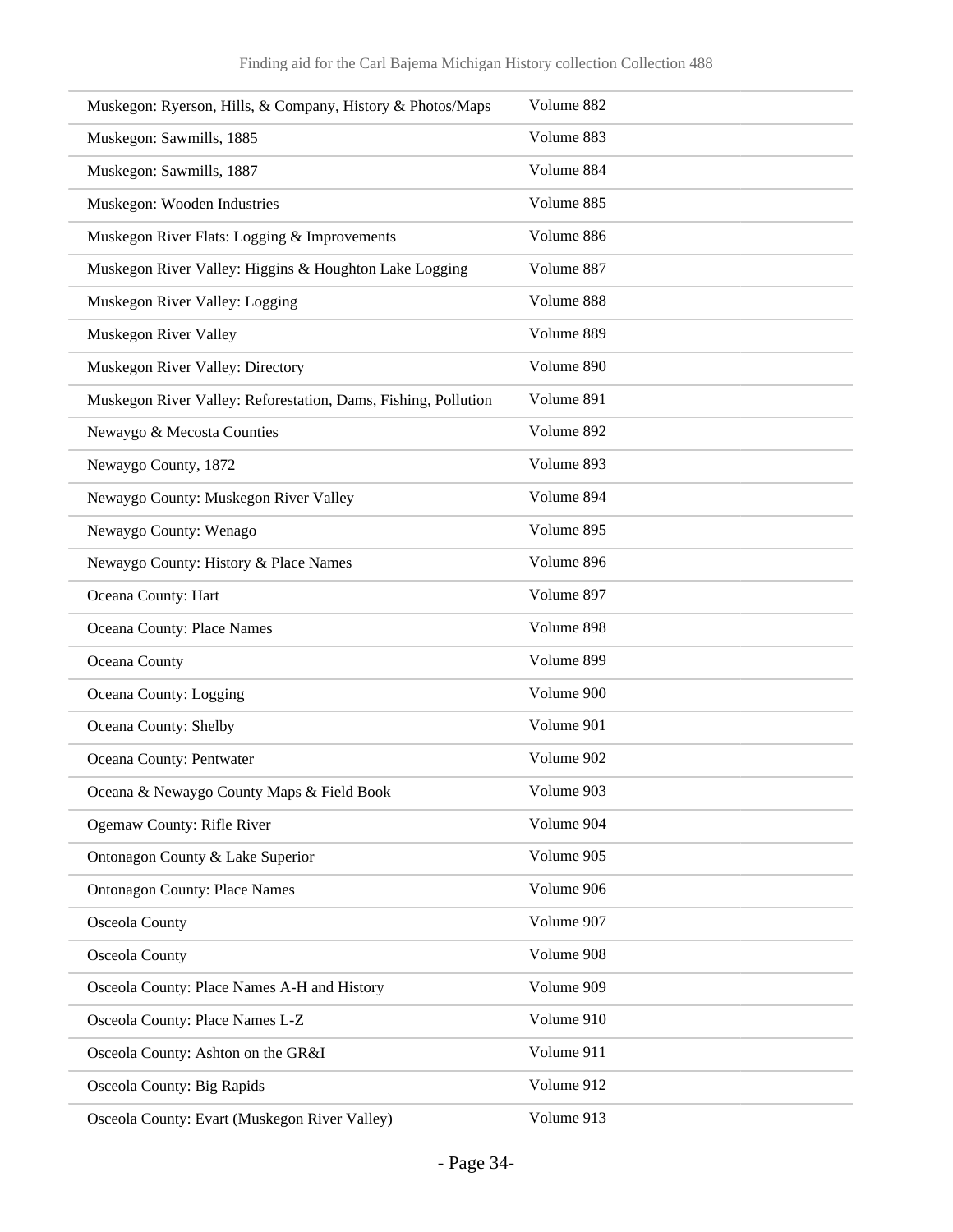| Osceola County: Hersey (Muskegon River Valley)                                         | Volume 914 |
|----------------------------------------------------------------------------------------|------------|
| Osceola County: Leroy                                                                  | Volume 915 |
| Osceola County: Leroy, 1890                                                            | Volume 916 |
| Osceola County: Orono                                                                  | Volume 917 |
| Osceola County: Reed City                                                              | Volume 918 |
| Osceola County: Reed City, 1880                                                        | Volume 919 |
| Osceola County: Reed City, 1890                                                        | Volume 920 |
| Osceola County: Reed City                                                              | Volume 921 |
| Osceola County: Tustin                                                                 | Volume 922 |
| Osceola County: Mills Directory A-K                                                    | Volume 923 |
| Osceola County: Mills Directory L-Z                                                    | Volume 924 |
| Osceola, Clare, Wexford, Missaukee, Kalkaska, & Crawford<br><b>Counties Field Trip</b> | Volume 925 |
| Oscoda County: Au Sable                                                                | Volume 926 |
| Oscoda County: Au Sable                                                                | Volume 927 |
| Otsego County: Gaylord                                                                 | Volume 928 |
| Presque Isle County: Place Names                                                       | Volume 929 |
| Presque Isle County: Rogers City                                                       | Volume 930 |
| Presque Isle, Roscommon, Saginaw, Shiawassee, St. Joseph<br>Counties                   | Volume 931 |
| Red Cedar River                                                                        | Volume 932 |
| Roscommon County: Higgins Lake Logging & Resorts                                       | Volume 933 |
| Roscommon County: Houghton Lake                                                        | Volume 934 |
| Roscommon County: South Branch Au Sable River (St Helen, H.<br>Stephens Co.)           | Volume 935 |
| Roscommon County: Sawmills, Logging, & Various                                         | Volume 936 |
| Roscommon County: Sawmills, Logging, & Various                                         | Volume 937 |
| Saginaw                                                                                | Volume 938 |
| Saginaw River Valley: Place Names                                                      | Volume 939 |
| Saginaw River Valley                                                                   | Volume 940 |
| Saginaw River Valley, 1865                                                             | Volume 941 |
| Saginaw River Valley, 1873                                                             | Volume 942 |
| Saginaw River Valley                                                                   | Volume 943 |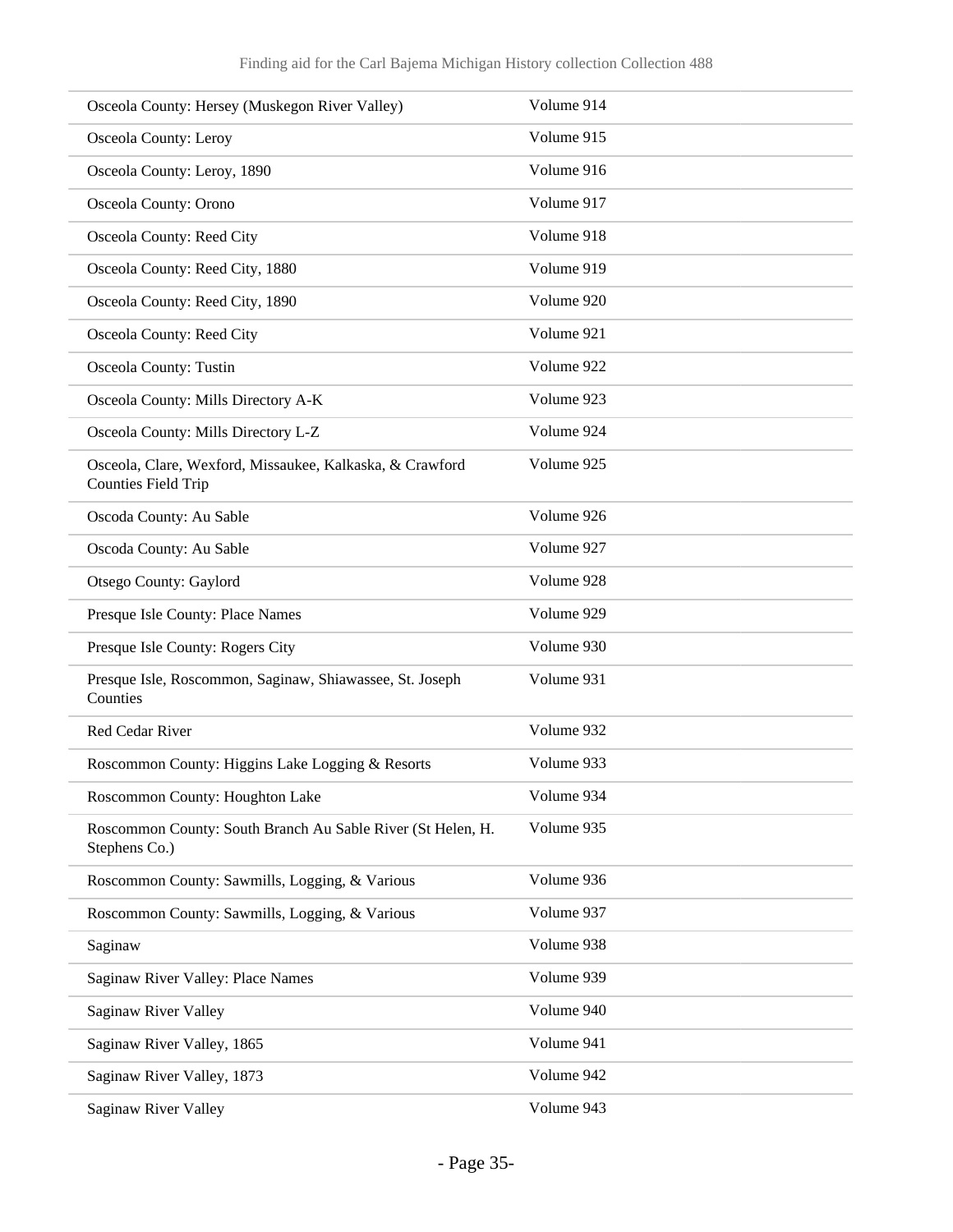| Saginaw River Valley                                                             | Volume 944 |
|----------------------------------------------------------------------------------|------------|
| Saginaw River Valley: Logging, 1880                                              | Volume 945 |
| Saginaw River Valley: Logging, 1885                                              | Volume 946 |
| Saginaw River Valley: Logging                                                    | Volume 947 |
| Saginaw Sawmills                                                                 | Volume 948 |
| St. Joseph River Valley                                                          | Volume 949 |
| St. Joseph River Valley: Berrien, Cass St. Joseph, Branch,<br>Hillsdale, Indiana | Volume 950 |
| St. Joseph River Valley: Logging                                                 | Volume 951 |
| St Claire, Lapeer, Tuscola, Similac, & Missaukee Counties                        | Volume 952 |
| Schoolcraft County: Seney                                                        | Volume 953 |
| Thunder Bay River: Alpena Log Camps & Drives, 1885                               | Volume 954 |
| Thunder Bay River: Alpena Log Camps & Drives, 1891                               | Volume 955 |
| Thunder Bay River: Alpena Log Camps & Drives, 1896                               | Volume 956 |
| Thunder Bay River: Alpena Logging Camps & Log Drives, 1888                       | Volume 957 |
| Thunder Bay River: Logging & Log Drives, 1881-1885                               | Volume 958 |
| Upper Peninsula: Gold & Silver Mines                                             | Volume 959 |
| Upper Peninsula: Gold Rush                                                       | Volume 960 |
| Upper Peninsula: Labor                                                           | Volume 961 |
| Upper Peninsula: Logging                                                         | Volume 962 |
| <b>Upper Peninsula: Logging</b>                                                  | Volume 963 |
| <b>Upper Peninsula: Logging</b>                                                  | Volume 964 |
| Upper Peninsula: Logging                                                         | Volume 965 |
| Upper Peninsula: Logging                                                         | Volume 966 |
| Upper Peninsula: Logging                                                         | Volume 967 |
| Upper Peninsula: Logging                                                         | Volume 968 |
| Upper Peninsula: Logging                                                         | Volume 969 |
| Upper Peninsula: Logging                                                         | Volume 970 |
| Upper Peninsula: Logging                                                         | Volume 971 |
| Upper Peninsula: Logging                                                         | Volume 972 |
| Upper Peninsula: Logging (Cutover)                                               | Volume 973 |
| Upper Peninsula: Logging (Wisconsin Land & Lumber Co.)                           | Volume 974 |

Upper Peninsula: Maps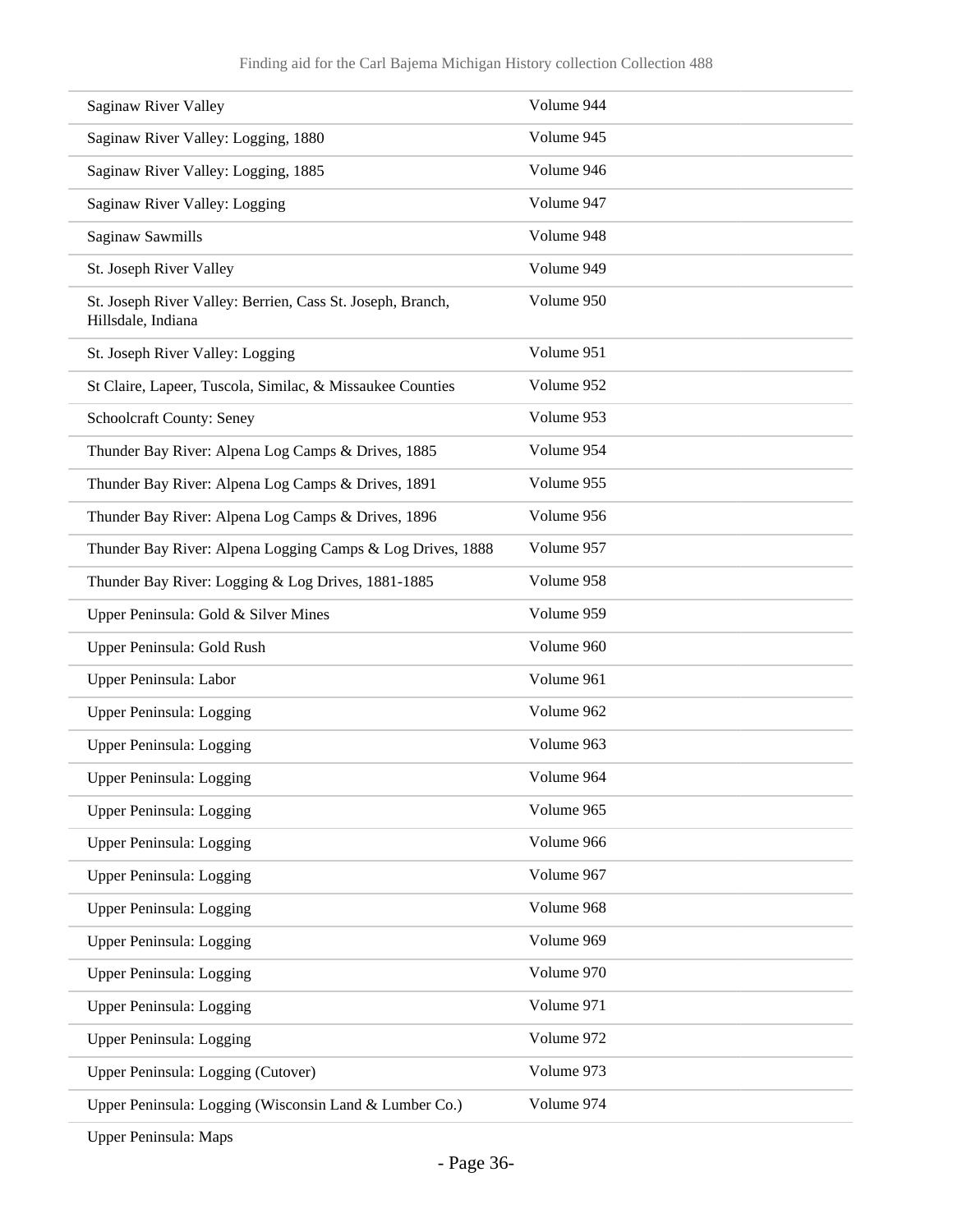|                                              | Volume 975  |
|----------------------------------------------|-------------|
| Upper Peninsula: Maps                        | Volume 976  |
| Upper Peninsula: Place Names                 | Volume 977  |
| Upper Peninsula: Place Names                 | Volume 978  |
| Upper Peninsula: Place Names                 | Volume 979  |
| Upper Peninsula: Sawmills Directory          | Volume 980  |
| Upper Peninsula: Sawmills Directory          | Volume 981  |
| Upper Peninsula: Sawmills Directory          | Volume 982  |
| Upper Peninsula: Sawmills Directory          | Volume 983  |
| <b>Upper Peninsula: Sawmills Directory</b>   | Volume 984  |
| Upper Peninsula: Sawmills Directory          | Volume 985  |
| Upper Peninsula: Sawmills Directory          | Volume 986  |
| Upper Peninsula: Sawmills Directory          | Volume 987  |
| Upper Peninsula: Sawmills Directory          | Volume 988  |
| Upper Peninsula: Sawmills Directory          | Volume 989  |
| Upper Peninsula: Sawmills Directory          | Volume 990  |
| Upper Peninsula: Sawmills Directory          | Volume 991  |
| Van Buren County: South Haven, Bangor        | Volume 992  |
| Wayne County: Detroit                        | Volume 993  |
| Wayne County: Detroit, 1834-1878             | Volume 994  |
| Wayne County: Detroit & Southeast Michigan   | Volume 995  |
| <b>Wexford County: Place Names</b>           | Volume 996  |
| Wexford County: Cadillac, 1880               | Volume 997  |
| Wexford County: Cadillac, 1887               | Volume 998  |
| Wexford County: Cadillac, 1900               | Volume 999  |
| Wexford County: Cadillac                     | Volume 1000 |
| Wexford County: Clam Lake, Cadillac          | Volume 1001 |
| Wexford County: Field Trip                   | Volume 1002 |
| Wexford County: Mill Directory               | Volume 1003 |
| Old West History                             | Volume 1004 |
| Old West History: Indians, Miners, & Various | Volume 1005 |
| Alpena & Northern Railroad (A&N), 1891-1897  | Volume 1006 |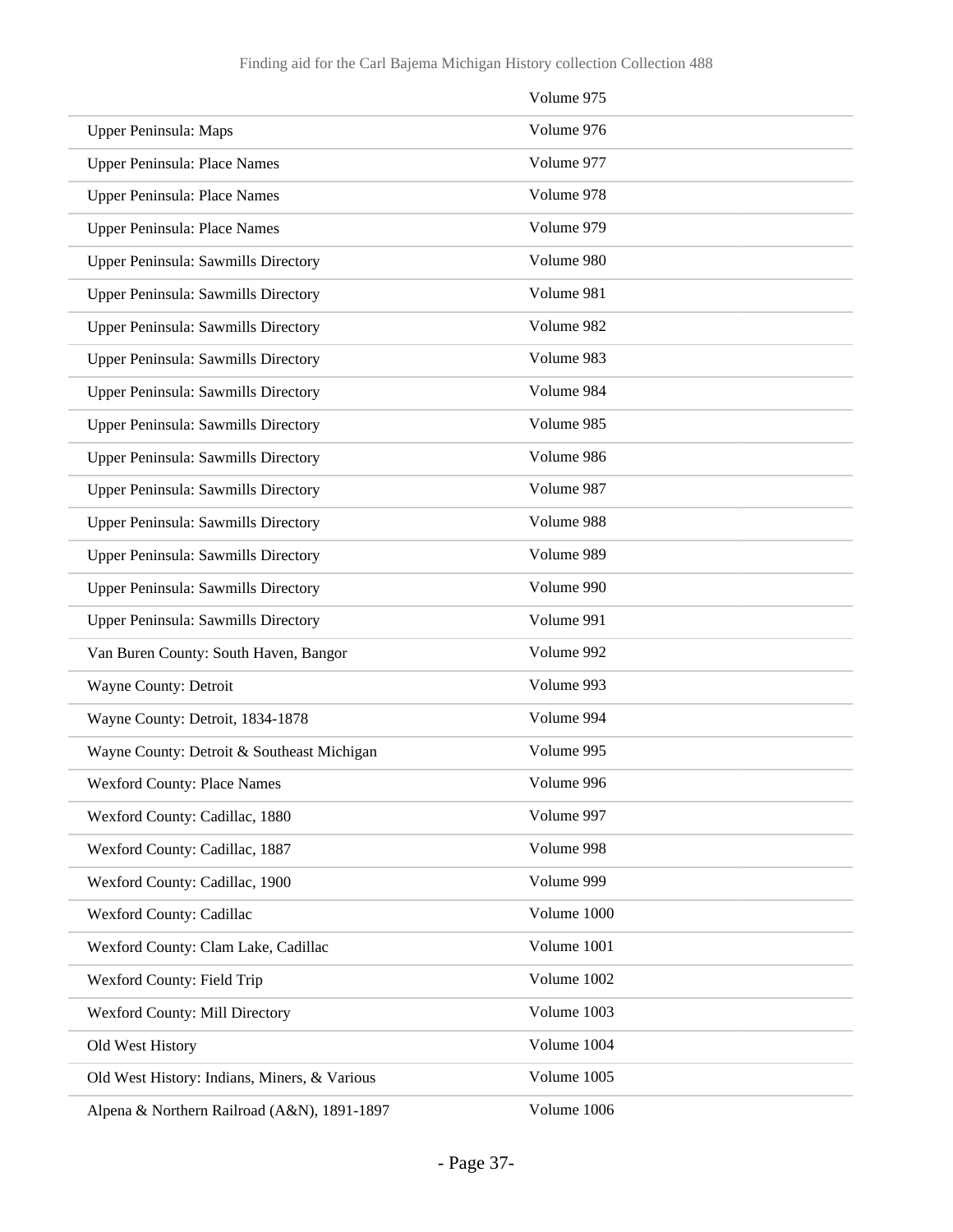| Alpena & Northern Railroad (A&N), Detroit & Mackinac<br>Railroad (D&M), 1895-1903                      | Volume 1007 |
|--------------------------------------------------------------------------------------------------------|-------------|
| Ann Arbor Railroad (A2 RR), 1900                                                                       | Volume 1008 |
| Ann Arbor Railroad (A2 RR), 1900                                                                       | Volume 1009 |
| Ann Arbor Railroad (A2 RR), 1915                                                                       | Volume 1010 |
| Antrim Iron Company Furnace & Logging Railroad                                                         | Volume 1011 |
| AuSable & Northwestern Railroad (AS&NW)                                                                | Volume 1012 |
| Boyne City, Gaylord & Alpena Railroad (BCG&A)                                                          | Volume 1013 |
| Boyne City, Gaylord & Alpena Railroad (BCG&A), 1905                                                    | Volume 1014 |
| Chicago & Michigan Lake Shore Railroad (C&MLS), 1869-1874                                              | Volume 1015 |
| Chicago & Michigan Lake Shore Railway (C&MLS), 1875-1882                                               | Volume 1016 |
| Chicago & Northwestern Railway (C&NW), 1890-1987                                                       | Volume 1017 |
| Chicago & Northwestern Railway (C&NW)                                                                  | Volume 1018 |
| Chicago & Northwestern Railway (C&NW), 1860-1957                                                       | Volume 1019 |
| Chicago & West Michigan Railway - Allegan Holland Grand<br>Haven Muskegon Pentwater (C&WM), 1884       | Volume 1020 |
| Chicago & West Michigan Railway (C&WM), 1869-1883                                                      | Volume 1021 |
| Chicago & West Michigan Railway (C&WM), 1884                                                           | Volume 1022 |
| Chicago & West Michigan Railway (C&WM), 1884                                                           | Volume 1023 |
| Chicago & West Michigan Railway (C&WM), 1885-1887                                                      | Volume 1024 |
| Chicago & West Michigan Railway (C&WM), 1887-1889                                                      | Volume 1025 |
| Chicago & West Michigan Railway (C&WM), 1892-1894                                                      | Volume 1026 |
| Chicago & West Michigan Railway (C&WM), 1895-1895                                                      | Volume 1027 |
| Chicago & West Michigan Railway (C&WM), 1890-1891                                                      | Volume 1028 |
| Chicago & West Michigan Railway (C&WM), 1896-1899                                                      | Volume 1029 |
| Chicago & West Michigan Railway (C&WM), 1886-1889                                                      | Volume 1030 |
| Chicago & West Michigan Railway (C&WM), 1884-1896                                                      | Volume 1031 |
| Chicago & West Michigan Railway: George de Haven (C&WM),<br>1890-1930                                  | Volume 1032 |
| Chicago & West Michigan Railway: Grand Rapids & Petoskey<br>Division (C&WM), 1894-1899                 | Volume 1033 |
| Chicago & West Michigan Railway: Holland, Grand Haven,<br>Muskegon, Pentwater Branch (C&WM), 1897-1899 | Volume 1034 |
| Chicago & West Michigan Railway: Newaygo/Baldwin Division<br>(C&WM), 1881-1885                         | Volume 1035 |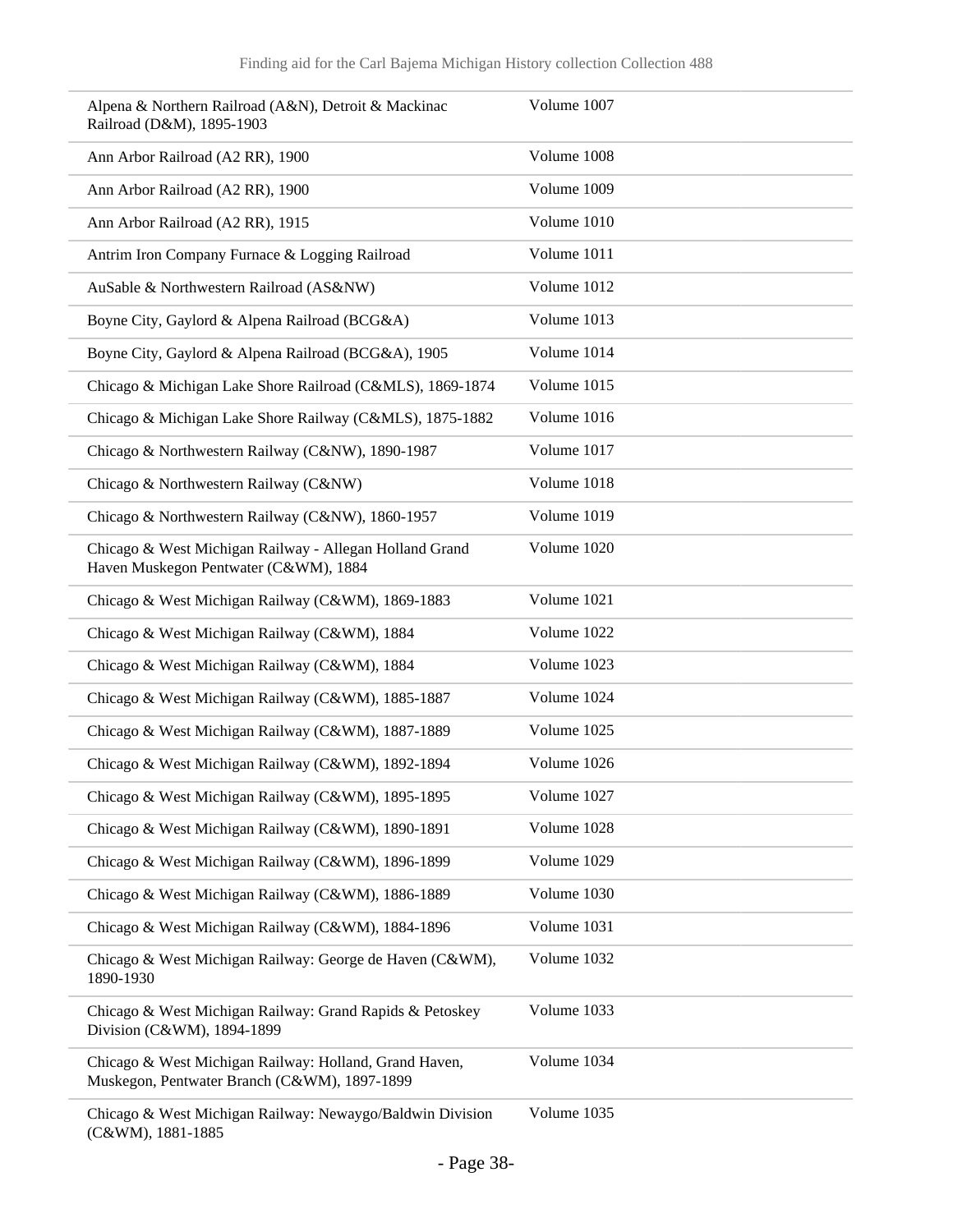| Chicago & West Michigan Railway: Ottawa Beach Branch<br>(C&WM), 1900-1924                           | Volume 1036 |
|-----------------------------------------------------------------------------------------------------|-------------|
| Chicago & West Michigan Railway: Ottawa Beach Branch<br>(C&WM)                                      | Volume 1037 |
| Chicago & West Michigan Railway: Ottawa Beach Branch<br>(C&WM)                                      | Volume 1038 |
| Chicago & West Michigan Railway: Pentwater & Allegan<br>(C&WM), 1888-1889                           | Volume 1039 |
| Chicago & West Michigan Railway: Pentwater Division<br>(C&WM), 1890-1893                            | Volume 1040 |
| Chicago & West Michigan Railway: Pentwater, Muskegon, Grand<br>Haven, Holland (C&WM), 1894-1896     | Volume 1041 |
| Chicago & West Michigan Railway: Traverse City & Petoskey<br>Division (C&WM), 1889-1893             | Volume 1042 |
| Chicago Street Railroads                                                                            | Volume 1043 |
| Chicago, Milwaukee, & Saint Paul Railroad: Upper Peninsula<br>(CM&STP)                              | Volume 1044 |
| Chicago, Saginaw & Canada Railroad (CS&C)                                                           | Volume 1045 |
| Chicago: Street Railroads                                                                           | Volume 1046 |
| Cobbs & Mitchell Logging Railroad                                                                   | Volume 1047 |
| <b>Commonwealth Power Railways</b>                                                                  | Volume 1048 |
| Cummer Cadillac & Northeastern Railroad                                                             | Volume 1049 |
| Detroit & Charlevoix Railroad (D&C) & Ward Railroad                                                 | Volume 1050 |
| Detroit & Mackinac Railroad History (D&M)                                                           | Volume 1051 |
| Detroit & Mackinac Railway (D&M), 1895-1896                                                         | Volume 1052 |
| Detroit & Mackinac Railway (D&M), 1897-1899                                                         | Volume 1053 |
| Detroit & Mackinac Railway (D&M), 1900-1903                                                         | Volume 1054 |
| Detroit & Mackinac Railway (D&M), 1904-1914                                                         | Volume 1055 |
| Detroit & Milwaukee (D&M); Detroit, Grand Haven &<br>Milwaukee (DGH&M) & Grand Trunk (GT) Railroads | Volume 1056 |
| Detroit & Milwaukee Railway (D&M), 1856                                                             | Volume 1057 |
| Detroit & Milwaukee Railway (D&M), 1857                                                             | Volume 1058 |
| Detroit & Milwaukee Railway (D&M), 1858                                                             | Volume 1059 |
| Detroit & Milwaukee Railway (D&M), 1858                                                             | Volume 1060 |
| Detroit & Milwaukee Railway (D&M), 1858                                                             | Volume 1061 |
| Detroit & Milwaukee Railway (D&M), 1859                                                             | Volume 1062 |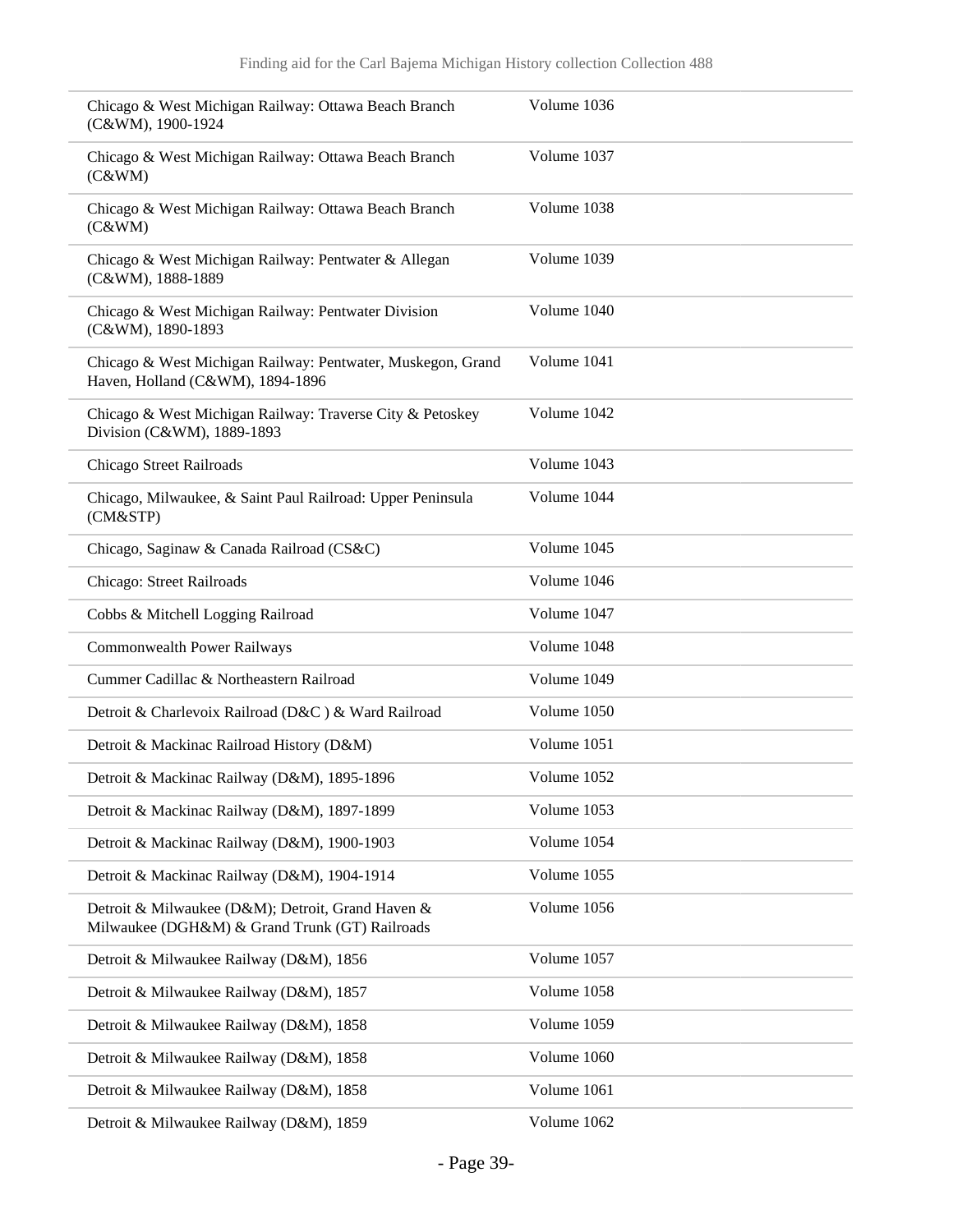| Detroit & Milwaukee Railway (D&M), 1860                                                        | Volume 1063 |
|------------------------------------------------------------------------------------------------|-------------|
| Detroit & Milwaukee Railway (D&M), 1865                                                        | Volume 1064 |
| Detroit & Milwaukee Railway (D&M), 1869                                                        | Volume 1065 |
| Detroit & Milwaukee Railway (D&M), 1874                                                        | Volume 1066 |
| Detroit & Milwaukee Railway (D&M), 1876                                                        | Volume 1067 |
| Detroit & Milwaukee Railway (D&M), 1877                                                        | Volume 1068 |
| Detroit & Milwaukee Railway (D&M), 1878                                                        | Volume 1069 |
| Detroit & Milwaukee Railway (D&M), 1879                                                        | Volume 1070 |
| Detroit & Pontiac (D&P), Oakland & Ottawa (O&O), Detroit &<br>Milwaukee (D&M) Railways, 1858   | Volume 1071 |
| <b>Detroit Railroads</b>                                                                       | Volume 1072 |
| <b>Detroit Street Railroads</b>                                                                | Volume 1073 |
| Detroit Street Railways & Interurbans                                                          | Volume 1074 |
| Detroit United Railroad (DUR)                                                                  | Volume 1075 |
| Detroit United Railway (DUR)                                                                   | Volume 1076 |
| Detroit, Bay City & Alpena: Alger's Railroad (DBC&A),<br>1885-1887                             | Volume 1077 |
| Detroit, Bay City & Alpena: Alger's Railroad (DBC&A),<br>1887-1891                             | Volume 1078 |
| Detroit, Bay City & Alpena: Alger's Railroad (DBC&A),<br>1892-1895                             | Volume 1079 |
| Detroit, Bay City & Alpena: Alger's Railroad, Black River,<br>Alcona County (DBC&A), 1877-1898 | Volume 1080 |
| Detroit, Bay City & Alpena: Alger's Railroad, Harrisville, Alcona<br>County (DBC&A), 1876-1885 | Volume 1081 |
| Detroit, Bay City & Alpena: Lake Huron Shore Railroad<br>(DBC&A), 1875-1893                    | Volume 1082 |
| Detroit, Bay City & Alpena: Lake Huron Shore Railroad<br>(DBC&A), 1882-1885                    | Volume 1083 |
| Detroit, Bay City & Alpena: Mud Lake Branch (DBC&A),<br>1880-1902                              | Volume 1084 |
| Detroit, Grand Haven & Milwaukee Railroad (DGH&M), 1870                                        | Volume 1085 |
| Detroit, Grand Haven & Milwaukee Railroad (DGH&M), 1882                                        | Volume 1086 |
| Detroit, Grand Haven & Milwaukee Railroad (DGH&M), 1883                                        | Volume 1087 |
| Detroit, Grand Haven & Milwaukee Railroad (DGH&M), 1884                                        | Volume 1088 |
| Detroit, Grand Haven & Milwaukee Railroad (DGH&M), 1888                                        | Volume 1089 |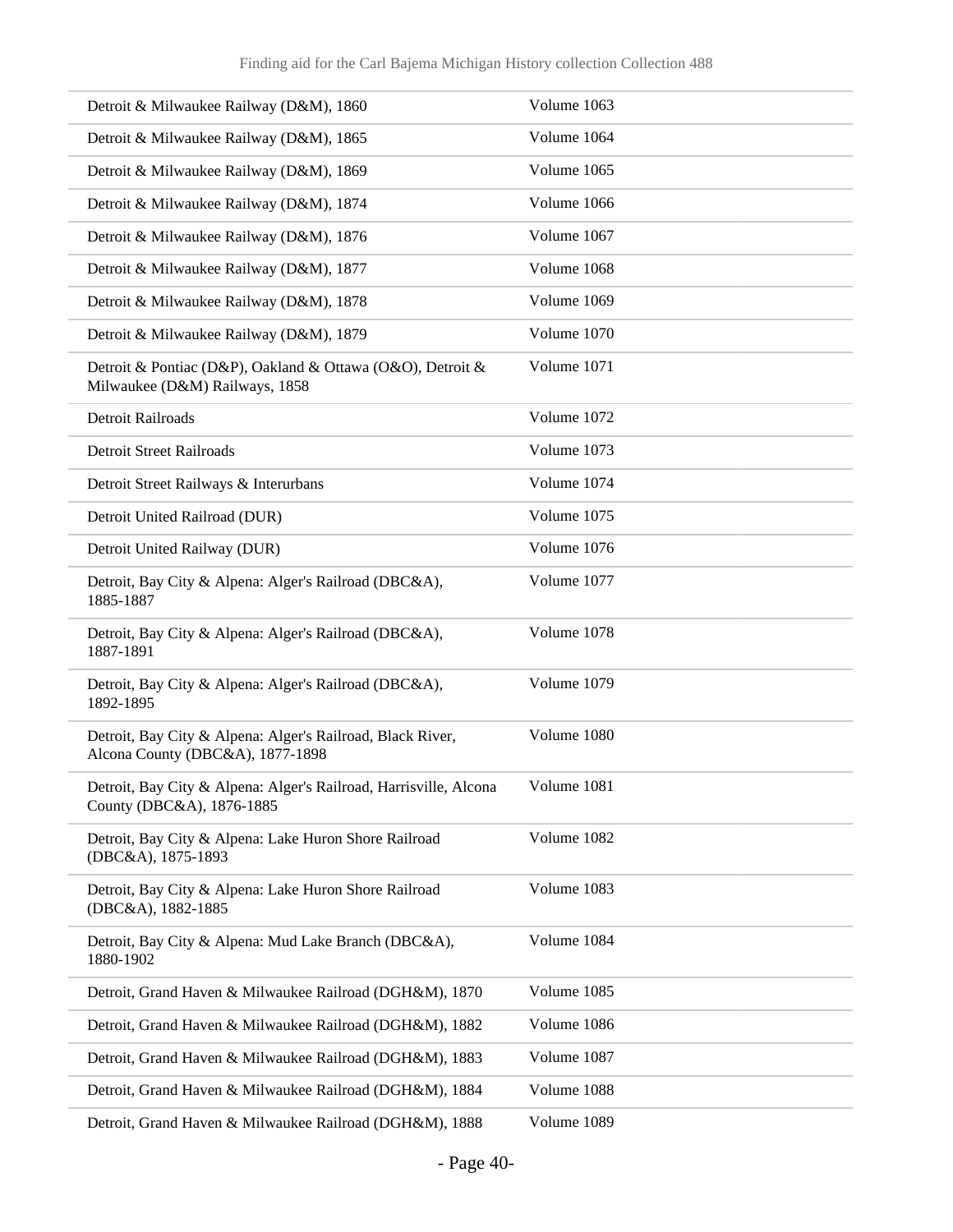| Detroit, Grand Haven & Milwaukee Railroad (DGH&M), 1890                                          | Volume 1090 |
|--------------------------------------------------------------------------------------------------|-------------|
| Detroit, Grand Haven & Milwaukee Railroad (DGH&M), 1893                                          | Volume 1091 |
| Detroit, Grand Haven & Milwaukee Railroad (DGH&M), 1895                                          | Volume 1092 |
| Detroit, Grand Haven & Milwaukee Railroad (DGH&M), 1896                                          | Volume 1093 |
| Detroit, Grand Haven & Milwaukee Railroad (DGH&M), 1898                                          | Volume 1094 |
| Detroit, Grand Haven & Milwaukee Railroad (DGH&M),<br>1900-1903                                  | Volume 1095 |
| Detroit, Grand Haven & Milwaukee Railroad (DGH&M), 1904                                          | Volume 1096 |
| Detroit, Grand Haven & Milwaukee Railroad (DGH&M), 1905                                          | Volume 1097 |
| Detroit, Grand Haven & Milwaukee Railroad (DGH&M), 1906                                          | Volume 1098 |
| Detroit, Grand Haven & Milwaukee Railroad (DGH&M), 1906                                          | Volume 1099 |
| Detroit, Grand Haven & Milwaukee Railroad (DGH&M), 1907                                          | Volume 1100 |
| Detroit, Grand Haven & Milwaukee Railroad (DGH&M), 1901                                          | Volume 1101 |
| Detroit, Grand Haven & Milwaukee Railroad (DGH&M), 1912                                          | Volume 1102 |
| Detroit, Grand Haven & Milwaukee Railroad (DGH&M)                                                | Volume 1103 |
| Detroit, Grand Haven, & Milwaukee Railroad: Detroit to Grand<br>Haven (DGH&M), 1915              | Volume 1104 |
| Detroit, Grand Haven, & Milwaukee Railroad: Employee Roster<br>(DGH&M)                           | Volume 1105 |
| Detroit, Grand Rapids & Western Railroad (DGR&W), 1892                                           | Volume 1106 |
| Detroit, Lansing, & Lake Michigan Railroad (DL&LM)                                               | Volume 1107 |
| Detroit, Lansing, & Northern Railroad (DL&N)                                                     | Volume 1108 |
| Detroit, Lansing, & Northern Railroad (DL&N), 1877                                               | Volume 1109 |
| Detroit, Lansing, & Northern Railroad (DL&N), 1880                                               | Volume 1110 |
| Detroit, Lansing, & Northern Railroad: Fish Creek Valley, Stanton<br>Branch (DL&N)               | Volume 1111 |
| Detroit, Lansing, & Northern Railroad: Reed's Lake Branch<br>(DL&N)                              | Volume 1112 |
| Detroit, Lansing, & Northern Railroad: Stanton, Big Rapids<br>Branch (DL&N)                      | Volume 1113 |
| Detroit, Mackinac & Marquette Railroad (DM&M), 1870-1882                                         | Volume 1114 |
| Detroit, Mackinac & Marquette Railroad (DM&M)                                                    | Volume 1115 |
| Detroit, Mackinac & Marquette Railroad (DM&M), Duluth, South<br>Shore & Atlantic Railway (DSS&A) | Volume 1116 |
| Detroit, Toledo & Milwaukee Railroad (DT&M)                                                      | Volume 1117 |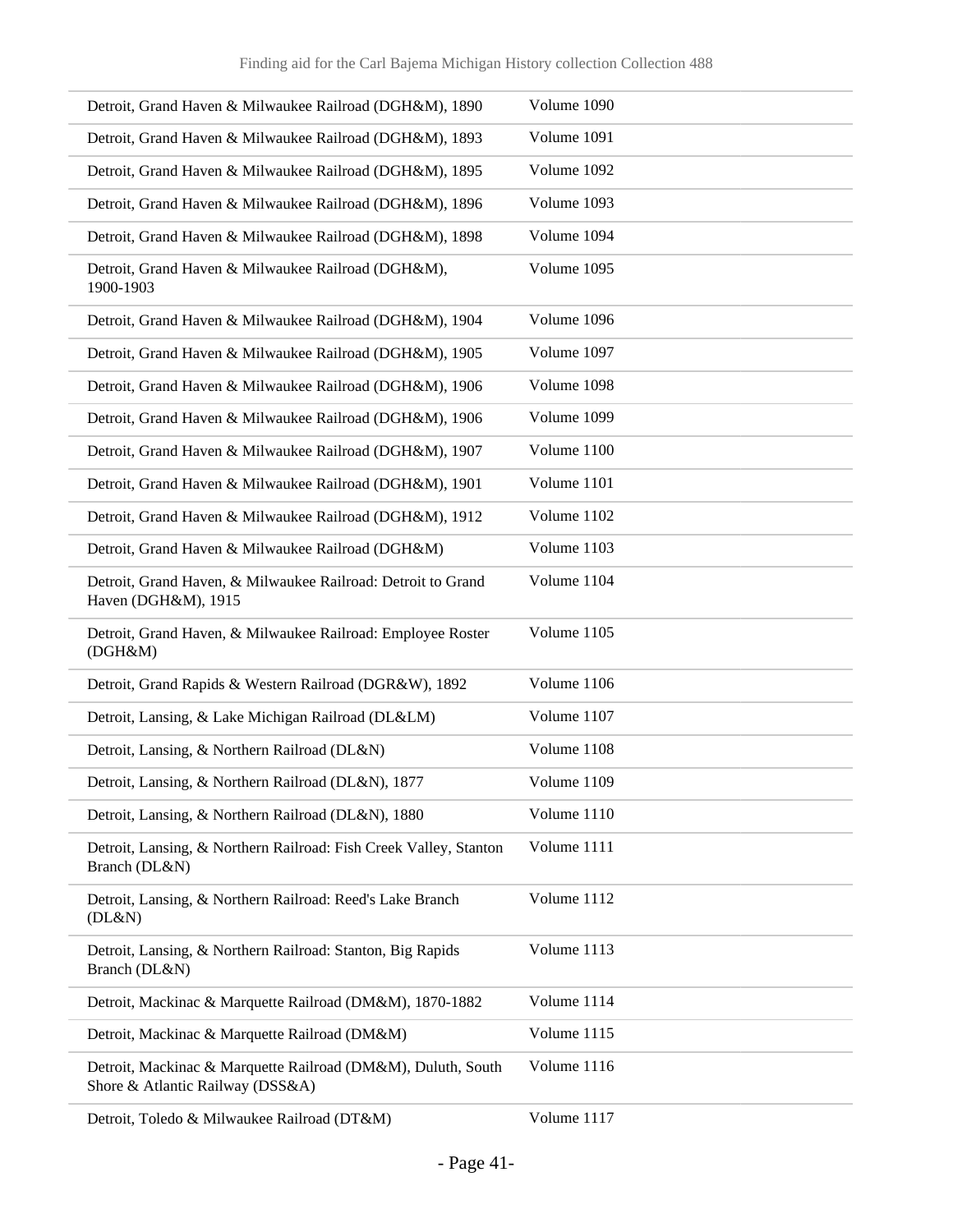| Detroit, Toledo & Milwaukee Railroad (DT&M)                                      | Volume 1118 |
|----------------------------------------------------------------------------------|-------------|
| Duluth, South Shore & Atlantic Railway (DSS&A)                                   | Volume 1119 |
| Duluth, South Shore & Atlantic Railway (DSS&A), 1890                             | Volume 1120 |
| Duluth, South Shore & Atlantic Railway (DSS&A), 1900                             | Volume 1121 |
| Duluth, South Shore & Atlantic Railway: Houghton Branch<br>(DSS&A)               | Volume 1122 |
| Duluth, South Shore & Atlantic Railway: Newsletter, Histories,<br>Photos (DSS&A) | Volume 1123 |
| Duluth, South Shore & Atlantic Railway: Soo Line (DSS&A)                         | Volume 1124 |
| Early American Railroading & Tall Timber Short Lines<br>Magazines                | Volume 1125 |
| <b>Eastern Railroads</b>                                                         | Volume 1126 |
| Electric Railways of Michigan, 1959                                              | Volume 1127 |
| Epworth, Ludington & Northern Railroad (L&N)                                     | Volume 1128 |
| First Logging Railroad: Wisconsin & Michigan                                     | Volume 1129 |
| Flint & Pere Marquette Railroad (F&PM), 1876-1928                                | Volume 1130 |
| Flint & Pere Marquette Railroad (F&PM), 1874-1879                                | Volume 1131 |
| Flint & Pere Marquette Railroad (F&PM), 1878-1879                                | Volume 1132 |
| Flint & Pere Marquette Railroad (F&PM), 1880-1924                                | Volume 1133 |
| Flint & Pere Marquette Railroad (F&PM), 1890-1900                                | Volume 1134 |
| Flint & Pere Marquette Railroad (F&PM), 1857-1873                                | Volume 1135 |
| <b>Grand Haven Railroads</b>                                                     | Volume 1136 |
| Grand Haven Railroads. 1910                                                      | Volume 1137 |
| Grand Haven Street Railroad & Grand Haven Branch of<br>Interurban                | Volume 1138 |
| Grand Rapids & Holland (GR&H), Grand Rapids & Lake Shore<br>(GR&LS) Railroads    | Volume 1139 |
| Grand Rapids & Indiana Railroad (GR&I), 1878                                     | Volume 1140 |
| Grand Rapids & Indiana Railroad (GR&I), 1919                                     | Volume 1141 |
| Grand Rapids & Indiana Railroad (GR&I), 1922                                     | Volume 1142 |
| Grand Rapids & Indiana Railroad (GR&I), 1854-1865                                | Volume 1143 |
| Grand Rapids & Indiana Railroad (GR&I), 1866                                     | Volume 1144 |
| Grand Rapids & Indiana Railroad (GR&I), 1867                                     | Volume 1145 |
| Grand Rapids & Indiana Railroad (GR&I), 1868                                     | Volume 1146 |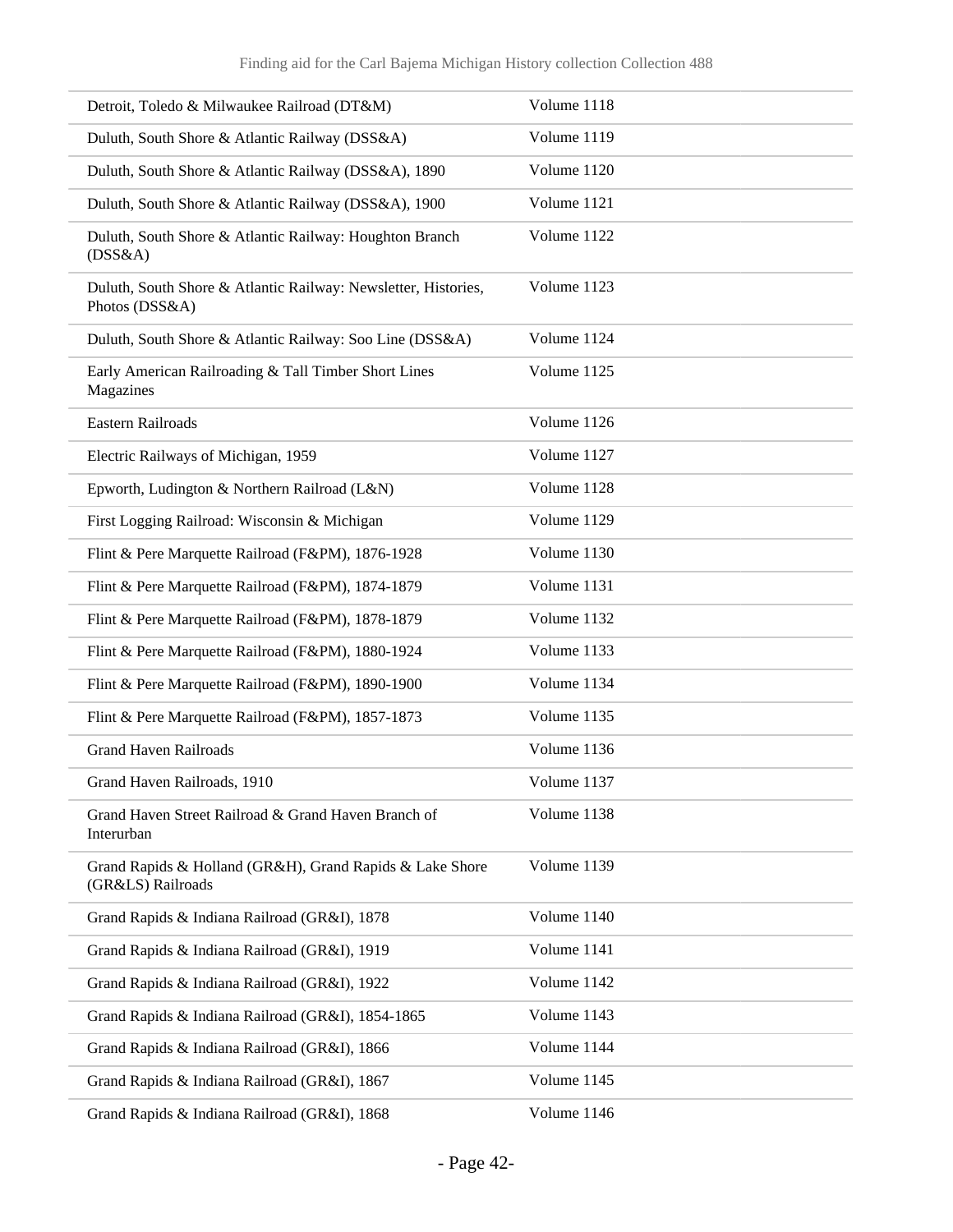| Grand Rapids & Indiana Railroad (GR&I), 1869               | Volume 1147 |
|------------------------------------------------------------|-------------|
| Grand Rapids & Indiana Railroad (GR&I), 1870               | Volume 1148 |
| Grand Rapids & Indiana Railroad (GR&I), 1871               | Volume 1149 |
| Grand Rapids & Indiana Railroad (GR&I), Jan 1872-Jun 1872  | Volume 1150 |
| Grand Rapids & Indiana Railroad (GR&I), Jul 1872-Dec 1872  | Volume 1151 |
| Grand Rapids & Indiana Railroad (GR&I), 1873               | Volume 1152 |
| Grand Rapids & Indiana Railroad (GR&I), 1874               | Volume 1153 |
| Grand Rapids & Indiana Railroad (GR&I), 1875               | Volume 1154 |
| Grand Rapids & Indiana Railroad (GR&I), 1876-1877          | Volume 1155 |
| Grand Rapids & Indiana Railroad (GR&I), 1879               | Volume 1156 |
| Grand Rapids & Indiana Railroad (GR&I), Aug 1879-Dec 1879  | Volume 1157 |
| Grand Rapids & Indiana Railroad (GR&I), 1880               | Volume 1158 |
| Grand Rapids & Indiana Railroad (GR&I), 1881               | Volume 1159 |
| Grand Rapids & Indiana Railroad (GR&I), 1882               | Volume 1160 |
| Grand Rapids & Indiana Railroad (GR&I), 1883               | Volume 1161 |
| Grand Rapids & Indiana Railroad (GR&I), Aug 1883-Dec 1883  | Volume 1162 |
| Grand Rapids & Indiana Railroad (GR&I), 1885               | Volume 1163 |
| Grand Rapids & Indiana Railroad (GR&I), 1886               | Volume 1164 |
| Grand Rapids & Indiana Railroad (GR&I), 1887               | Volume 1165 |
| Grand Rapids & Indiana Railroad (GR&I), Jul 1887-Dec 1887  | Volume 1166 |
| Grand Rapids & Indiana Railroad (GR&I), 1888               | Volume 1167 |
| Grand Rapids & Indiana Railroad (GR&I), 1888               | Volume 1168 |
| Grand Rapids & Indiana Railroad (GR&I), 1889               | Volume 1169 |
| Grand Rapids & Indiana Railroad (GR&I), 1890               | Volume 1170 |
| Grand Rapids & Indiana Railroad (GR&I), Jul 1890-Dec 1890  | Volume 1171 |
| Grand Rapids & Indiana Railroad (GR&I), Jan 1891-June 1891 | Volume 1172 |
| Grand Rapids & Indiana Railroad (GR&I), Jul 1891-Dec 1891  | Volume 1173 |
| Grand Rapids & Indiana Railroad (GR&I), 1892               | Volume 1174 |
| Grand Rapids & Indiana Railroad (GR&I), 1893               | Volume 1175 |
| Grand Rapids & Indiana Railroad (GR&I), 1894               | Volume 1176 |
| Grand Rapids & Indiana Railroad (GR&I), 1895-1896          | Volume 1177 |
| Grand Rapids & Indiana Railroad (GR&I), 1897               | Volume 1178 |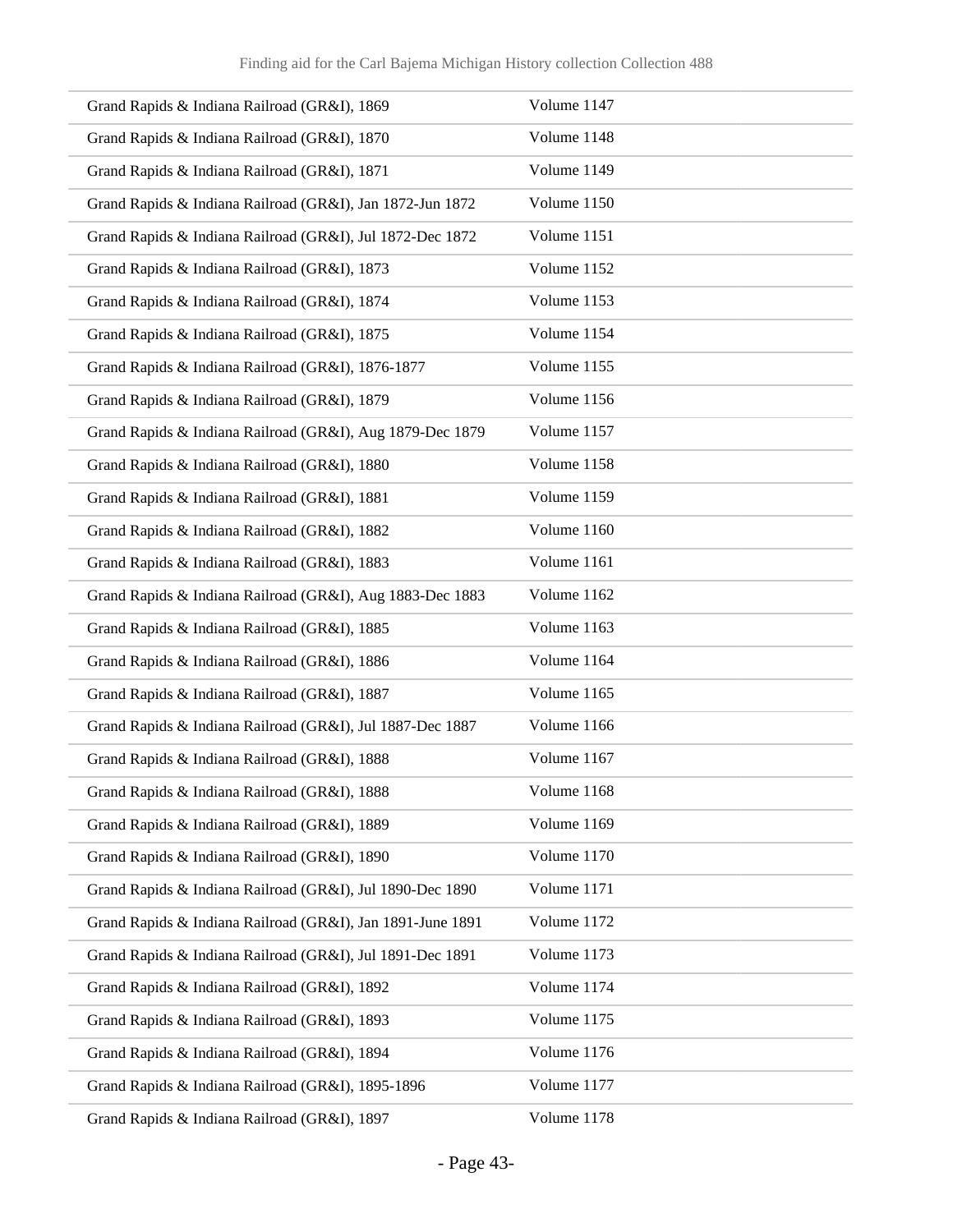| Grand Rapids & Indiana Railroad (GR&I), 1898-1899                                  | Volume 1179 |
|------------------------------------------------------------------------------------|-------------|
| Grand Rapids & Indiana Railroad (GR&I), 1902-1902                                  | Volume 1180 |
| Grand Rapids & Indiana Railroad (GR&I), 1903-1904                                  | Volume 1181 |
| Grand Rapids & Indiana Railroad (GR&I), 1905-1906                                  | Volume 1182 |
| Grand Rapids & Indiana Railroad (GR&I), 1907-1909                                  | Volume 1183 |
| Grand Rapids & Indiana Railroad (GR&I), 1910                                       | Volume 1184 |
| Grand Rapids & Indiana Railroad (GR&I), 1911                                       | Volume 1185 |
| Grand Rapids & Indiana Railroad (GR&I), 1912                                       | Volume 1186 |
| Grand Rapids & Indiana Railroad (GR&I), 1913                                       | Volume 1187 |
| Grand Rapids & Indiana Railroad (GR&I), 1914-1918                                  | Volume 1188 |
| Grand Rapids & Indiana Railroad (GR&I), 1884                                       | Volume 1189 |
| Grand Rapids & Indiana Railroad (GR&I), Michigan Northern<br>Railroad (MIGN), 1926 | Volume 1190 |
| Grand Rapids & Indiana Railroad: Big Rapids Beat, Muskegon<br>River Station (GR&I) | Volume 1191 |
| Grand Rapids & Indiana Railroad: Branch Lines (GR&I)                               | Volume 1192 |
| Grand Rapids & Indiana Railroad: Branches (GR&I)                                   | Volume 1193 |
| Grand Rapids & Indiana Railroad: Car Roster (GR&I)                                 | Volume 1194 |
| Grand Rapids & Indiana Railroad: History Newsletters Vol. 1<br>(GR&I)              | Volume 1195 |
| Grand Rapids & Indiana Railroad: History Newsletters Vol. 2<br>(GR&I)              | Volume 1196 |
| Grand Rapids & Indiana Railroad: Missaukee Branch (GR&I)                           | Volume 1197 |
| Grand Rapids & Indiana Railroad: Petoskey (GR&I), 1878-1889                        | Volume 1198 |
| Grand Rapids & Indiana Railroad: Petoskey (GR&I), 1890-1899                        | Volume 1199 |
| Grand Rapids & Indiana Railroad: Petoskey (GR&I), 1900-1909                        | Volume 1200 |
| Grand Rapids & Indiana Railroad: Petoskey (GR&I), 1910-1928                        | Volume 1201 |
| Grand Rapids & Indiana Railroad: Union Station (GR&I), before<br>1889              | Volume 1202 |
| Grand Rapids & Indiana Railroad: Union Station (GR&I),<br>1890-1899                | Volume 1203 |
| Grand Rapids & Indiana Railroad: Union Station (GR&I), after<br>1900               | Volume 1204 |
| Grand Rapids & Indiana RR Employee Roster A-K (GR&I)                               | Volume 1205 |
| Grand Rapids & Indiana RR Employee Roster L-Z (GR&I)                               | Volume 1206 |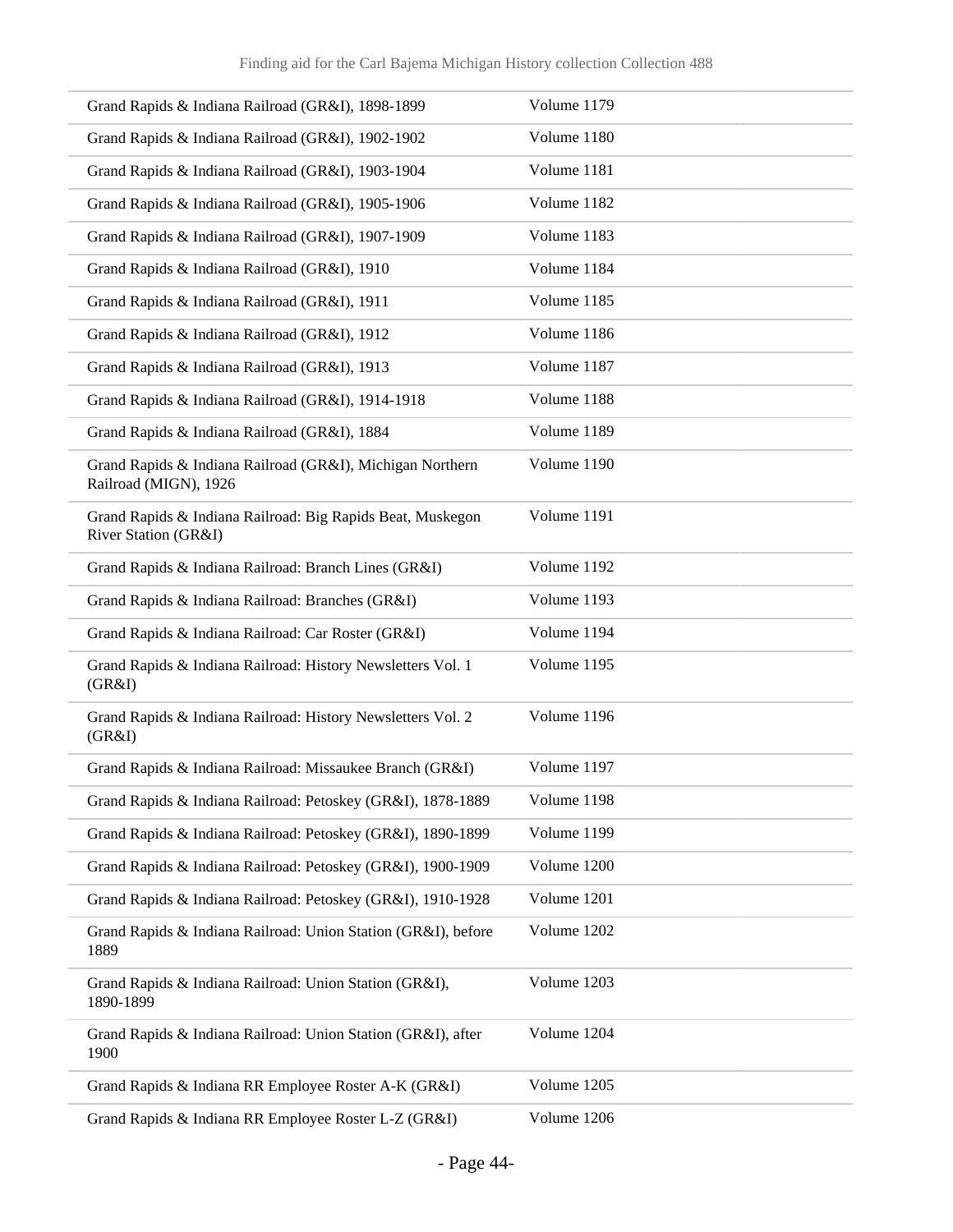| Grand Rapids Bus System: GRATA               | Volume 1207 |
|----------------------------------------------|-------------|
| Grand Rapids Bus System: RAPID               | Volume 1208 |
| Grand Rapids Cable Railroad                  | Volume 1209 |
| Grand Rapids Cable Street Railway            | Volume 1210 |
| Grand Rapids Cable Street Railway            | Volume 1211 |
| Grand Rapids Interurban: Misc                | Volume 1212 |
| Grand Rapids Interurban: Misc                | Volume 1213 |
| Grand Rapids Interurban: Misc                | Volume 1214 |
| <b>Grand Rapids Interurbans</b>              | Volume 1215 |
| <b>Grand Rapids Railroad Directory</b>       | Volume 1216 |
| Grand Rapids Railroads, 1858                 | Volume 1217 |
| Grand Rapids Railroads, 1870                 | Volume 1218 |
| Grand Rapids Railroads, 1880                 | Volume 1219 |
| Grand Rapids Railroads, 1887                 | Volume 1220 |
| Grand Rapids Railroads, 1889                 | Volume 1221 |
| Grand Rapids Railroads, 1890                 | Volume 1222 |
| Grand Rapids Railroads, 1892                 | Volume 1223 |
| Grand Rapids Railroads, 1895                 | Volume 1224 |
| Grand Rapids Railroads, 1897                 | Volume 1225 |
| Grand Rapids Railroads, 1900                 | Volume 1226 |
| Grand Rapids Railroads, 1905                 | Volume 1227 |
| Grand Rapids Railroads, 1910                 | Volume 1228 |
| Grand Rapids Railroads, 1912                 | Volume 1229 |
| Grand Rapids Railroads, 1913-1914            | Volume 1230 |
| Grand Rapids Railroads, 1915                 | Volume 1231 |
| Grand Rapids Railroads, 1920                 | Volume 1232 |
| Grand Rapids Railroads, 1920                 | Volume 1233 |
| Grand Rapids Railroads, 1940                 | Volume 1234 |
| Grand Rapids Railroads, 1840-1885            | Volume 1235 |
| Grand Rapids Railway Franchise Commission    | Volume 1236 |
| Grand Rapids Steam & Electric Railroads Maps | Volume 1237 |
| <b>Grand Rapids Street Railroad History</b>  | Volume 1238 |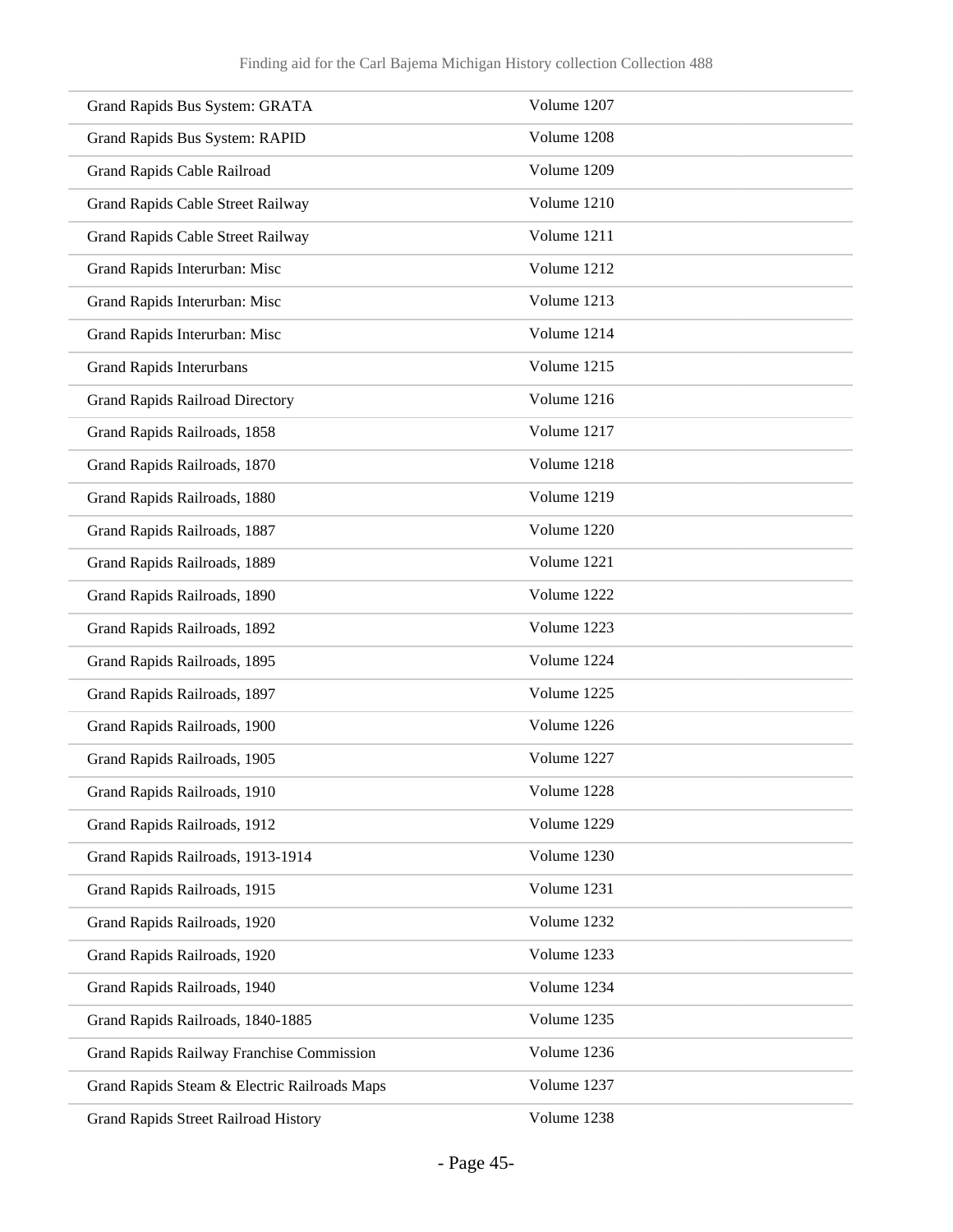| <b>Grand Rapids Street Railroad History</b>      | Volume 1239 |
|--------------------------------------------------|-------------|
| <b>Grand Rapids Street Railroad History</b>      | Volume 1240 |
| Grand Rapids Street Railroad History: Operations | Volume 1241 |
| Grand Rapids Street Railroad: Louis Delamarter   | Volume 1242 |
| Grand Rapids Street Railroads: Horse Car Era     | Volume 1243 |
| Grand Rapids Street Railroads: Maps              | Volume 1244 |
| <b>Grand Rapids Street Railway</b>               | Volume 1245 |
| <b>Grand Rapids Street Railway</b>               | Volume 1246 |
| <b>Grand Rapids Street Railway</b>               | Volume 1247 |
| <b>Grand Rapids Street Railway</b>               | Volume 1248 |
| <b>Grand Rapids Street Railway</b>               | Volume 1249 |
| <b>Grand Rapids Street Railway</b>               | Volume 1250 |
| <b>Grand Rapids Street Railway</b>               | Volume 1251 |
| <b>Grand Rapids Street Railway</b>               | Volume 1252 |
| <b>Grand Rapids Street Railway</b>               | Volume 1253 |
| <b>Grand Rapids Street Railway</b>               | Volume 1254 |
| <b>Grand Rapids Street Railway</b>               | Volume 1255 |
| <b>Grand Rapids Street Railway</b>               | Volume 1256 |
| <b>Grand Rapids Street Railway</b>               | Volume 1257 |
| <b>Grand Rapids Street Railway</b>               | Volume 1258 |
| <b>Grand Rapids Street Railway</b>               | Volume 1259 |
| <b>Grand Rapids Street Railway</b>               | Volume 1260 |
| <b>Grand Rapids Street Railway</b>               | Volume 1261 |
| <b>Grand Rapids Street Railway</b>               | Volume 1262 |
| <b>Grand Rapids Street Railway</b>               | Volume 1263 |
| <b>Grand Rapids Street Railway</b>               | Volume 1264 |
| <b>Grand Rapids Street Railway</b>               | Volume 1265 |
| <b>Grand Rapids Street Railway</b>               | Volume 1266 |
| <b>Grand Rapids Street Railway</b>               | Volume 1267 |
| <b>Grand Rapids Street Railway</b>               | Volume 1268 |
| <b>Grand Rapids Street Railway</b>               | Volume 1269 |
| <b>Grand Rapids Street Railway</b>               | Volume 1270 |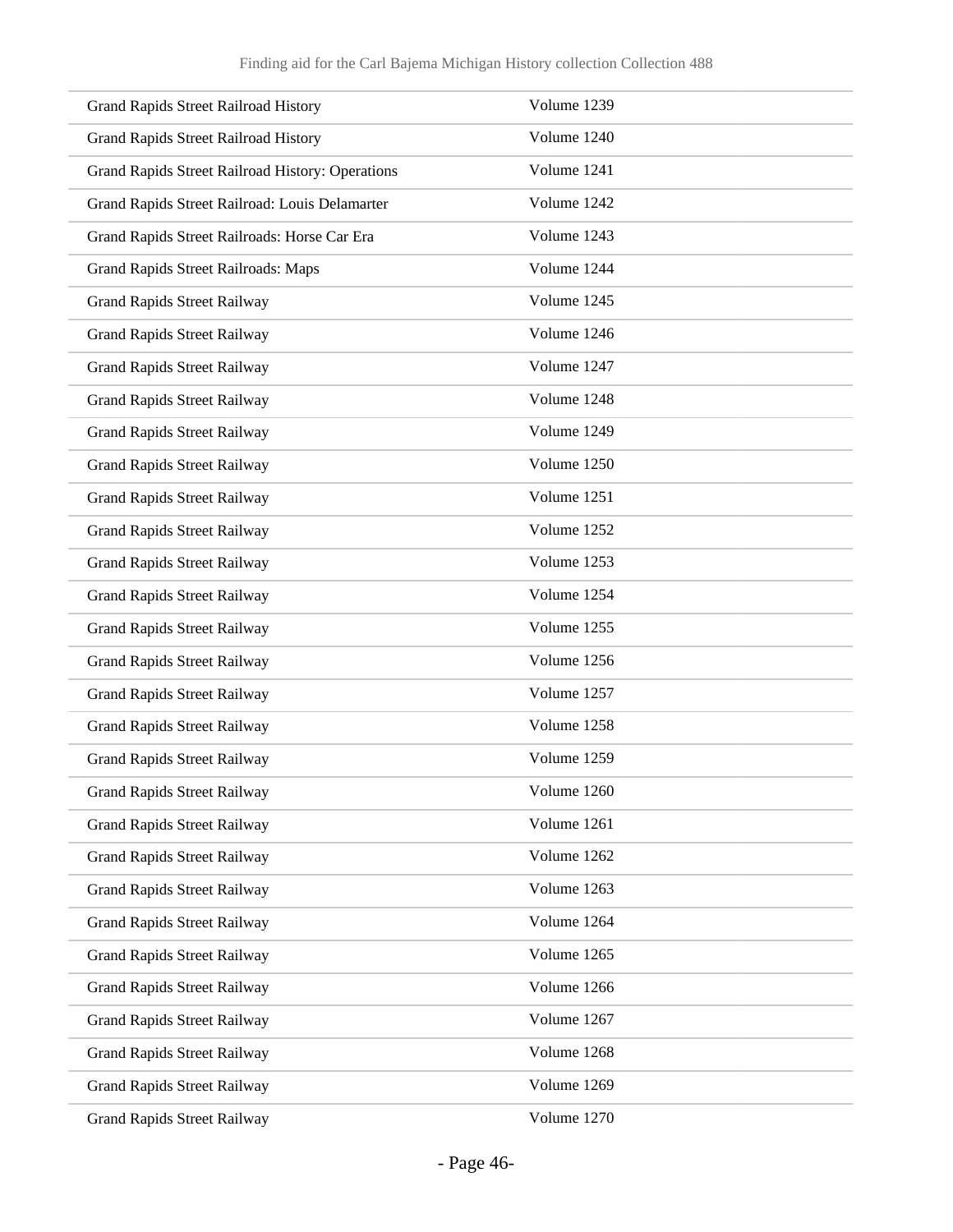| <b>Grand Rapids Street Railway: Buses</b>                                            | Volume 1271 |
|--------------------------------------------------------------------------------------|-------------|
| Grand Rapids Street Railway: Innovations, 1924-1928                                  | Volume 1272 |
| Grand Rapids Street Railway: Lines & Maps                                            | Volume 1273 |
| Grand Rapids Street Railway: Operations                                              | Volume 1274 |
| Grand Rapids Street Railway: Photos                                                  | Volume 1275 |
| Grand Rapids Street Railway: Reports to City Commission,<br>1920-1935                | Volume 1276 |
| Grand Rapids Street Railway: Roster                                                  | Volume 1277 |
| Grand Rapids Street Railway: Strike, 1891                                            | Volume 1278 |
| Grand Rapids Street Railway: Strike, 1891                                            | Volume 1279 |
| Grand Rapids Street Railway: Strike, 1891                                            | Volume 1280 |
| <b>Grand Rapids Street Railways</b>                                                  | Volume 1281 |
| <b>Grand Rapids Street Railways</b>                                                  | Volume 1282 |
| <b>Grand Rapids Street Railways</b>                                                  | Volume 1283 |
| <b>Grand Rapids Street Railways</b>                                                  | Volume 1284 |
| <b>Grand Rapids Street Railways</b>                                                  | Volume 1285 |
| <b>Grand Rapids Street Railways</b>                                                  | Volume 1286 |
| <b>Grand Rapids Street Railways</b>                                                  | Volume 1287 |
| <b>Grand Rapids Street Railways</b>                                                  | Volume 1288 |
| <b>Grand Rapids Street Railways</b>                                                  | Volume 1289 |
| <b>Grand Rapids Street Railways</b>                                                  | Volume 1290 |
| <b>Grand Rapids Street Railways</b>                                                  | Volume 1291 |
| <b>Grand Rapids Street Railways</b>                                                  | Volume 1292 |
| <b>Grand Rapids Street Railways</b>                                                  | Volume 1293 |
| Grand Rapids Street Railways: Horse Cars, Steam Dummy<br>Locomotives & Cable Railway | Volume 1294 |
| <b>Grand Rapids Streetcars: Photos</b>                                               | Volume 1295 |
| Grand Rapids Streetcars: Roster & Photos                                             | Volume 1296 |
| Grand Rapids, Lansing, & Detroit Railroad (GRL&D)                                    | Volume 1297 |
| Grand Trunk & Western Railway (GTW)                                                  | Volume 1298 |
| Grand Trunk Railroad (GT), 1900                                                      | Volume 1299 |
| Grand Trunk Railroad (GT), 1910                                                      | Volume 1300 |
| Grand Trunk Railroad (GT)                                                            | Volume 1301 |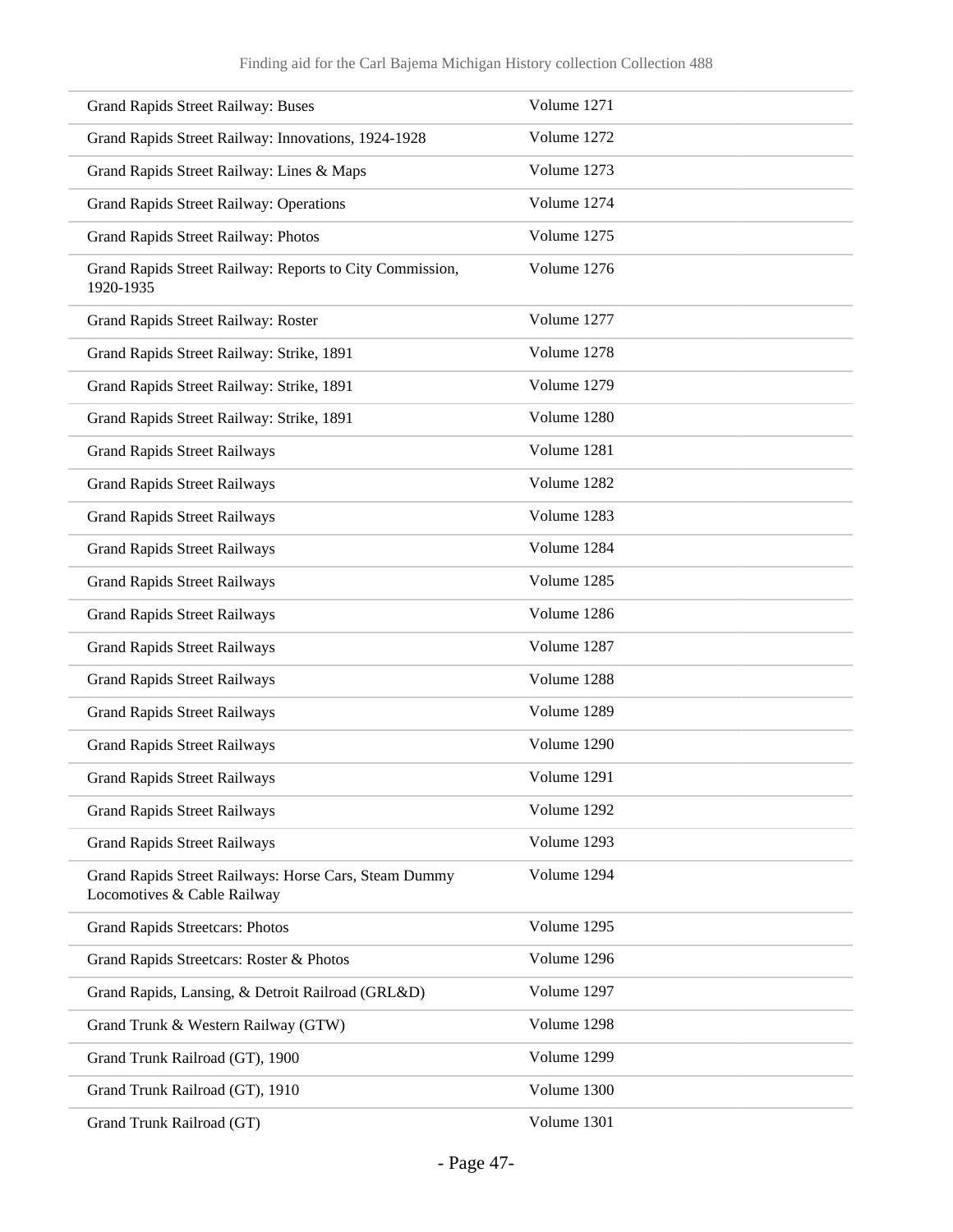| Grand Trunk Railroad (GT), 1882                                                                    | Volume 1302 |
|----------------------------------------------------------------------------------------------------|-------------|
| Grand Trunk Railroad (GT), 1892                                                                    | Volume 1303 |
| Grand Trunk Railroad: Car Ferries (GT)                                                             | Volume 1304 |
| Great Western Railway: Canada (GWR)                                                                | Volume 1305 |
| Greyhound Buses, before 1923                                                                       | Volume 1306 |
| Greyhound Buses, 1927                                                                              | Volume 1307 |
| Holland Interurban                                                                                 | Volume 1308 |
| Holland Interurban                                                                                 | Volume 1309 |
| Holland Interurban                                                                                 | Volume 1310 |
| Holland Interurban                                                                                 | Volume 1311 |
| Holland Interurban                                                                                 | Volume 1312 |
| Holland Interurban                                                                                 | Volume 1313 |
| Holland Interurban                                                                                 | Volume 1314 |
| Holland Interurban                                                                                 | Volume 1315 |
| Holland Interurban                                                                                 | Volume 1316 |
| Holland Interurban                                                                                 | Volume 1317 |
| Holland Interurban                                                                                 | Volume 1318 |
| Interurban: 1901 Grand Haven Daily Tribune (GR, GH&M)                                              | Volume 1319 |
| Interurban: Ads (GR, GH&M)                                                                         | Volume 1320 |
| Interurban: Depots & Crossings (GR,GH&M)                                                           | Volume 1321 |
| Interurban: Employee Roster (GR,GH&M)                                                              | Volume 1322 |
| Interurban: End of Line (GR, GH&M), 1924-1927                                                      | Volume 1323 |
| Interurban: End of Line (GR, GH&M), 1927                                                           | Volume 1324 |
| Interurban: Grand Haven Branch (GR, GH&M), 1904                                                    | Volume 1325 |
| Interurban: Grand Haven Branch (GR, GH&M), 1908                                                    | Volume 1326 |
| Interurban: Grand Haven Branch (GR, GH&M), 1912                                                    | Volume 1327 |
| Interurban: Grand Haven Branch (GR, GH&M), 1920                                                    | Volume 1328 |
| Interurban: Grand Haven Branch Accidents (GR, GH&M)                                                | Volume 1329 |
| Interurban: Grand Haven Junction, Spring Lake, Grand Haven,<br>Highland Park (GR, GH&M), 1902-1903 | Volume 1330 |
| Interurban: Grand Haven Junction, Spring Lake, Grand Haven,                                        | Volume 1331 |

Highland Park (GR,GH&M), 1902-1903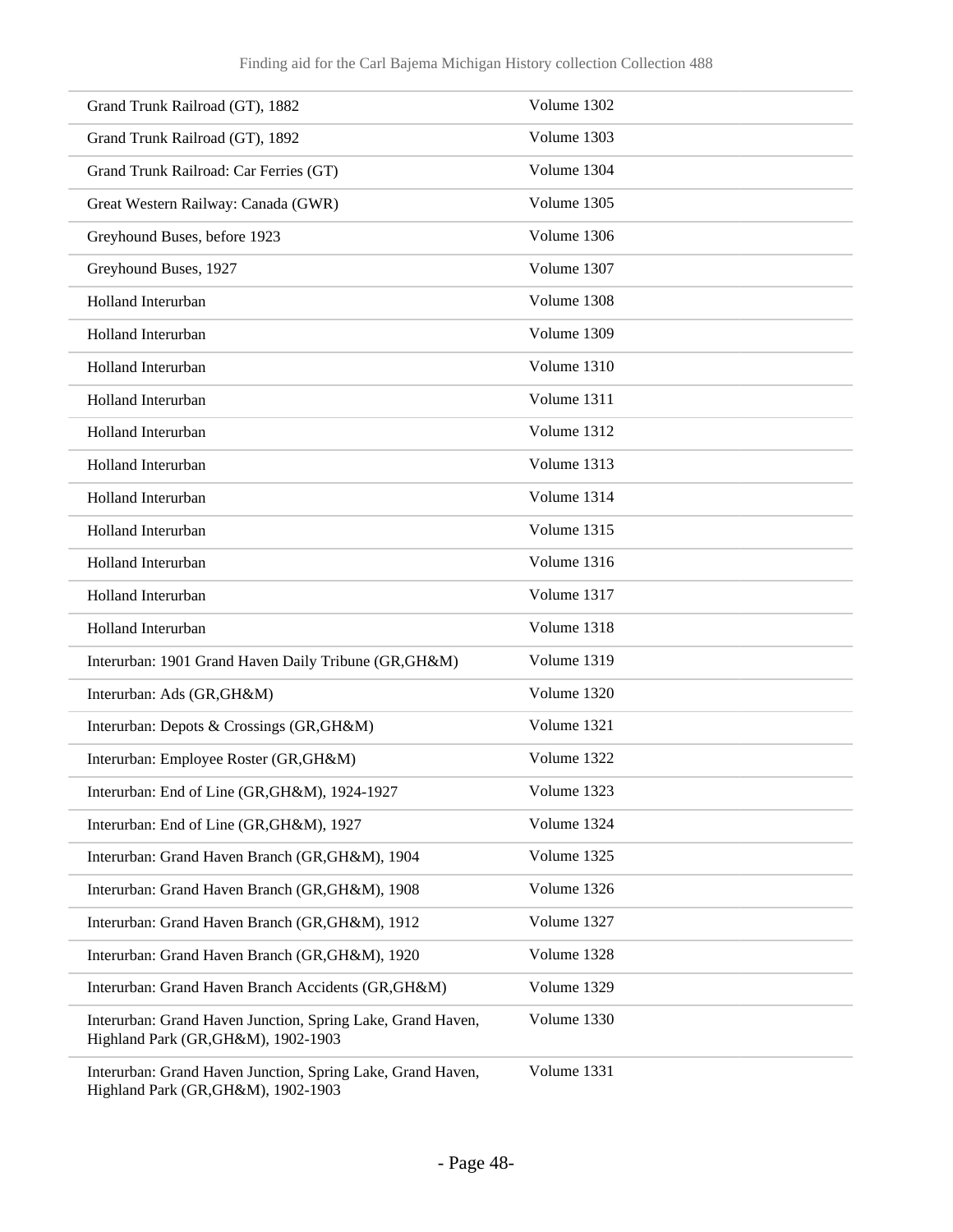| Interurban: Grand Haven Junction, Spring Lake, Highland Park<br>(GR, GH&M), 1905                     | Volume 1332 |
|------------------------------------------------------------------------------------------------------|-------------|
| Interurban: Grand Rapids, Grand Haven & Muskegon Interurban<br>Railway (GR, GH&M)                    | Volume 1333 |
| Interurban: Grand Rapids, Grand Haven & Muskegon Interurban<br>Railway (GR, GH&M), 1902              | Volume 1334 |
| Interurban: Grand Rapids, Grand Haven & Muskegon Interurban<br>Railway Board of Directors (GR, GH&M) | Volume 1335 |
| Interurban: Grand Rapids, Grand Haven & Muskegon Interurban<br>Railway Freight (GR, GH&M)            | Volume 1336 |
| Interurban: Muskegon Maps (GR, GH&M)                                                                 | Volume 1337 |
| Interurban: Operations (GR, GH&M)                                                                    | Volume 1338 |
| Interurban: Operations (Grand Rapids & Muskegon Street<br>Railways)                                  | Volume 1339 |
| Interurban: Operations & Rosters (GR,GH&M)                                                           | Volume 1340 |
| Interurban: Paint Schemes (GR, GH&M)                                                                 | Volume 1341 |
| Interurban: Passenger Ads (GR, GH&M), 1906                                                           | Volume 1342 |
| Interurban: Passenger Time Tables Etc (GR, GH&M), 1912                                               | Volume 1343 |
| Interurban: Passenger Timetables, Etc. (GR, GH&M), 1916                                              | Volume 1344 |
| Interurban: Roster & Dummy Locomotive Archaeology                                                    | Volume 1345 |
| Interurban: Roster of Horse Drawn & Cable Cars by Year                                               | Volume 1346 |
| Interurban: Steam Railroad Competition                                                               | Volume 1347 |
| Interurban: Time Tables, Passenger Ads, Etc (GR, GH&M)                                               | Volume 1348 |
| Interurban: Weather & Floods (GR, GH&M)                                                              | Volume 1349 |
| Interurbans & Street Railways: General, Michigan, Etc.                                               | Volume 1350 |
| Interurbans & Streetcars: General                                                                    | Volume 1351 |
| Interurbans & Streetcars: Other States & Countries                                                   | Volume 1352 |
| Iron Mountain Railroads: Bay de Noquet & Marquette Railroad                                          | Volume 1353 |
| Kalamazoo Interurban                                                                                 | Volume 1354 |
| Kalamazoo Interurban                                                                                 | Volume 1355 |
| Kalamazoo Interurban                                                                                 | Volume 1356 |
| Kalamazoo Interurban                                                                                 | Volume 1357 |
| Kalamazoo Interurban and Street Railway                                                              | Volume 1358 |
| Keweenaw Central Railroad                                                                            | Volume 1359 |

Keweenaw Peninsula Field Trip Maps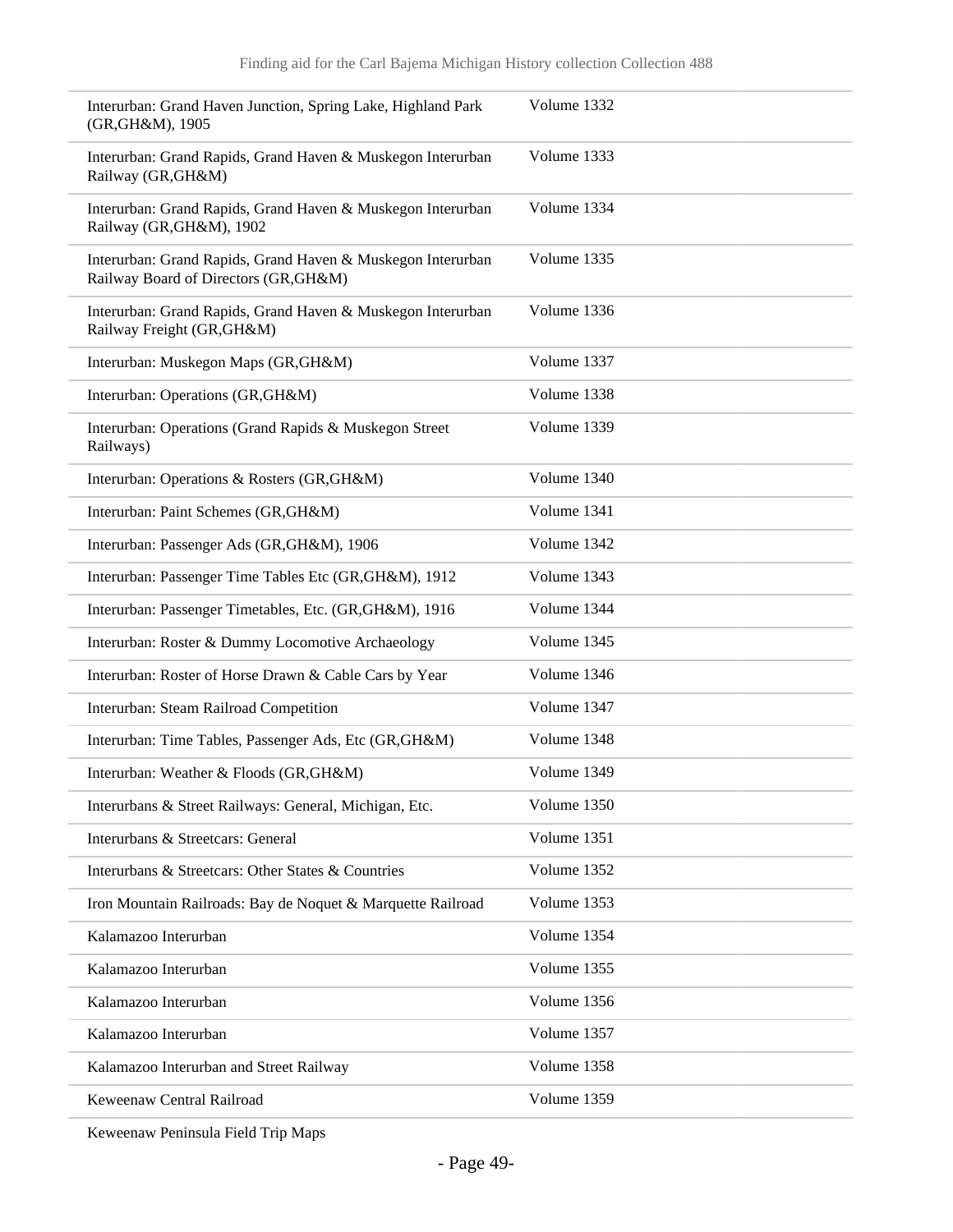|                                                                                                | Volume 1360 |
|------------------------------------------------------------------------------------------------|-------------|
| Lake Shore & Michigan Southern Railroad (LS&MS)                                                | Volume 1361 |
| Lake Shore & Michigan Southern Railroad (LS&MS)                                                | Volume 1362 |
| Lake Shore & Michigan Southern Railroad (LS&MS)                                                | Volume 1363 |
| Lake Shore & Michigan Southern Railroad: Kalamazoo Division<br>$(LS\&MS)$                      | Volume 1364 |
| Lake Shore & Michigan Southern Railroad: Kalamazoo-Grand<br>Rapids Division (LS&MS), 1870-1879 | Volume 1365 |
| Lake Shore & Michigan Southern Railroad: Kalamazoo-Grand<br>Rapids Division (LS&MS), 1880-1889 | Volume 1366 |
| Lake Shore & Michigan Southern Railroad: Kalamazoo-Grand<br>Rapids Division (LS&MS), 1890-1899 | Volume 1367 |
| Lake Shore & Michigan Southern Railroad: Kalamazoo-Grand<br>Rapids Division (LS&MS), 1900      | Volume 1368 |
| Lake Superior & Ishpeming Railroad (LS&I)                                                      | Volume 1369 |
| Mackinac Straits Railroad & Ferry                                                              | Volume 1370 |
| Mackinac Straits Railroad & Ferry                                                              | Volume 1371 |
| Manistee & Luther Railroad                                                                     | Volume 1372 |
| Manistee & Luther Railroad: Maps, Histories, Etc. (M&L)                                        | Volume 1373 |
| Manistee & Northeastern Railroad (M&NE)                                                        | Volume 1374 |
| Manistee, Filer City, & Eastlake Railway                                                       | Volume 1375 |
| Manistique & Northwestern Railway, 1891-1909                                                   | Volume 1376 |
| Manistique Railway                                                                             | Volume 1377 |
| Manistique Railway                                                                             | Volume 1378 |
| Manistique Railway, 1893                                                                       | Volume 1379 |
| Manistique Railway, 1905-1910                                                                  | Volume 1380 |
| Mason & Oceana Railroad                                                                        | Volume 1381 |
| Michigan & Ohio Railroad (M&O)                                                                 | Volume 1382 |
| Michigan & US Railroads                                                                        | Volume 1383 |
| Michigan Central Railroad (MC)                                                                 | Volume 1384 |
| Michigan Central Railroad (MC)                                                                 | Volume 1385 |
| Michigan Central Railroad (MC)                                                                 | Volume 1386 |
| Michigan Central Railroad (MC)                                                                 | Volume 1387 |
| Michigan Central Railroad (MC)                                                                 | Volume 1388 |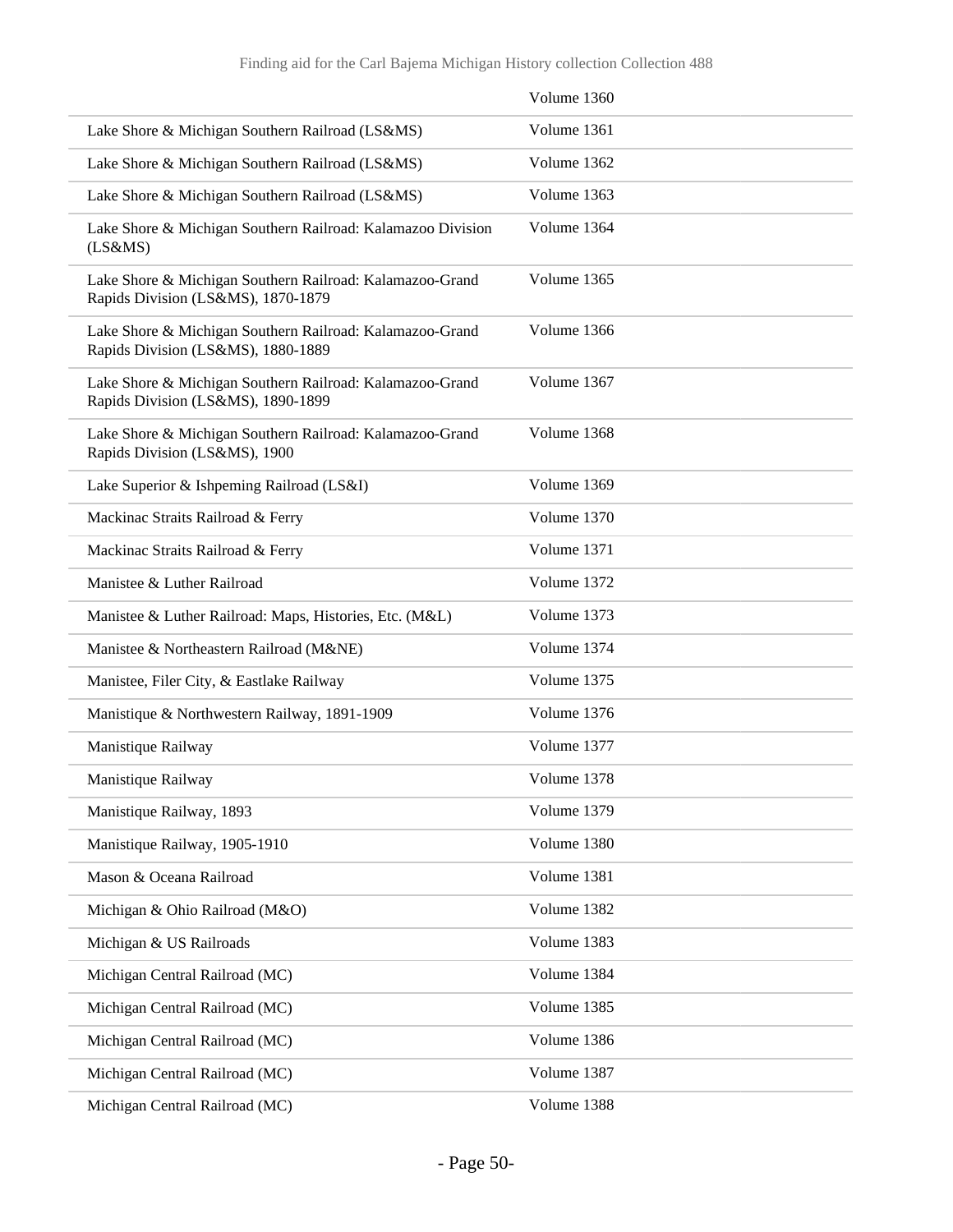| Michigan Central Railroad (MC)                                                 | Volume 1389 |
|--------------------------------------------------------------------------------|-------------|
| Michigan Central Railroad (MC)                                                 | Volume 1390 |
| Michigan Central Railroad (MC)                                                 | Volume 1391 |
| Michigan Central Railroad (MC)                                                 | Volume 1392 |
| Michigan Central Railroad (MC) & Michigan Southern Railroad<br>(MS), 1836-1852 | Volume 1393 |
| Michigan Central Railroad: Grand Valley Division (MC)                          | Volume 1394 |
| Michigan Central Railroad: Grand Valley Division (MC),<br>1870-1873            | Volume 1395 |
| Michigan Central Railroad: Grand Valley Division (MC),<br>1874-1879            | Volume 1396 |
| Michigan Central Railroad: Grand Valley Division (MC),<br>1880-1889            | Volume 1397 |
| Michigan Central Railroad: Grand Valley Division (MC),<br>1890-1909            | Volume 1398 |
| Michigan Central Railroad: Grand Valley Division (MC),<br>1910-1919            | Volume 1399 |
| Michigan Central Railroad: Grand Valley Division (MC), 1920                    | Volume 1400 |
| Michigan Central Railroad: Mackinaw Division (MC)                              | Volume 1401 |
| Michigan Central Railroad: Mackinaw Division (MC), 1880-1889                   | Volume 1402 |
| Michigan Central Railroad: Mackinaw Division (MC), 1890-1899                   | Volume 1403 |
| Michigan Central Railroad: Mackinaw Division (MC), 1900                        | Volume 1404 |
| Michigan Central Railroad: Mackinaw Division Logging Branches<br>(MC)          | Volume 1405 |
| Michigan Central Railroad: Mackinaw Division Maps (MC)                         | Volume 1406 |
| Michigan Interurbans                                                           | Volume 1407 |
| Michigan Interurbans & Street Railways A                                       | Volume 1408 |
| Michigan Interurbans & Street Railways B                                       | Volume 1409 |
| Michigan Interurbans & Street Railways C                                       | Volume 1410 |
| Michigan Interurbans & Street Railways D                                       | Volume 1411 |
| Michigan Interurbans & Street Railways E-I                                     | Volume 1412 |
| Michigan Interurbans & Street Railways J-K                                     | Volume 1413 |
| Michigan Interurbans & Street Railways L                                       | Volume 1414 |
| Michigan Interurbans & Street Railways L-O                                     | Volume 1415 |
| Michigan Interurbans & Street Railways M-R                                     | Volume 1416 |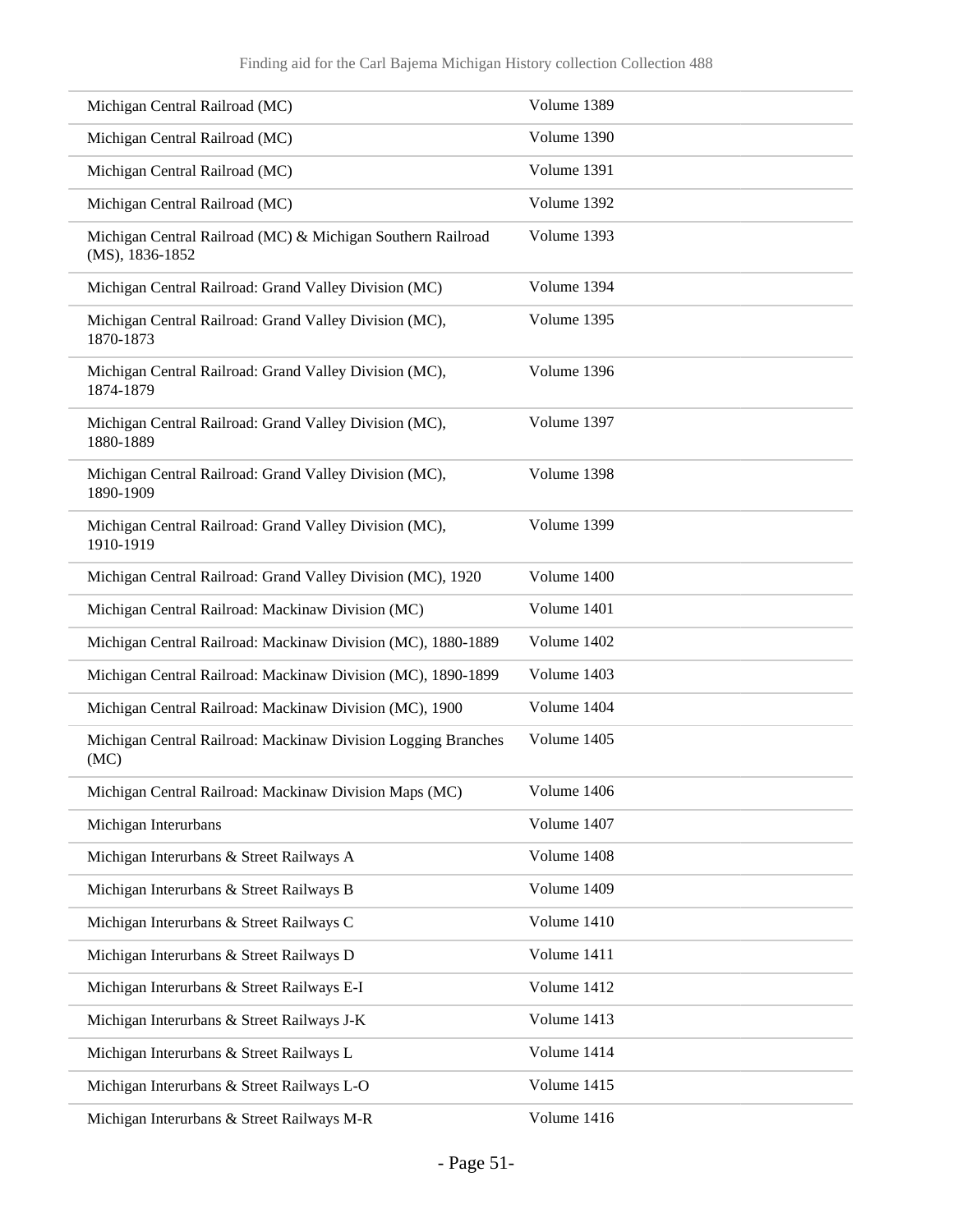| Michigan Interurbans & Street Railways S                                      | Volume 1417 |
|-------------------------------------------------------------------------------|-------------|
| Michigan Interurbans & Street Railways S-W                                    | Volume 1418 |
| Michigan Interurbans & Street Railways T                                      | Volume 1419 |
| Michigan Interurbans & Street Railways: Detroit United Railway<br>(DUR)       | Volume 1420 |
| Michigan Interurbans & Street Railways: Michigan United<br>Railway (MUR)      | Volume 1421 |
| Michigan Interurbans & Street Railways: Michigan United<br>Railway (MUR)      | Volume 1422 |
| Michigan Interurbans & Street Railways: Muskegon, Manistee,<br>Flint, Saginaw | Volume 1423 |
| Michigan Interurbans & Street Railways: Saginaw                               | Volume 1424 |
| Michigan Interurbans: Car Roster                                              | Volume 1425 |
| Michigan Interurbans: Photos by Topic                                         | Volume 1426 |
| Michigan Interurbans: Serving the Resorts                                     | Volume 1427 |
| Michigan Lakeshore Railroad (MLS) & Grand Haven Railroad<br>(GH), 1878-1883   | Volume 1428 |
| Michigan Logging Railroads                                                    | Volume 1429 |
| Michigan Logging Railroads: List, 1993                                        | Volume 1430 |
| Michigan Lower Peninsula Field Trip                                           | Volume 1431 |
| Michigan Lower Peninsula Logging Railroads (LG&MR)                            | Volume 1432 |
| Michigan Lower Peninsula Logging Railroads A                                  | Volume 1433 |
| Michigan Lower Peninsula Logging Railroads B                                  | Volume 1434 |
| Michigan Lower Peninsula Logging Railroads C                                  | Volume 1435 |
| Michigan Lower Peninsula Logging Railroads D                                  | Volume 1436 |
| Michigan Lower Peninsula Logging Railroads E                                  | Volume 1437 |
| Michigan Lower Peninsula Logging Railroads F                                  | Volume 1438 |
| Michigan Lower Peninsula Logging Railroads G                                  | Volume 1439 |
| Michigan Lower Peninsula Logging Railroads H-K                                | Volume 1440 |
| Michigan Lower Peninsula Logging Railroads L                                  | Volume 1441 |
| Michigan Lower Peninsula Logging Railroads L-M                                | Volume 1442 |
| Michigan Lower Peninsula Logging Railroads N-P                                | Volume 1443 |
| Michigan Lower Peninsula Logging Railroads R                                  | Volume 1444 |
| Michigan Lower Peninsula Logging Railroads R-S                                | Volume 1445 |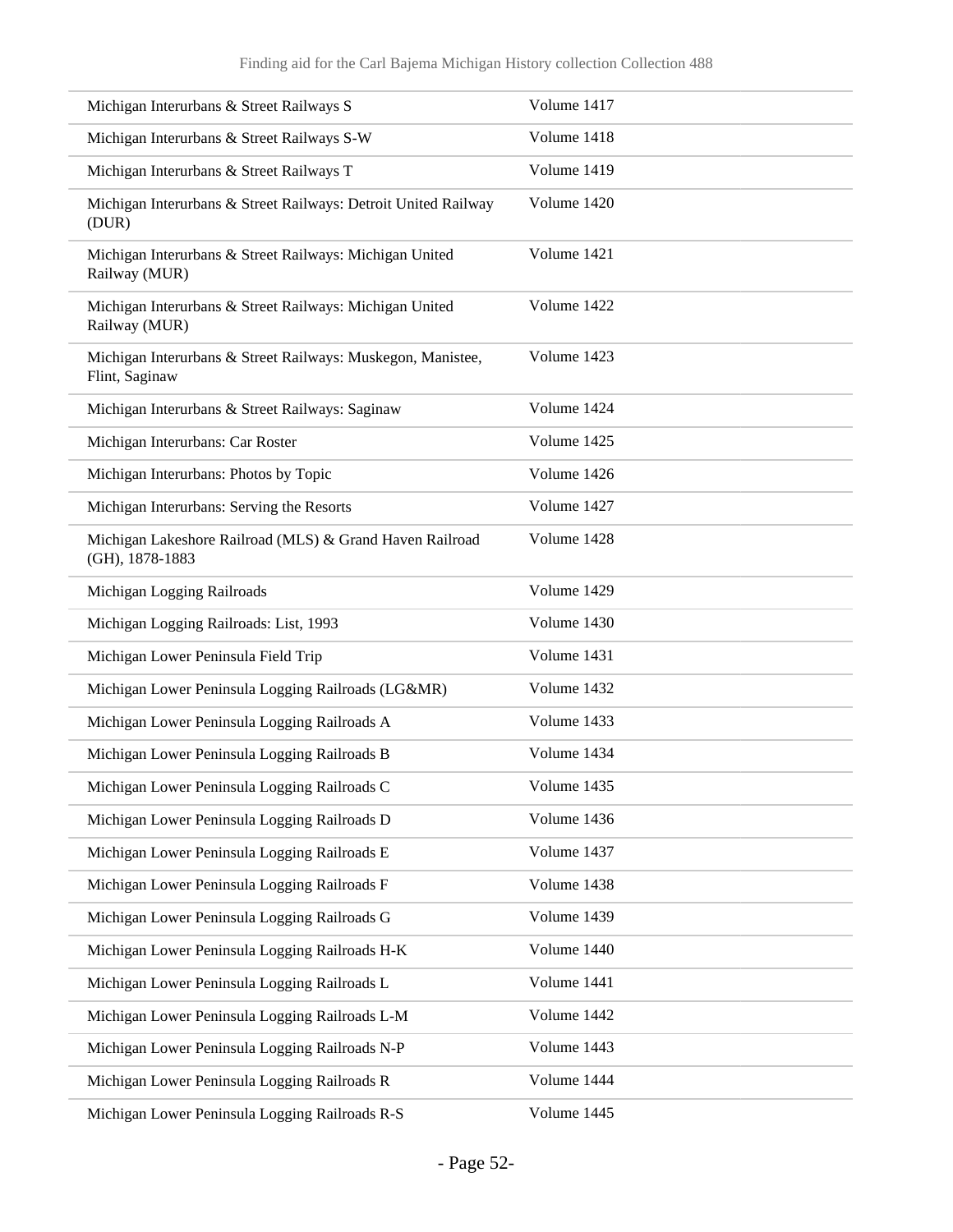| Michigan Lower Peninsula Logging Railroads T-V                            | Volume 1446 |
|---------------------------------------------------------------------------|-------------|
| Michigan Lower Peninsula Logging Railroads W-Z                            | Volume 1447 |
| Michigan Lower Peninsula Southern Tier Railroad Maps                      | Volume 1448 |
| Michigan Railroad History Conference 2004, 2004                           | Volume 1449 |
| Michigan Railroad History Conference 2011, 2011                           | Volume 1450 |
| Michigan Railroad History Conference 2017, 2017                           | Volume 1451 |
| Michigan Railroads, 1830-1839                                             | Volume 1452 |
| Michigan Railroads, 1910                                                  | Volume 1453 |
| Michigan Railroads, 1916                                                  | Volume 1454 |
| Michigan Railroads, 1920                                                  | Volume 1455 |
| Michigan Railroads                                                        | Volume 1456 |
| Michigan Railroads A-B                                                    | Volume 1457 |
| Michigan Railroads A-F                                                    | Volume 1458 |
| Michigan Railroads C                                                      | Volume 1459 |
| Michigan Railroads C                                                      | Volume 1460 |
| Michigan Railroads D-F                                                    | Volume 1461 |
| Michigan Railroads G                                                      | Volume 1462 |
| Michigan Railroads G-J                                                    | Volume 1463 |
| Michigan Railroads H-J                                                    | Volume 1464 |
| Michigan Railroads K-L                                                    | Volume 1465 |
| Michigan Railroads L-R                                                    | Volume 1466 |
| Michigan Railroads M-O                                                    | Volume 1467 |
| Michigan Railroads M-P                                                    | Volume 1468 |
| Michigan Railroads P-S                                                    | Volume 1469 |
| Michigan Railroads S-Z                                                    | Volume 1470 |
| Michigan Railroads: Car Builders                                          | Volume 1471 |
| Michigan Railroads: Intro & Chronology                                    | Volume 1472 |
| Michigan Railroads: Maps & Various                                        | Volume 1473 |
| Michigan Railroads: Titles, Construction, Michigan Railroad<br>Commission | Volume 1474 |
| Michigan Southern Railroad (MS), before 1852                              | Volume 1475 |
| Michigan Upper Peninsula Logging Railroad Maps                            | Volume 1476 |

Michigan Upper Peninsula Logging Railroads P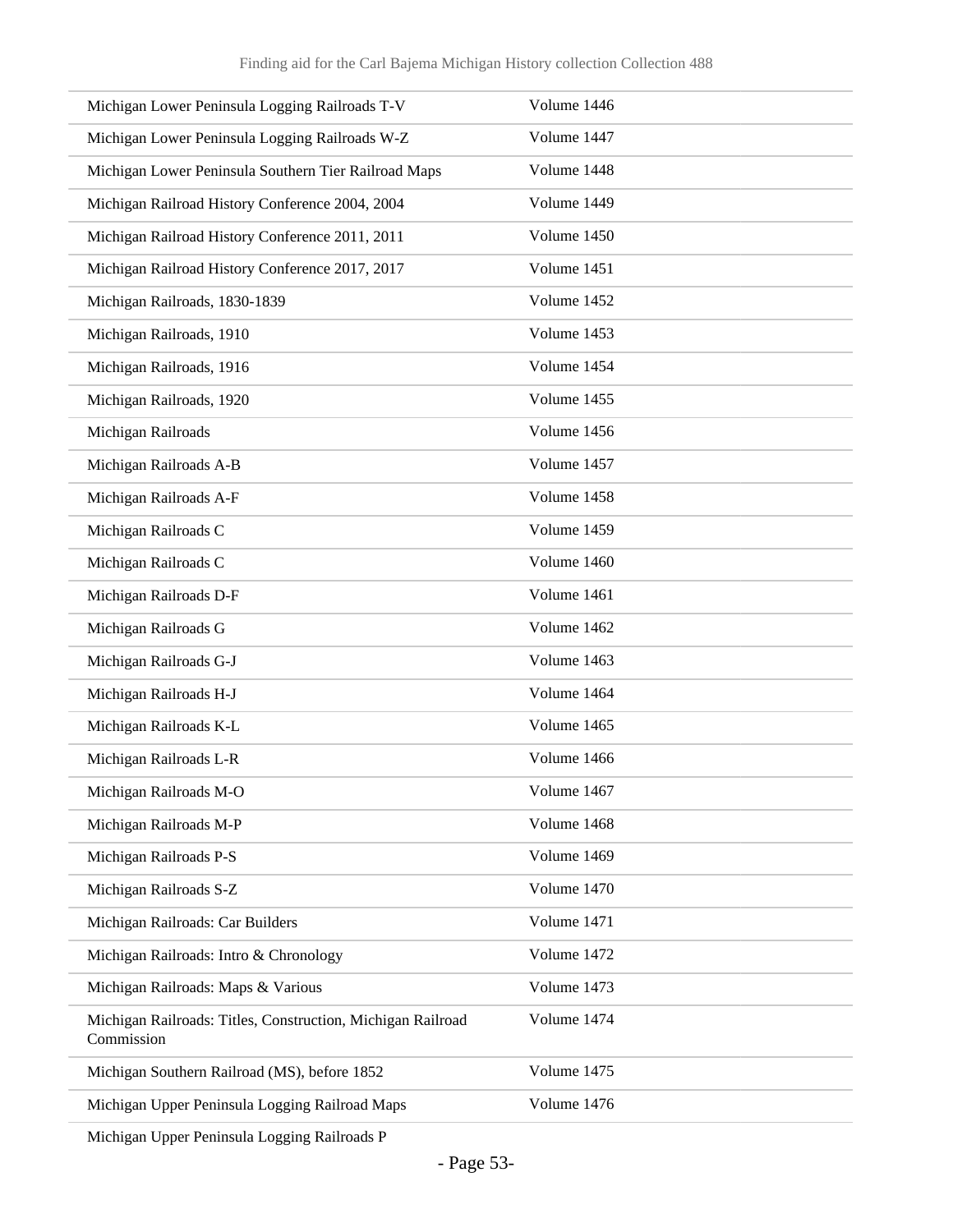|                                                                 | Volume 1477 |
|-----------------------------------------------------------------|-------------|
| Michigan Upper Peninsula Logging Railroads R-S                  | Volume 1478 |
| Michigan Upper Peninsula Logging Railroads T-Z                  | Volume 1479 |
| Michigan Upper Peninsula Railroads: Roy Paanen Papers           | Volume 1480 |
| Michigan Upper Peninsula Street Cars & Interurbans              | Volume 1481 |
| Michigan's Logging Railroad Era 1850-1963                       | Volume 1482 |
| Mineral Range Railroad in the Keweenaw Peninsula                | Volume 1483 |
| Minnesota Railroads A-M                                         | Volume 1484 |
| Minnesota Railroads M-Z                                         | Volume 1485 |
| Munising Railway, Marquette & Southeastern Railway              | Volume 1486 |
| Muskegon Grand Rapids & Indiana Railroad (MGR&I),<br>1869-1886  | Volume 1487 |
| Muskegon Grand Rapids & Indiana Railroad (MGR&I),<br>1887-1888  | Volume 1488 |
| Muskegon Grand Rapids & Indiana Railroad (MGR&I),<br>1889-1890  | Volume 1489 |
| Muskegon Grand Rapids & Indiana Railroad (MGR&I),<br>1891-1899  | Volume 1490 |
| Muskegon Railroads, 1886-1889                                   | Volume 1491 |
| Muskegon Railroads, 1890-1899                                   | Volume 1492 |
| Muskegon Railroads, 1900                                        | Volume 1493 |
| Muskegon Railroads: Lake Harbor Railroad (LH)                   | Volume 1494 |
| Muskegon Railroads: Muskegon Car Works                          | Volume 1495 |
| Muskegon Steam & Electric Railroad Maps                         | Volume 1496 |
| Muskegon Street Railroad: Articles & Photos                     | Volume 1497 |
| Muskegon Street Railway, 1882-1890                              | Volume 1498 |
| Muskegon Street Railway History                                 | Volume 1499 |
| Muskegon Traction Railroad                                      | Volume 1500 |
| Muskegon Traction Railroad, 1900-1918                           | Volume 1501 |
| Muskegon Traction Railroad, 1919-1920                           | Volume 1502 |
| Muskegon Traction Railroad, 1921-1929                           | Volume 1503 |
| Muskegon Traction Railroad                                      | Volume 1504 |
| Muskegon, Grand Rapids & Indiana Railroad (MGR&I),<br>1900-1933 | Volume 1505 |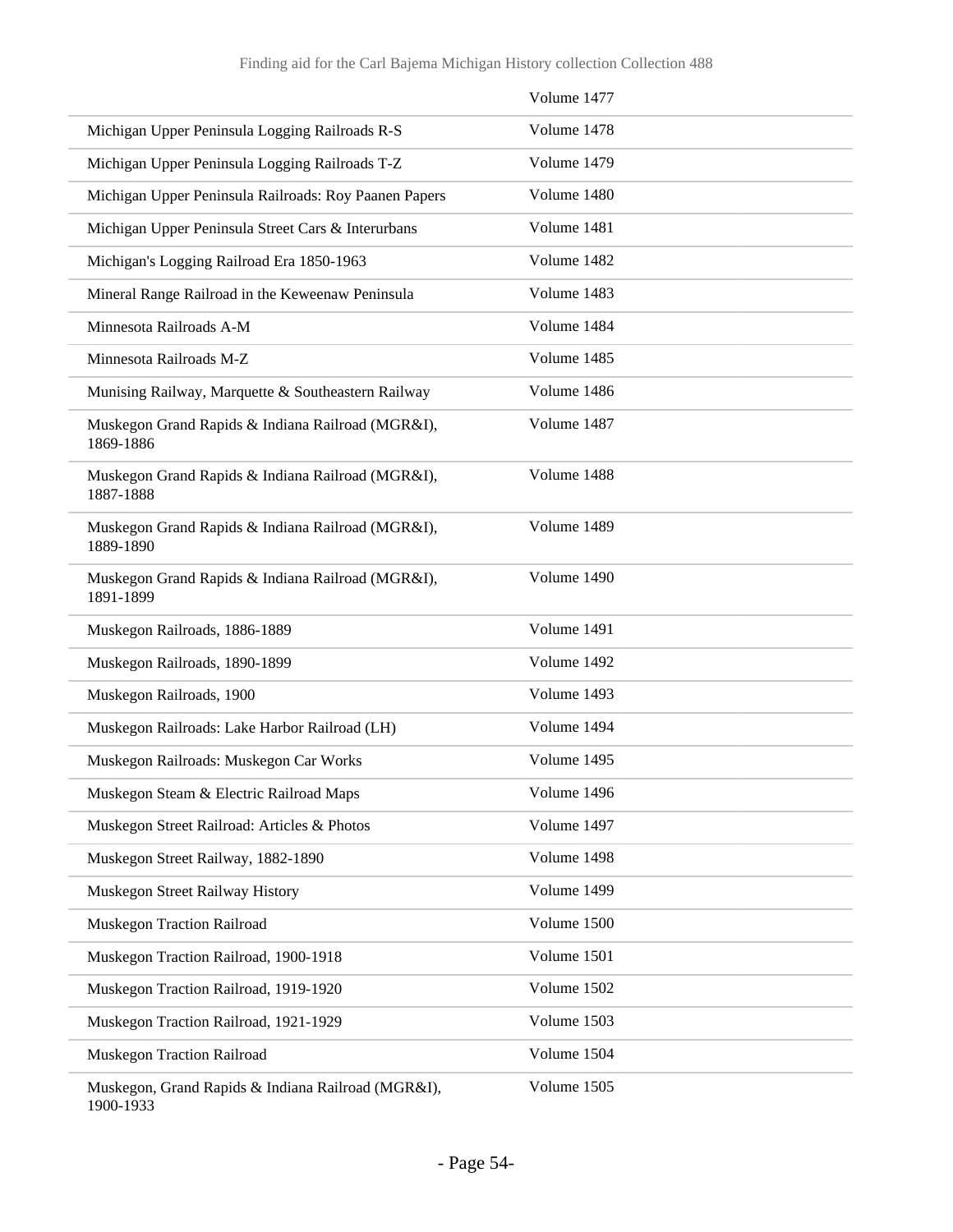| North Park Street Railway, 1891-1930                                                                                  | Volume 1506 |
|-----------------------------------------------------------------------------------------------------------------------|-------------|
| North Park Street Railway: History, Roster, Chronology,<br>1887-1891                                                  | Volume 1507 |
| Pay As You Enter (PAYE) Cars, Birney Cars, Roster                                                                     | Volume 1508 |
| Pere Marquette Locomotive Roster (PM)                                                                                 | Volume 1509 |
| Pere Marquette Railway (PM), 1910-1947                                                                                | Volume 1510 |
| Pere Marquette Railway (PM)                                                                                           | Volume 1511 |
| Pere Marquette Railway & Predecessor Railways (PM)                                                                    | Volume 1512 |
| Pere Marquette Railway Divisions (PM), 1901-1914                                                                      | Volume 1513 |
| Pere Marquette Railway: Employee Roster (PM)                                                                          | Volume 1514 |
| Pere Marquette Railway: Grand Rapids Operations (PM),<br>1903-1927                                                    | Volume 1515 |
| Pere Marquette Railway: Grand Rapids Operations (PM),<br>1901-1915                                                    | Volume 1516 |
| Pere Marquette Railway: Grand Rapids to Chicago Division (PM),<br>1901-2007                                           | Volume 1517 |
| Pere Marquette Railway: Grand Rapids, Lansing, Plymouth,<br>Detroit (PM), 1912-1935                                   | Volume 1518 |
| Pere Marquette Railway: History (PM)                                                                                  | Volume 1519 |
| Pere Marquette Railway: Ionia, Howard City, Big Rapids, Grand<br>Rapids, Saginaw (PM), 1901-1913                      | Volume 1520 |
| Pere Marquette Railway: Ludington Saginaw Plymouth Toledo<br>(PM), 1900-1926                                          | Volume 1521 |
| Pere Marquette Railway: Pentwater Division (PM), 1900-1904                                                            | Volume 1522 |
| Pere Marquette Railway: Pentwater Division (PM), 1920-1930                                                            | Volume 1523 |
| Pere Marquette Railway: Pentwater Division, Holland, Grand<br>Haven, Muskegon (PM), 1905-1909                         | Volume 1524 |
| Pere Marquette Railway: Pentwater Division, Holland, Grand<br>Haven, Muskegon (PM), 1901-1923                         | Volume 1525 |
| Pere Marquette Railway: Pentwater Division, Holland, Grand<br>Haven, Muskegon (PM), 1915-1933                         | Volume 1526 |
| Pere Marquette Railway: Petoskey (PM), 1891-1915                                                                      | Volume 1527 |
| Pere Marquette Railway: Petoskey Division, Grand Rapids,<br>Newaygo, Baldwin, Traverse City, Petoskey (PM), 1900-1974 | Volume 1528 |
| Pere Marquette Railway: Rails History (PM)                                                                            | Volume 1529 |
| Pere Marquette Railway: Ron Freestone (PM)                                                                            | Volume 1530 |
| Pere Marquette Railway: Tracks History (PM)                                                                           | Volume 1531 |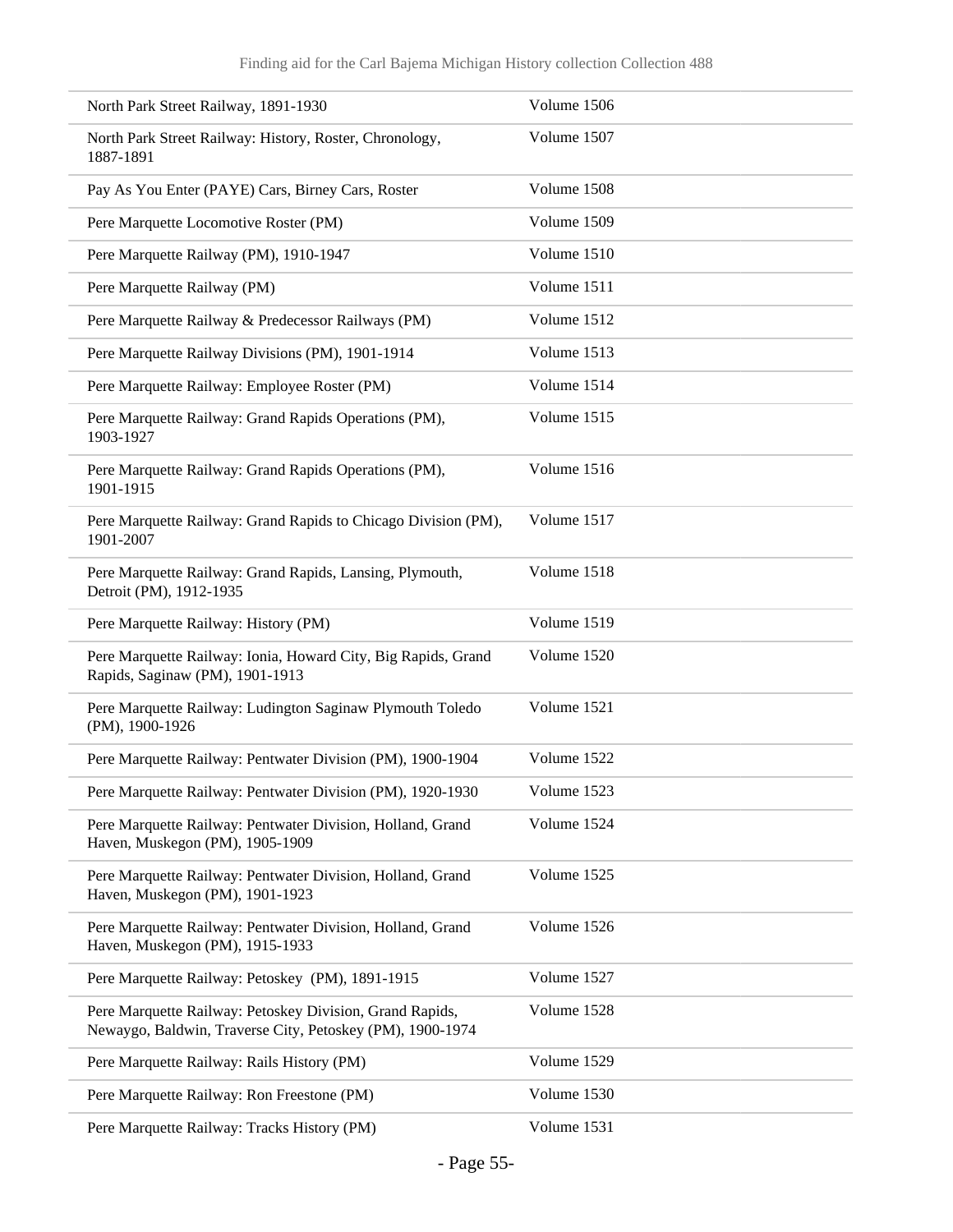| Pere Marquette Railway: Tracks History (PM)                              | Volume 1532 |
|--------------------------------------------------------------------------|-------------|
| Petoskey Railroads, Chicago & West Michigan Railway<br>(C&WM), 1889-1919 | Volume 1533 |
| Railroad GPS Mapping                                                     | Volume 1534 |
| Railroad Labor & 1922 Railroad Strike                                    | Volume 1535 |
| Railroad Labor: Street Railway Employees                                 | Volume 1536 |
| Railroad Lore                                                            | Volume 1537 |
| Railroad Pass & Guide: American Railroad Historical Society              | Volume 1538 |
| Railroads West of Chicago                                                | Volume 1539 |
| Reed's Lake Dummy Line, 1881                                             | Volume 1540 |
| Reed's Lake Street Railroad                                              | Volume 1541 |
| Reed's Lake Street Railroad                                              | Volume 1542 |
| Rexton Branch Soo Line Railroad                                          | Volume 1543 |
| <b>Shay Days</b>                                                         | Volume 1544 |
| Shay Locomotives                                                         | Volume 1545 |
| Soo Line Railroad                                                        | Volume 1546 |
| Steam Log Skidders, Loaders & Donkeys                                    | Volume 1547 |
| Stearns Salt & Lumber Company and Railroad                               | Volume 1548 |
| <b>Street Railroad Lore</b>                                              | Volume 1549 |
| Streetcar Resorts: John Ball Park, North Park, Ramona Park               | Volume 1550 |
| Sucker River Railroad (Dan McLeod)                                       | Volume 1551 |
| Toledo & Ann Arbor Railroad (TA2)                                        | Volume 1552 |
| Toledo & Ann Arbor Railroad (TA2)                                        | Volume 1553 |
| Toledo, Ann Arbor & Northern Michigan Railroad (TA2&NM)                  | Volume 1554 |
| Toledo, Saginaw & Muskegon Railroad (TS&M)                               | Volume 1555 |
| Toledo, Saginaw & Muskegon Railroad (TS&M)                               | Volume 1556 |
| Tracks: Pere Marquette Historical Society (PM)                           | Volume 1557 |
| Trolley Topics: Grand Rapids Street Railway                              | Volume 1558 |
| United Light & Railways                                                  | Volume 1559 |
| <b>US Railroads</b>                                                      | Volume 1560 |
| Waybill                                                                  | Volume 1561 |
| Waybill                                                                  | Volume 1562 |
|                                                                          |             |

Waybill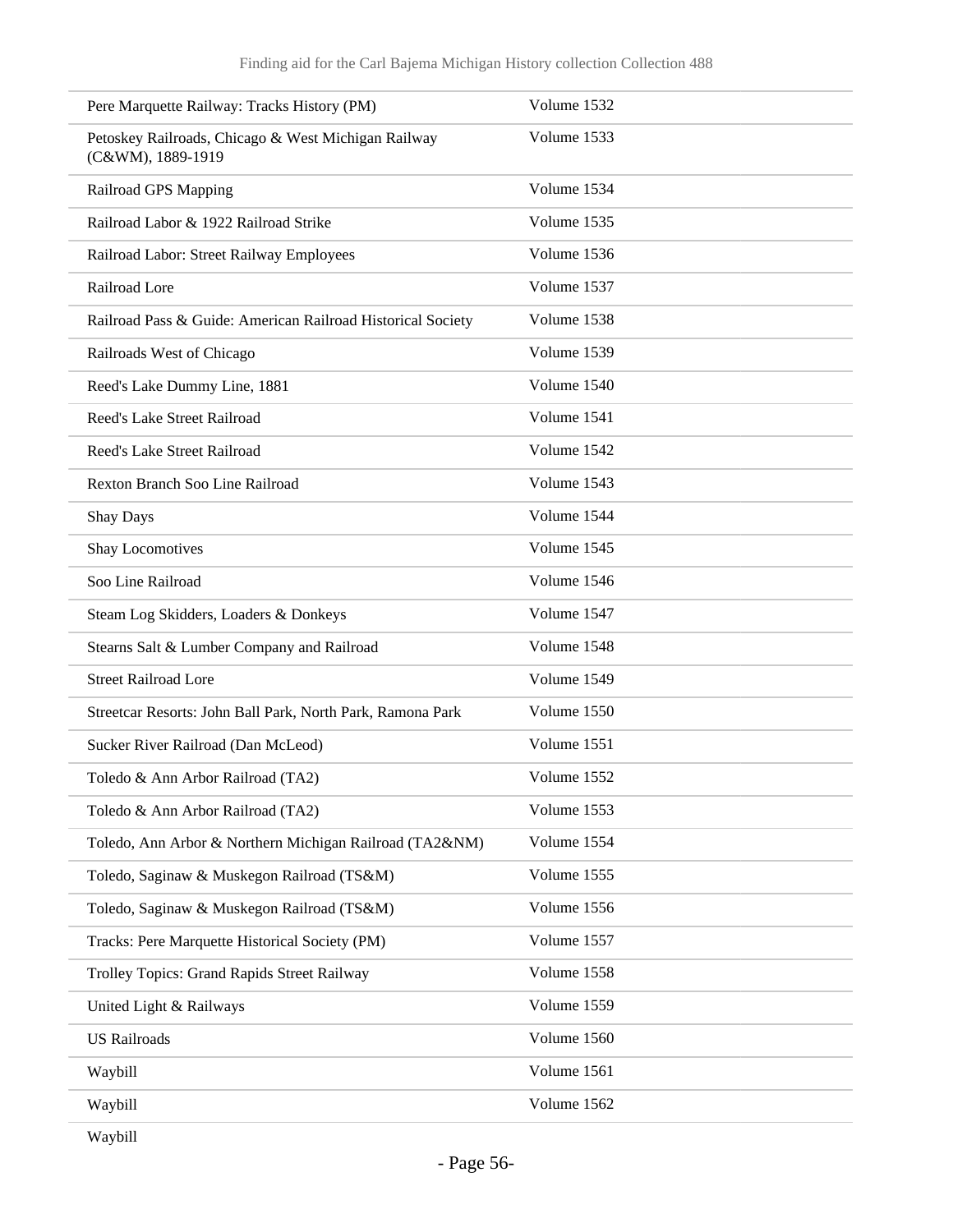|                                   | Volume 1563 |
|-----------------------------------|-------------|
| Waybill                           | Volume 1564 |
| Waybill                           | Volume 1565 |
| Waybill, 1996-1997                | Volume 1566 |
| Waybill, 1998                     | Volume 1567 |
| West Michigan Railroads, 1994     | Volume 1568 |
| White Pass & Yukon Route Railroad | Volume 1569 |
| Wisconsin & Michigan Railway      | Volume 1570 |
| <b>Wisconsin Railroads</b>        | Volume 1571 |

**^** [Return to Table of Contents](#page-1-0)

## <span id="page-56-0"></span>**Appendix: Subject Abbreviations**

### **Abbreviations Key**

| A <sub>2</sub>                    |
|-----------------------------------|
| Ann Arbor                         |
| <b>ACC</b>                        |
| Accident                          |
| <b>ACCS</b>                       |
| Accidents                         |
| AGR                               |
| Agriculture                       |
| <b>ARC</b>                        |
| Archaeology                       |
| <b>ARCH</b>                       |
| Archaeology                       |
| <b>AWA</b>                        |
| America's Wooden Age              |
| <b>BFC</b>                        |
| Battle for Chicago (Interurban)   |
| <b>BIRNEY</b>                     |
| <b>Birney Street Railway Cars</b> |
| <b>BLG</b>                        |
| Construction of Railway Line      |
| <b>BPW</b>                        |
| <b>Board of Public Works</b>      |
| <b>RR</b>                         |
| <b>Branch</b>                     |
| <b>C&amp;WM</b>                   |
| Chicago and West Michigan Railway |
| C19                               |
| 19th Century                      |
| $\overline{\mathbf{C}}$           |
| City Council                      |
| CCI                               |
| Cleveland-Cliffs Iron Company     |
| <b>Cheb</b>                       |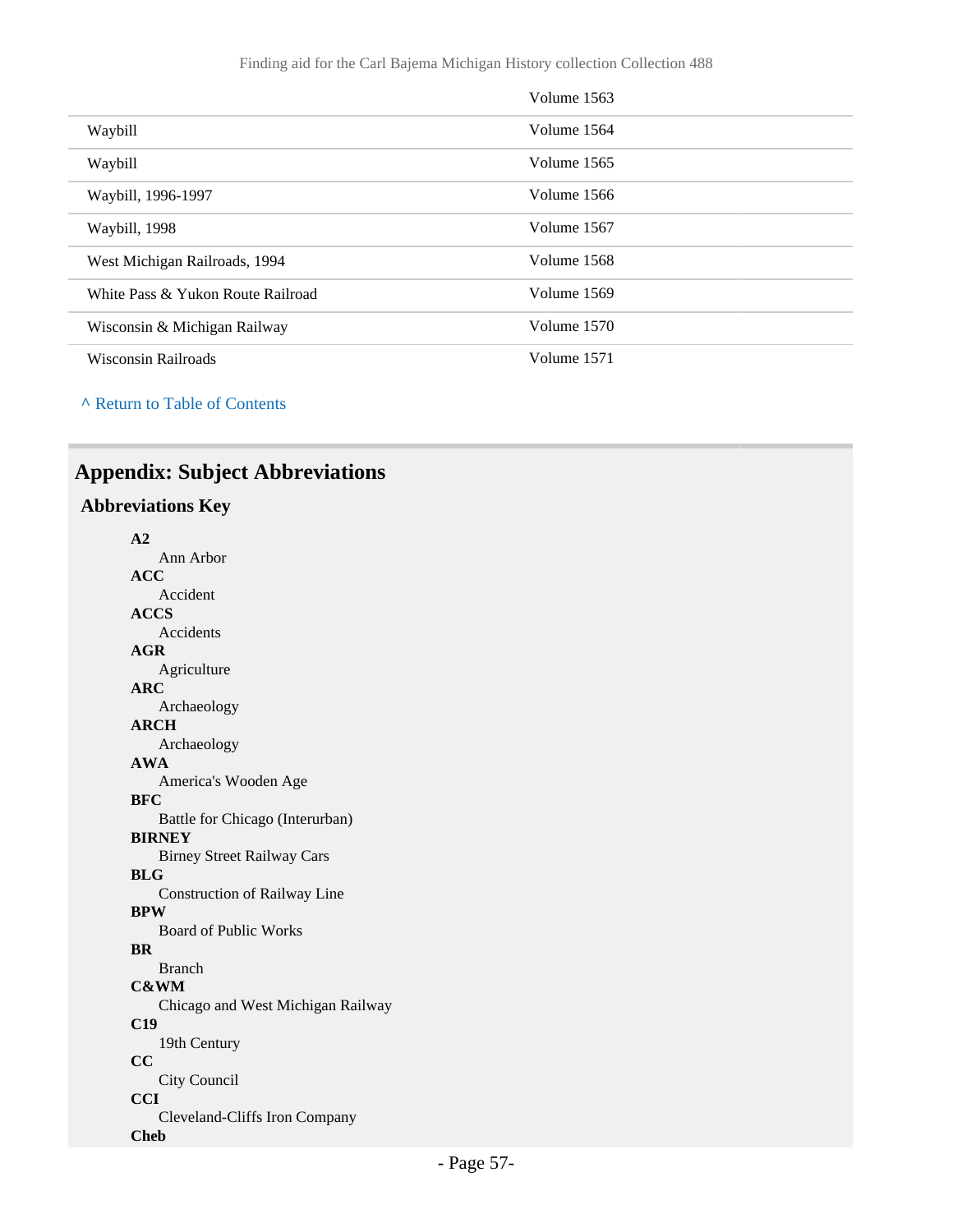| Cheboygan, Michigan                                |
|----------------------------------------------------|
| <b>Chrono</b><br>Chronology                        |
|                                                    |
| County                                             |
|                                                    |
| Company                                            |
| Counties                                           |
|                                                    |
| Car Roster                                         |
| <b>Cross Village</b>                               |
|                                                    |
| Directory                                          |
| <b>D&amp;M RR</b>                                  |
| Detroit and Milkwaukee Railroad<br>D&M RR          |
| Detroit and Mackinac Railroad                      |
| DIR .                                              |
| Directory                                          |
| <b>DUR</b><br>Detroit United Railway               |
|                                                    |
| Electric Age                                       |
| EH                                                 |
| <b>Environmental History</b>                       |
| End of Line                                        |
|                                                    |
| <b>Employee Roster</b>                             |
| ETI<br><b>Electrical Technological Innovations</b> |
| EUG                                                |
| Eugenics                                           |
|                                                    |
| Flint<br>F&PM                                      |
| Flint & Pere Marquette Railroad                    |
|                                                    |
| Fishing                                            |
| <b>Flat River</b>                                  |
|                                                    |
| Freight                                            |
| <b>FRV</b>                                         |
| <b>Flat River Valley</b><br>Geog                   |
| Geographical                                       |
| GH                                                 |
| <b>Grand Haven</b>                                 |
| <b>GH/SL</b><br>Grand Haven and Shoreline Railroad |
|                                                    |
| <b>Great Lakes</b>                                 |
| GL-N                                               |
| Cos<br>CR                                          |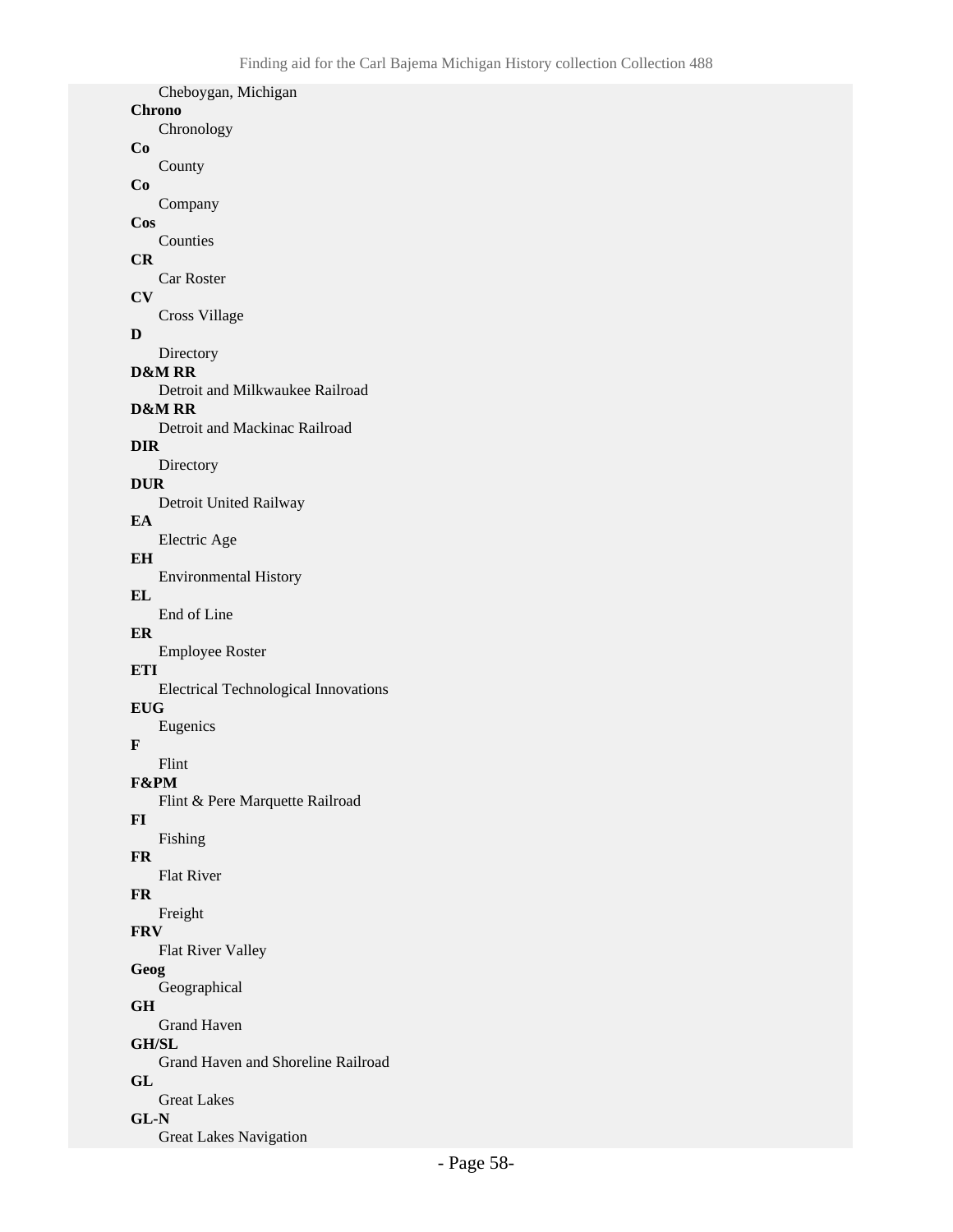**GR** Grand River **GR** Grand Rapids **GR & Musk** Grand Rapids & Muskegon **GR Upper & Tributaries** Grand River Upper & Tributaries **GR-L** Grand River Logging **GR-N** Grand River North[?] **GR-RRs** Grand Rapids Railroads **GR-StrRR** Grand Rapids Street Railroad **GR-WQ** Grand River Water Quality **GR-WW** Grand Rapids Wood Working **GR&I RR** Grand Rapids and Indiana Railroad **GRiver** Grand River **GRV** Grand River Valley **GT** Grand Trunk **GT RR** Grand Trunk Railroad **GTWN** Grand Trunk and Western Railroad **HC** Horse Car **HIST** History **HL** Houghton Lake **HL** Higgins Lake **HOLL** Holland **HOLL I** Holland Interurban **HP** Highland Park, Grand Haven, Michigan **HS** Harbor Springs, Michigan **I** Interurban **I-I** Interurban Competition **IRM** Iron Range Mining **Is** Interurbans

#### **IS**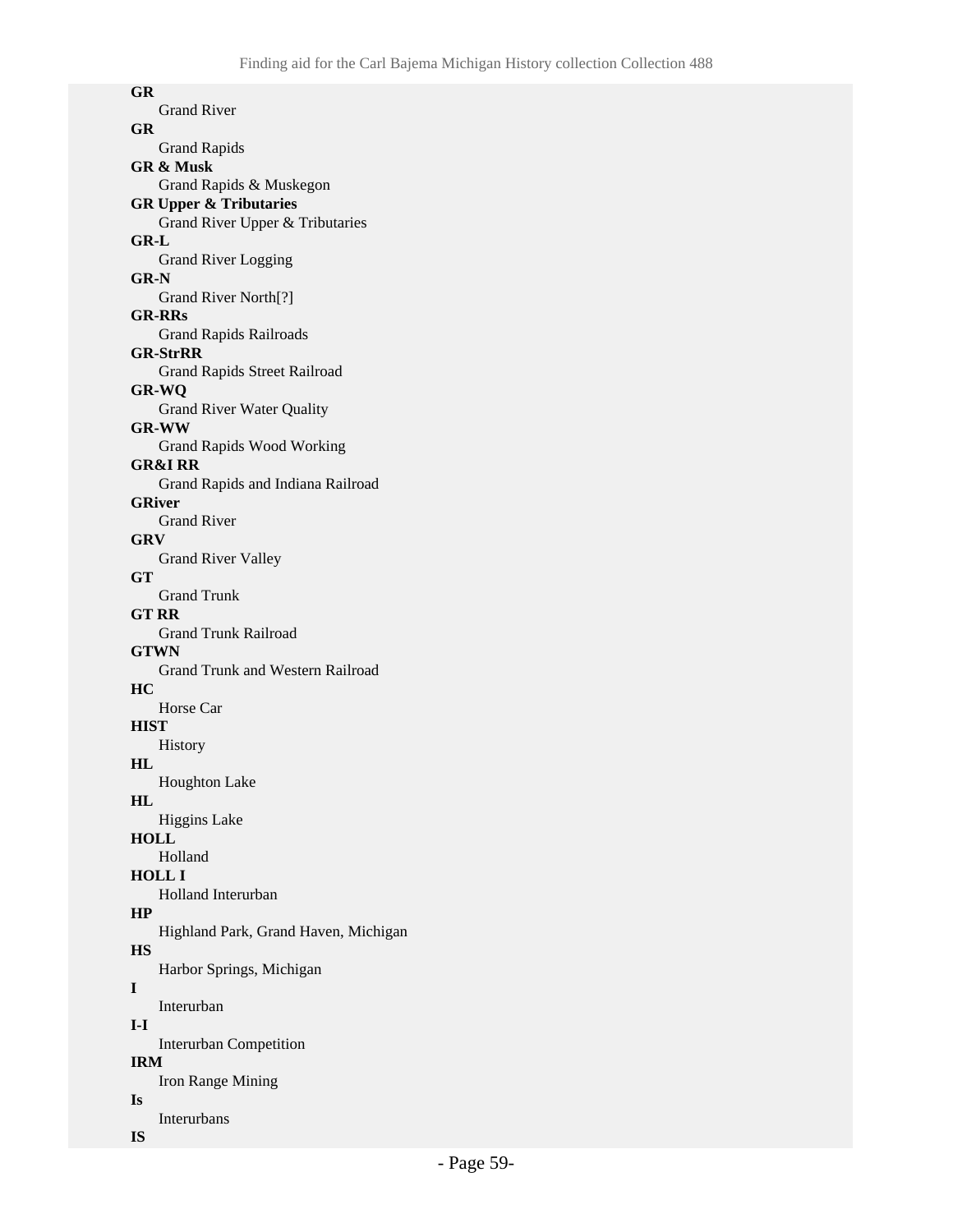Interurban competition with steam railroads **JBP** John Ball Park **JCT Junction Kal** Kalamazoo **KAL I** Kalamazoo Interurban **KC** Kent County **KC Dir** Kent County Directory **KC PNs** Kent County Place Names **KC-PS/REL/S&S** Kent County Public Schools, Religious, Sin & Salvation **KP** Keweenaw Penninsula **KRV** Kalamazoo River Valley **L** Logging/Lumber **LBR** Lumber **LBR Camps** Lumber Camps **LBR CO** Lumber Company **LD** Log Drives **LDs** Log Drives **LH** Lake Huron **LH** Lake Harbor on Lake Mona **LH-R-L-SAG-N** Luke Huron Region Logging Saginaw North **LH-R-N-L** Lake Huron Region Navigation Logging **LHR** Lake Huron Region **LHS** Luke Huron Shipping **LMP** Lake Michigan Park **LMR** Lake Michigan Region **LMR** Little Muskegon River **Loco** Locomotive **Locos** Locomotives **Log**

Logging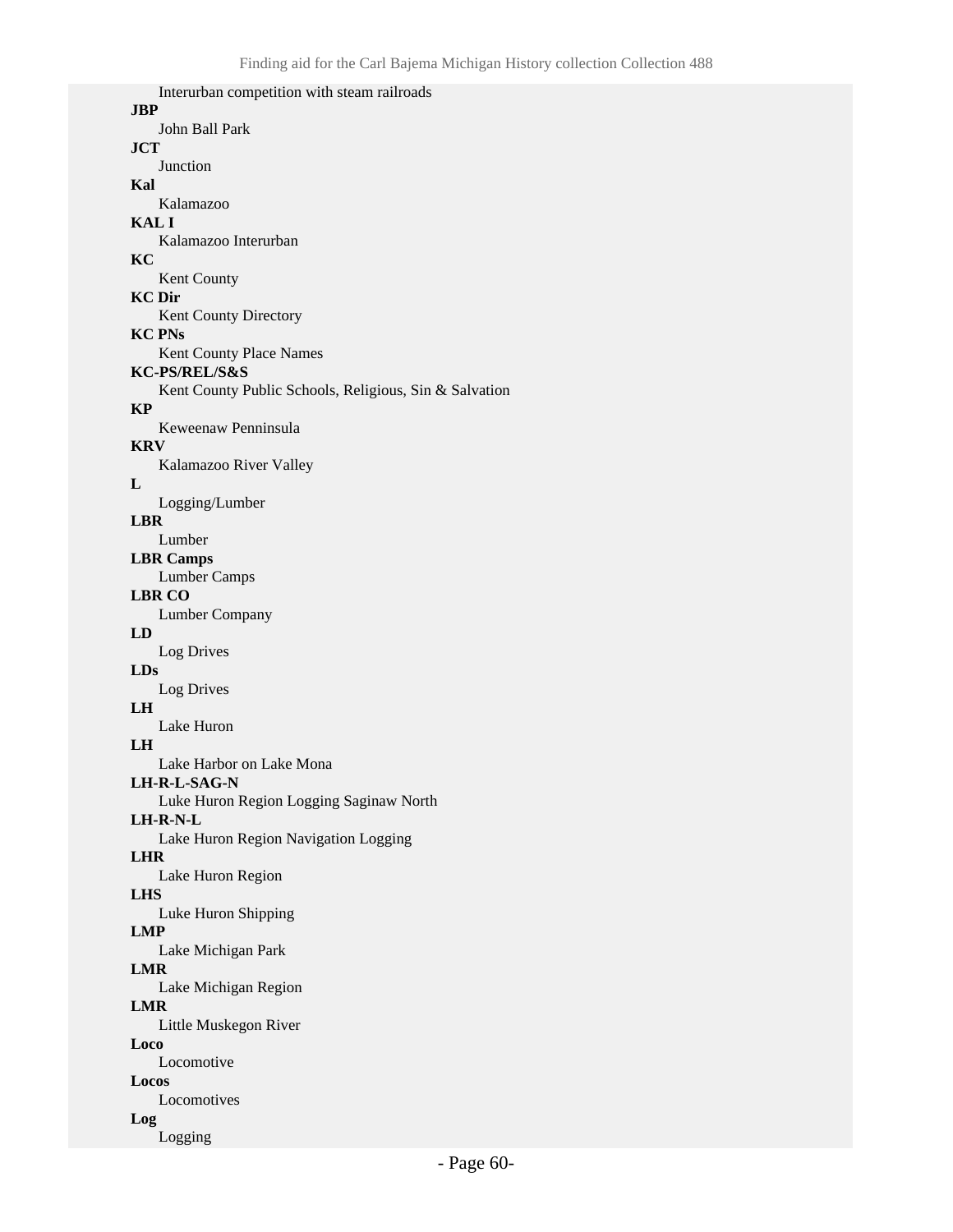#### **LS & MS RR**

Lakeshore and Michigan Southern Railroad **MC RR** Michigan Central Railroad **ME** Maine **ME-L** Maine Logging **MEH** Michigan Environmental History **MER** Merlin **MI** Michigan **MI EH** Michigan Environmental History **Mich** Michigan **Mich EH** Michigan Environmental History **MICH-L** Michigan Logging/Lumber **MICH-RRs** Michigan Railroads **Milw** Milwaukee **MLS RR** Michigan Lakeshore Railroad **MN-L** Minnesota Logging/Lumber **Mqt Rng** Marquette Iron Range **MR** Muskegon River **MR-L** Muskegon River Logging/Lumber **MRV-L** Muskegon River Valley Logging/Lumber **MSS** Manuscript **MUR** Michigan United Railway **Musk** Muskegon **MUSK I** Muskegon Interurban **Musk RR** Muskegon Railroads **Musk SM** Muskegon Sawmills **Musk-P** Muskegon Port **MuskR-N** Muskegon River Navigation **MuskRV** Muskegon River Valley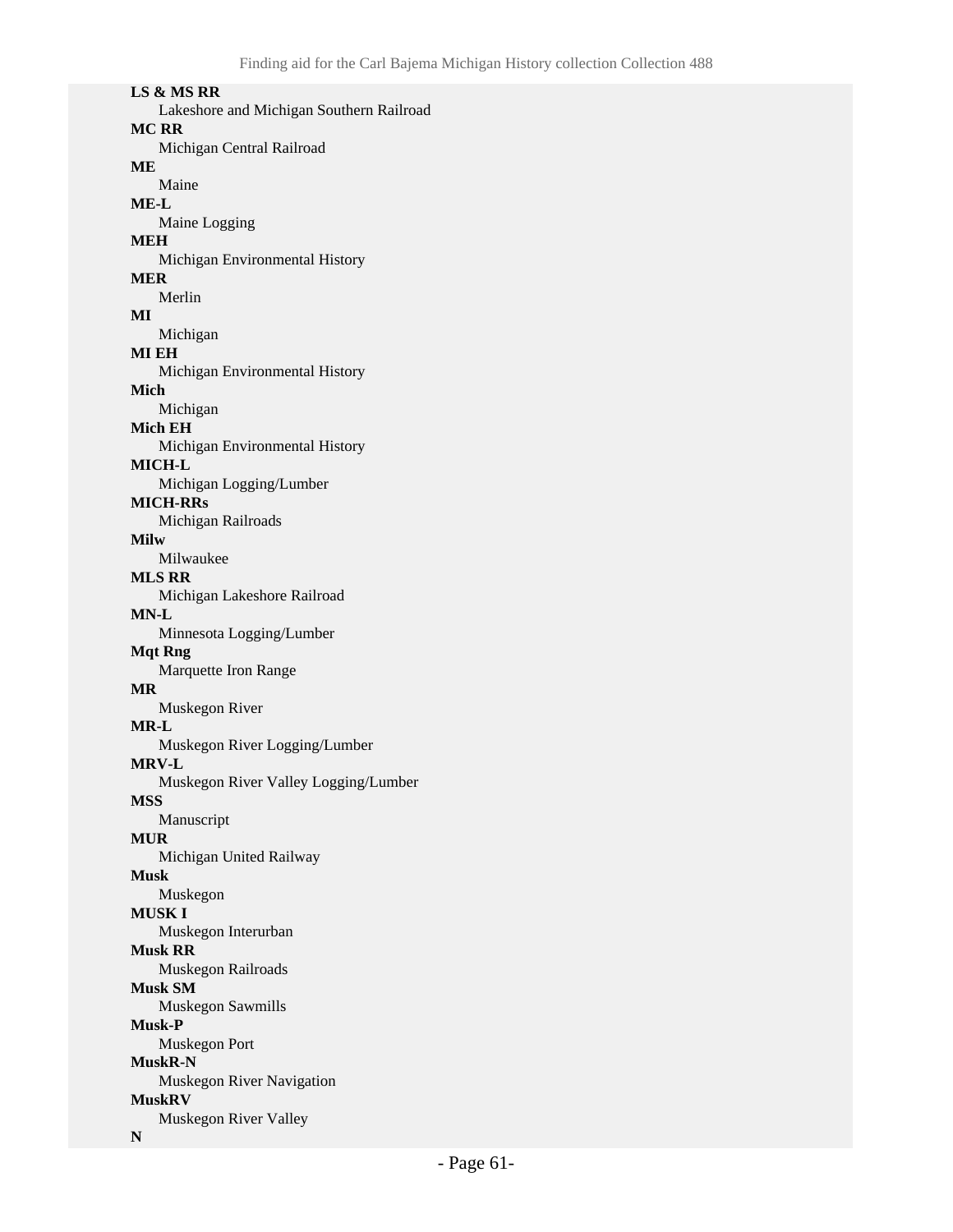Navigation **NAV** Navigation **NM** North Muskegon, Michigan **NM-SM** North Muskegon Sawmills **NP** North Park **NPS** North Park Street Railway **OC** Ottawa County **OC DIR** Ottawa County Directory **OC Road** Ottawa County Road **OP** Operations **OS** Other States **P** Port **PAYE** Pay As You Enter **PH** Public Health **PH** Port Huron **PI** Presque Isle County **PM** Pere Marquette **PN's** Place Names **PNs** Place Names **PO** Post Office **REL** Religion **RES** Resorts **RL** Reed's Lake **RLD** Reed's Lake Dummy Steam Railway **RLERY** Reed's Lake Electric Railway **ROST** Roster **RP** Ramona Park **RR** Railroad **RR ACC**

```
Railroad Accident
```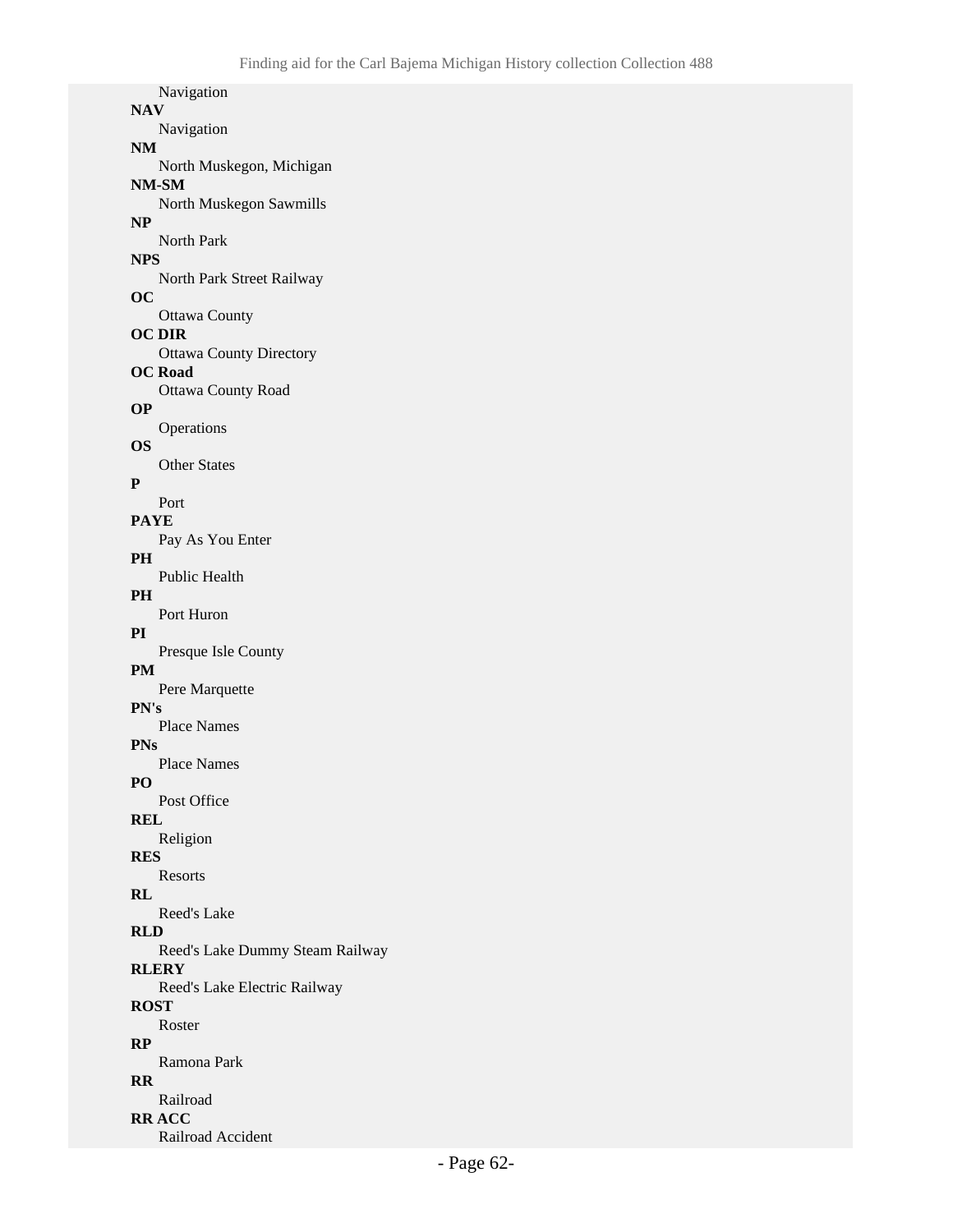| <b>RRs</b>                                                      |
|-----------------------------------------------------------------|
| Railroads                                                       |
| Rstr                                                            |
| Roster                                                          |
| RY                                                              |
| Railway                                                         |
| <b>RYs</b>                                                      |
| Railways                                                        |
| SAG                                                             |
| Saginaw                                                         |
| SAG-N                                                           |
| Saginaw River Navigation                                        |
| <b>SAG-N</b>                                                    |
| Saginaw North                                                   |
| SagRV                                                           |
| Saginaw River Valley                                            |
| Saug-P                                                          |
| Saugatuck Port                                                  |
| SHOPS                                                           |
| Shops                                                           |
| SL                                                              |
| <b>Spring Lake</b>                                              |
| SMs                                                             |
| Sawmills                                                        |
| Special                                                         |
| Odd and Ends, Misc.                                             |
| SSM                                                             |
| <b>Steam Sawmills</b>                                           |
| St Jo                                                           |
| St. Joseph                                                      |
| Stbts                                                           |
| Steamboats                                                      |
| TAR                                                             |
| Take a ride                                                     |
| TBR                                                             |
| Thunder Bay River                                               |
| TD                                                              |
| To Do                                                           |
| TF                                                              |
| To File (Articles that are sorted and ready to file in binders) |
| <b>TS</b>                                                       |
| To Sort                                                         |
| <b>TT</b>                                                       |
| <b>Time Tables</b>                                              |
| <b>TT</b>                                                       |
| Track Talk (Railroad Track)                                     |
| UL                                                              |
| <b>United Light</b>                                             |
|                                                                 |
| <b>ULR</b>                                                      |
| United Light Railway                                            |
| UP                                                              |
| Upper Peninsula, Michigan                                       |
| $UP-L$                                                          |
| Upper Peninsula, Michigan Logging                               |
| UP-TS<br><b>Upper Pennisula To Sort</b>                         |

#### **US I**